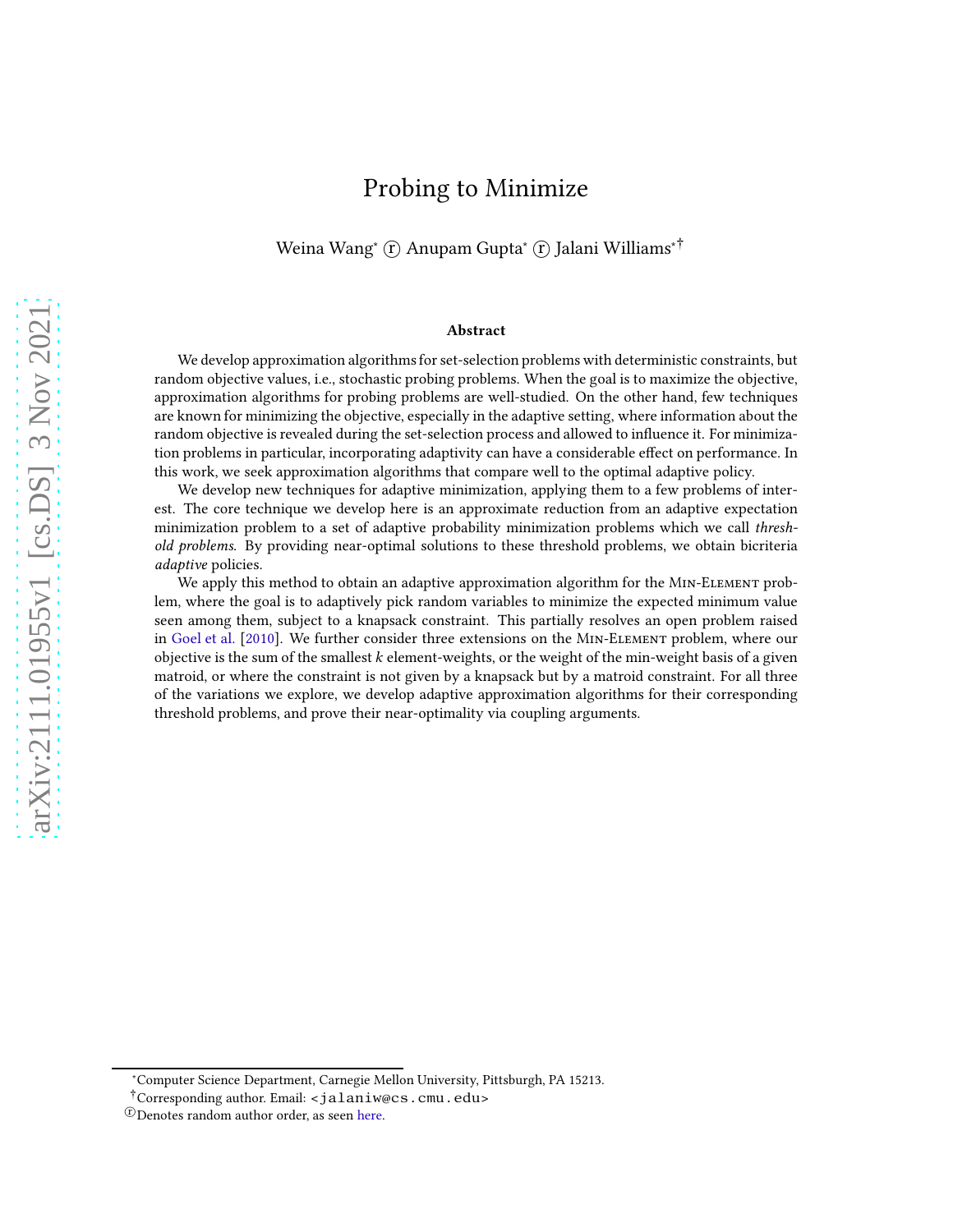## 1 Introduction

Consider the following stochastic optimization problem: given a collection  $X_1, X_2, \ldots, X_n$  of non-negative random variables, with each r.v.  $X_e$  having an associated cost  $c_e$  and a known probability distribution, pick a subset  $S \subseteq [n]$  (from a collection of feasible sets  $\mathcal{F} \subseteq 2^{[n]}$ ) that minimizes

$$
f_{\min}(S) \triangleq \mathbb{E}\bigg[\min_{e \in S} X_e\bigg];
$$

more generally, given a "well-behaved" function f, pick a set  $S \in \mathcal{F}$  to minimize

 $\mathbb{E}[f(S)]$ .

Such a constrained stochastic minimization problem may arise in many contexts. For example, the government might have \$100 billion to disburse for vaccine research, and seek to produce a viable vaccine as quickly as possible. Given that each company  $e$  requests a funding amount  $c_e$  and, upon receiving funding, produces a viable vaccine in time  $X_e$ , the government might seek to fund companies in a way that minimizes the time it takes for at least one company to produce a viable vaccine. Alternatively, consider a home-repair setting, where among a large pool of possible repairmen, a homeowner might be willing to ask for at most k price estimates for a home-repair, and seek to minimize her final price paid; or a collection setting, where among a pool of 4000 possible sellers, a collector might purchase multiple copies of the same collectible from various distributors, and seek to minimize the number of defects in the best copy. In all of these settings, there is a natural tradeoff between quality assurance and constraint impact which makes these problems hard: often, riskier prospects are "cheaper" but could pay off handsomely, while more stable prospects are either more expensive or have a smaller possible upside.

While there has been considerable work on stochastic problems in the *maximization* setting (see, e.g., [Guha and Munagala](#page-33-1) [\[2007](#page-33-1)], [Golovin and Krause](#page-33-2) [\[2011](#page-33-2)], [Gupta et al.](#page-33-3) [\[2016\]](#page-33-3)), few algorithms and techniques are known for minimization problems. Indeed, the minimization problems appear much harder. One exception is the work of [Goel et al.](#page-33-0) [\[2010](#page-33-0)] who consider the Min-Element problem, in which we choose a set S to minimize  $\mathbb{E}[\min_{e \in S} X_e]$ , subject to S satisfying a knapsack constraint  $\sum_{e \in S} c_e \leq B$ . [Goel et al.](#page-33-0) consider the non-adaptive version of this MIN-ELEMENT problem, where one commits to a set  $S$  of variables before seeing any of the outcomes  $\{X_e\}_{e \in S}$ . They give a non-adaptive *bicriteria* approximation to the optimal non-adaptive policy, i.e., a set  $S$  whose cost exceeds the budget  $B$  by an  $O(\log \log m)$  factor (where the r.v.s take on values in the set  $\{0, \ldots, m\}$ , such that  $\mathbb{E}[\min_{e \in S} X_e]$  is at most  $(1 + \varepsilon)$  times the optimum.

Such non-adaptive solutions are particularly interesting when they have a small *adaptivity gap*, i.e., when non-adaptive solutions have a performance close to the best adaptive solutions. An *adaptive* solution builds its set S element-by-element: the outcome of an r.v.'s weight is revealed immediately after it is added to the selection set S, and the selection policy can then *adapt* and make future selections based on all the outcomes seen so far. Unfortunately, simple examples show that the Min-Element problem can have a large adaptivity gap: see [§A](#page-32-0) for a case with three random variables such that the best non-adaptive solution is arbitrarily worse than the best adaptive one. Given such a large gap, it becomes interesting to find adaptive solutions which compare well to the optimal adaptive policy, so that we do not pay the price of the huge adaptivity gap. [Goel et al.](#page-33-0) mention getting good adaptive solutions as a (potentially challenging) open problem; our work does exactly this.

### 1.1 Our results

We focus on providing efficiently computable bicriteria guarantees. We call an algorithm  $\pi$  an  $(\alpha, \beta)$ approximation if the selection set  $S^{(\pi)}$  is the union of at most  $\beta$  feasible sets, and the objective value  $\mathbb{\bar{E}}[f(S^{(\pi)})]$  is at most  $\alpha$  times the optimal expected objective value. Henceforth,  $[m]_{\geq 0}\triangleq\{0,1,2,\ldots,m\}.$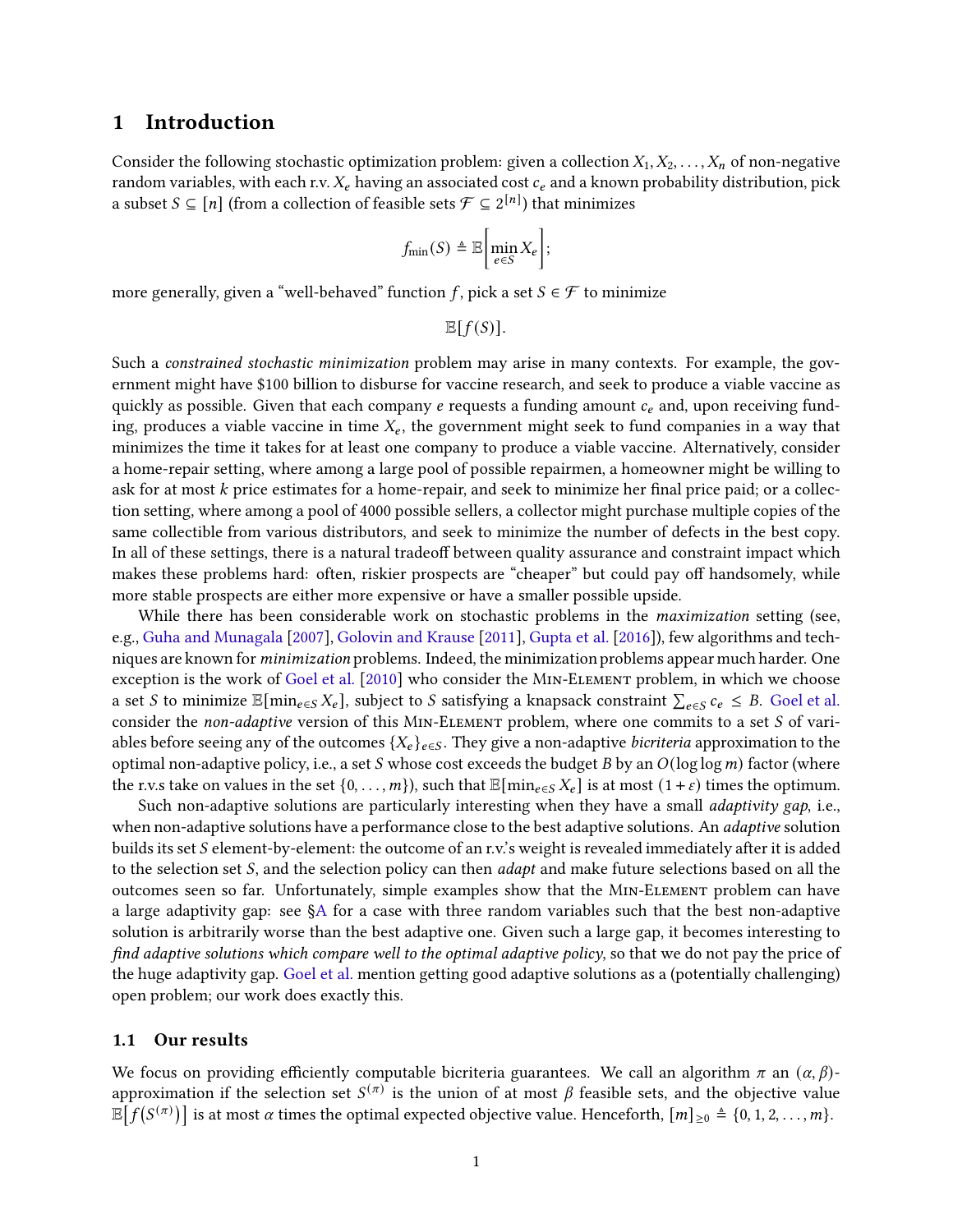<span id="page-2-0"></span>Our first main result is for the Min-Element problem in the adaptive setting; to differentiate it from the extensions we consider next, we call it the Min-Element-Knapsack problem.

## **Theorem 1.** For the MIN-ELEMENT-KNAPSACK problem where the random variables take values in  $[m]_{\geq 0}$ , there exists an adaptive policy that obtains a  $(4, O(\log \log m))$ -approximation.

Theorem [1](#page-2-0) provides a partial answer to an open question in [Goel et al.](#page-33-0) [\[2010](#page-33-0)]. Interestingly, our  $O(\log \log m)$  resource augmentation factor *matches* that obtained by [Goel et al.](#page-33-0) in their result for the nonadaptive setting. However, these factors seem to arise for different reasons: their non-adaptive factor comes from a use of greedy submodular optimization, while ours comes from a new adaptive binary search procedure. This procedure, which reduces the original adaptive expectation minimization problem to an adaptive probability minimization problem, is a basic building block in our approach.

The Min-Element-Knapsack can be generalized in many ways: we can consider richer function classes (and not just the minimum function), and we can consider richer constraint sets (and not just the simplest knapsack setting). In the first extension we present, the objective function  $f(S)$  is the sum of the smallest  $k$  outcomes in  $S$ . We call this the MIN- $k$ -KNAPSACK problem.

<span id="page-2-1"></span>**Theorem 2.** For the MIN-k-KNAPSACK problem where the random variables take values in  $[m]_{\geq 0}$ , there exists an adaptive policy that obtains an  $(8, O(\log\log m \cdot \log^2 k))$ -approximation.

To prove Theorem [2,](#page-2-1) we use the same adaptive binary search idea from Theorem [1,](#page-2-0) and relate the resultant probability minimization problem to a different probability maximization problem that we call the *i*-heads problem, which is an interesting problem in its own right. We then obtain a better-than-optimal solution for this problem by extending the simple greedy algorithm used for Theorem [1,](#page-2-0) albeit overspending by an  $O(\log k)$  factor. A detailed discussion appears in the techniques section.

Next we consider the MIN-k-MATROID problem, where the objective function  $f(S)$  is again the sum of the smallest  $k$  outcomes in the selection set  $S$ , but the constraint is now a matroid constraint. <sup>[1](#page-2-2)</sup> Our solution for this setting has an even better approximation than for the case of knapsack constraints.

<span id="page-2-3"></span>**Theorem 3.** For the MIN-k-MATROID problem where the random variables take values in  $[m]_{\geq 0}$ , there exists an adaptive policy that obtains a  $(8, O(\log \log m \cdot \log k))$ -approximation.

Theorem [3](#page-2-3) takes the techniques developed for the MIN-k-KNAPSACK problem, and shows the core reason why those techniques work: framed correctly, both constraints admit a nice sense of interchangeability. For the adaptive probability minimization problem we reduce to here, a non-adaptive greedy algorithm actually becomes optimal.

Finally, we investigate the MINBASIS-CARDINALITY problem, where the constraint is a cardinality constraint (we can pick at most  $B$  elements), but we generalize the objective function from being the sum of the smallest k random variables to the setting of matroids. Specifically, we now have a matroid  $M_1 = (U, I)$ of rank  $k$ , and we consider the minimum-weight basis in this matroid. One should note that taking a uniform matroid as the constraint here gives us back the MIN-k-KNAPSACK problem, albeit in the case where all items have unit cost.

<span id="page-2-4"></span>**Theorem 4.** For the MINBASIS-CARDINALITY problem where the random variables takes value in  $[m]_{\geq 0}$ , there exists an adaptive policy that obtains a  $(8, O(\log \log m \cdot \log k))$ -approximation.

While the result of Theorem [3](#page-2-3) shows the importance of interchangeability in the constraint, Theorem [4](#page-2-4) shows the importance of interchangeability in the objective. When the matroid constraint moves into the objective, the previously optimal non-adaptive matroid greedy algorithm now needs to be made *adaptive* in order to maintain optimality. We note a peculiarity here: while solving the non-adaptive probability minimization problem is non-trivial, the *adaptive* version of this problem has a simpler optimal solution.

<span id="page-2-2"></span><sup>&</sup>lt;sup>1</sup>A matroid  $M_{\bf{O}} = (\mathcal{U}, I)$  is specified by a ground set  $\mathcal U$  and a family of independent sets  $I$ . A selection set  $S^{(\pi)}$  is feasible if and only if it is an independent set, i.e.,  $S^{(\pi)}$  lies in the family of feasible sets  $\mathcal{F} = I$ .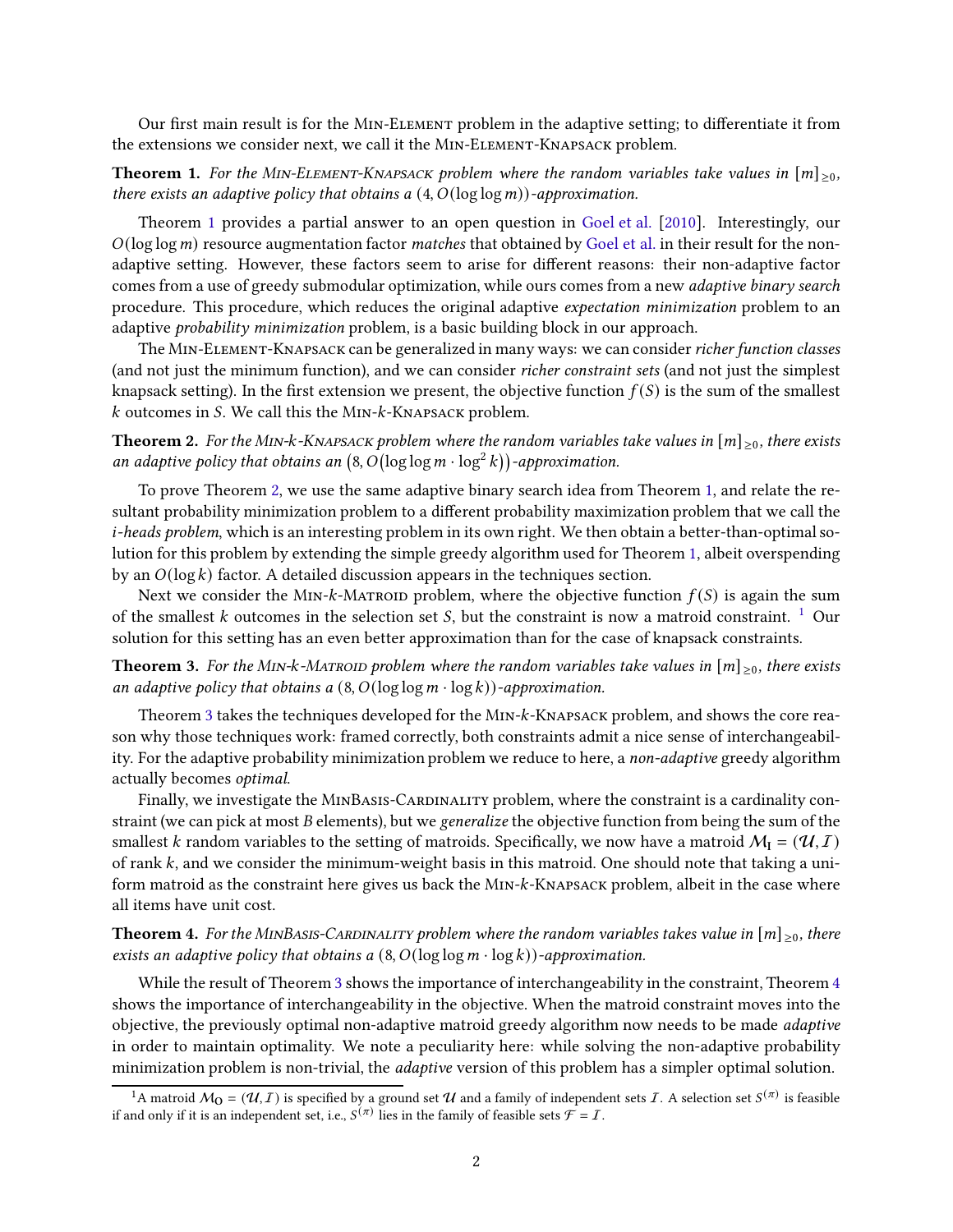### <span id="page-3-3"></span>1.2 Techniques

We now give some more details about the main techniques behind our results.

## <span id="page-3-0"></span>1.2.1 Reduction to threshold problems

The primary technique we use is a reduction to threshold problems. The idea is a clean one, provided we observe that

<span id="page-3-1"></span>
$$
\mathbb{E}\Big[f\Big(S^{(\pi)}\Big)\Big] \leq \Pr\Big(f\Big(S^{(\pi)}\Big) > 0\Big) + \sum_{j=0}^{\lfloor \log m \rfloor} \Pr\Big(f\Big(S^{(\pi)}\Big) > 2^j\Big) 2^j \leq 2 \mathbb{E}\Big[f\Big(S^{(\pi)}\Big)\Big].\tag{1}
$$

This suggests that a good policy for minimizing  $\mathbb{E}\big[f(S^{(\pi)})\big]$  should somehow simultaneously minimize all of these  $Pr(f(S^{(\pi)}) > t)$  terms for values of t that are powers of 2. Now if we have an algorithm, referred to as THRESHOLD, which can  $(\alpha, \beta)$ -approximate these threshold problems for every power-of-2 threshold, we obtain a  $(2\alpha, O(\log m)\beta)$ -approximation to the optimal adaptive policy. But this is incredibly wasteful, and does not use the adaptivity. To avoid this loss, we use the property that  $f(\cdot)$  is non-increasing; if we obtain  $f(S^{(\pi)}) \leq t,$  we no longer need to worry about solving threshold problems with thresholds larger than  $t$ . To make use of this observation, we instead perform an *adaptive binary search* to determine the next threshold to call Threshold on.

**Adaptive binary search.** Starting with the median threshold  $t$ , THRESHOLD probes a set  $S_t$  that aims to minimize the probability of  $f(S_t) > t$ . If THRESHOLD obtains  $f(S_t) \leq t$ , we say it succeeds and we recurse on the thresholds smaller than *t*; if THRESHOLD fails to obtain  $f(S_t) \leq t$ , we recurse on the set of thresholds larger than t. While this seems simple, one should note the asymmetry between success and failure here: success at a threshold  $t$  guarantees that our objective value is at most  $t$  from then on, but failure at  $t$  does not guarantee that the objective value is greater than t from then on. Nevertheless, we construct an upper bound UB on our algorithm's objective value, which allows us to analyze it as if failure at t does imply that the objective is at least t from then on. See  $\S2$  for details. This adaptive binary search now reduces the number of calls to  $O(\log \log m)$ .

#### <span id="page-3-2"></span>1.2.2 The Min-Element-Knapsack problem

Armed with this reduction to a threshold problems, the proof of Theorem [1](#page-2-0) follows from an approximation to the Min-Element-Knapsack threshold problem

$$
\min_{\pi \in \mathbf{Adm}(\mathcal{F})} \Pr \biggl( \min_{e \in S^{(\pi)}} X_e > t \biggr).
$$

Since any policy  $\pi$  succeeds at obtaining min<sub>e</sub> ∈  $X_e \leq t$  as soon as it finds a single element for which  $X_e \leq t$ , adaptivity adds nothing to solving this problem. Hence we focus on the non-adaptive problem

$$
\min_{S \in \mathcal{F}} \Pr\left(\min_{e \in S} X_e > t\right).
$$

Taking the logarithm of the objective, we reduce to a knapsack instance where each element has *reward* equal to  $-\log \Pr(X_e > t)$ . Now a greedy procedure gives a (1, 2)-approximation to the threshold problem. Combining all these together gives the  $(4, O(\log \log m))$ -approximation from Theorem [1.](#page-2-0)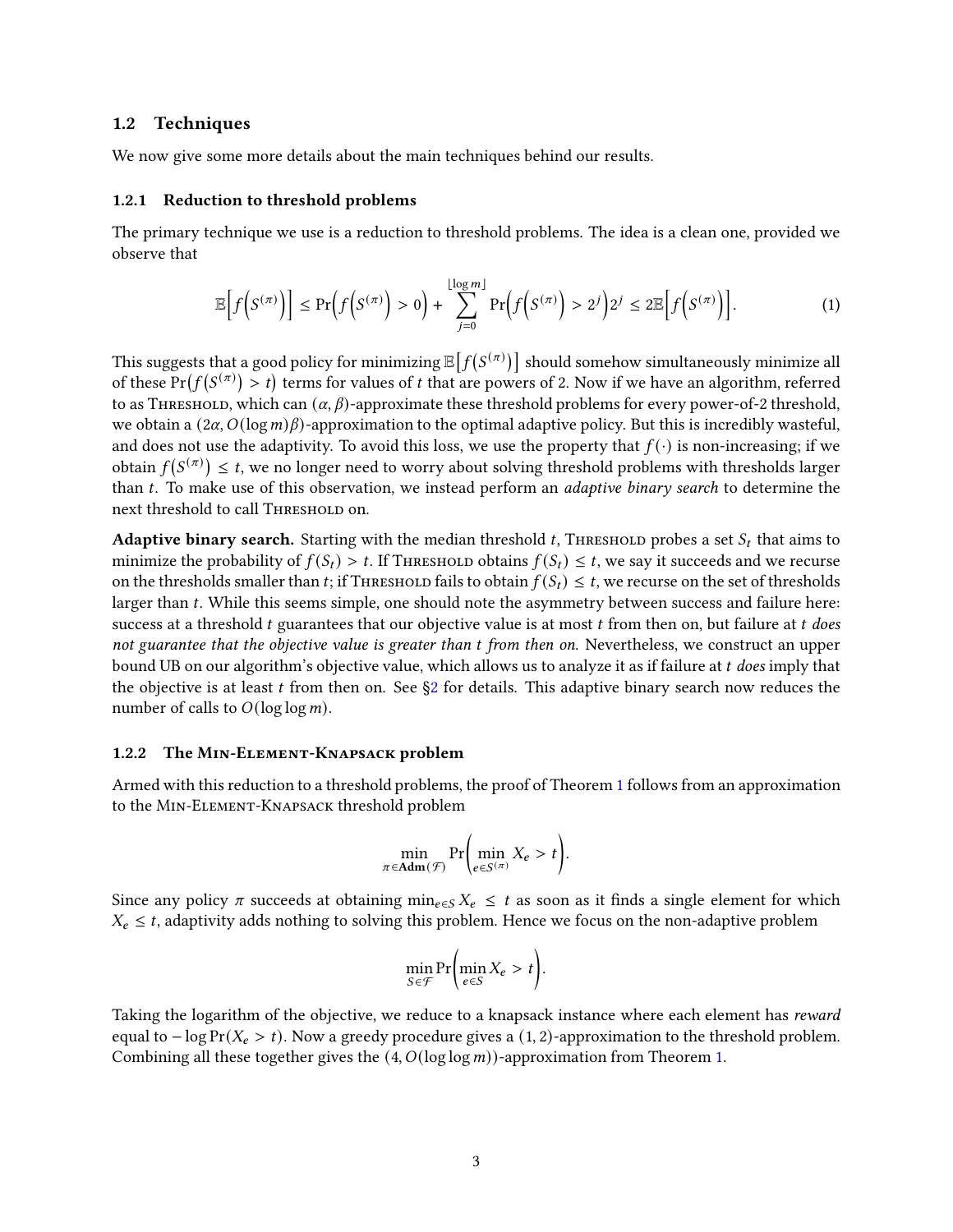#### <span id="page-4-0"></span>1.2.3 The MIN-k-KNAPSACK problem

We turn next to a strict extension of the MIN-ELEMENT-KNAPSACK problem: the MIN- $k$ -KNAPSACK problem. The first step, like in the Min-Element-Knapsack problem, is to apply a threshold-based reduction. An idea similar to that from [§1.2.1](#page-3-0) allows us to reduce a slightly richer set of objective functions to threshold minimization problems. Indeed, if  $y_i(S)$  is the weight of the *i*-th smallest weight element in *S*, then our objective  $f(S)$  is  $\sum_{i=1}^{k} y_i(S)$ , the sum of the k smallest weights in S. Writing the expectation as a sum of thresholds like in [\(1\)](#page-3-1), we get that it suffices to find approximations to the threshold problem

$$
\min_{\pi \in \mathbf{Adm}(\mathcal{F})} \Pr\Big(y_i\Big(S^{(\pi)}\Big) > t\Big)
$$

for different values of  $t$ . This problem can be thought of in the following way.

**Problem (The** *i***-heads problem).** We are given a set of coins  $U$ , each having cost  $c_e$  and bias  $p_e$ . We can flip a coin e at most once, at a cost of  $c_e$ . Given a budget B, the *i*-heads problem seeks to adaptively flip coins to maximize  $Pr$  (see at least *i* heads).

We extend the greedy knapsack strategy from [§1.2.2](#page-3-2) used to solve the case  $i = 1$  to the case of a general i: the idea is again to pick items in increasing order of cost-per-reward, except that the budget is extended from B to  $B + i\delta$ , where  $\delta$  is the maximum cost of any element. In order to control this  $\delta$  term, we bucket the coins and choose the best coins at each of the top  $O(log i)$  levels until the cost of each coin becomes smaller than  $B/i$ .

The proof that this greedy policy G outperforms any admissible policy  $\pi$  requires some new ideas. The heart of the argument is to first construct a surrogate policy  $\tilde{\pi}$  which strictly outperforms any policy  $\pi$ , and then to show an ordering of the coins of  $G$  such that

- The policies G and  $\tilde{\pi}$  probe the same set after obtaining their first heads.
- For any amount of remaining budget  $B'$ , the probability that  $G$  obtains its first heads with  $B'$  budget remaining is greater than the probability that  $\pi$  obtains its first heads with  $B'$  budget remaining.

In the end, our argument shows that G stochastically dominates every admissible policy  $\pi$ , which completes the proof.

#### 1.2.4 The MIN- $k$ -Matroid problem

We now discuss our first matroid-based variation on the MIN-k-KNAPSACK problem, which we call the  $MIN-k-MATROID problem.$  The same reduction used in the  $MIN-k-KNAPSACK$  problem implies that proving Theorem [3](#page-2-3) reduces to providing a  $(1, O(1))$ -approximation to threshold problem for matroids. We show that the matroid greedy algorithm MGreedy, described in Algorithm [4,](#page-24-0) is an optimal policy for this problem. In fact, the matroid greedy algorithm stochastically dominates any other policy. We argue this via induction on the matroid rank. The main observation one must make here is that, after probing a single element, we find ourselves in a problem state nearly exactly like the starting state, but with a possibly reduced number of heads, and a resulting constraint family which is a matroid with a strictly smaller rank.

#### 1.2.5 The MINBASIS-CARDINALITY problem

We now discuss the treatment of our final problem, the MINBASIS-CARDINALITY problem. The proof of Theorem [4](#page-2-4) is again through the reduction to threshold problems for an objective  $f(S)$  that is in the form of  $\sum_{i=1}^{k} g_i(S)$ . However, unlike the case of a MIN-k objective, now it is not obvious how we can write the MINBASIS objective  $f(S)$  as  $\sum_{i=1}^k g_i(S)$  for a monotonic function sequence  $(g_i(\cdot))$  where each  $g_i(\cdot)$  is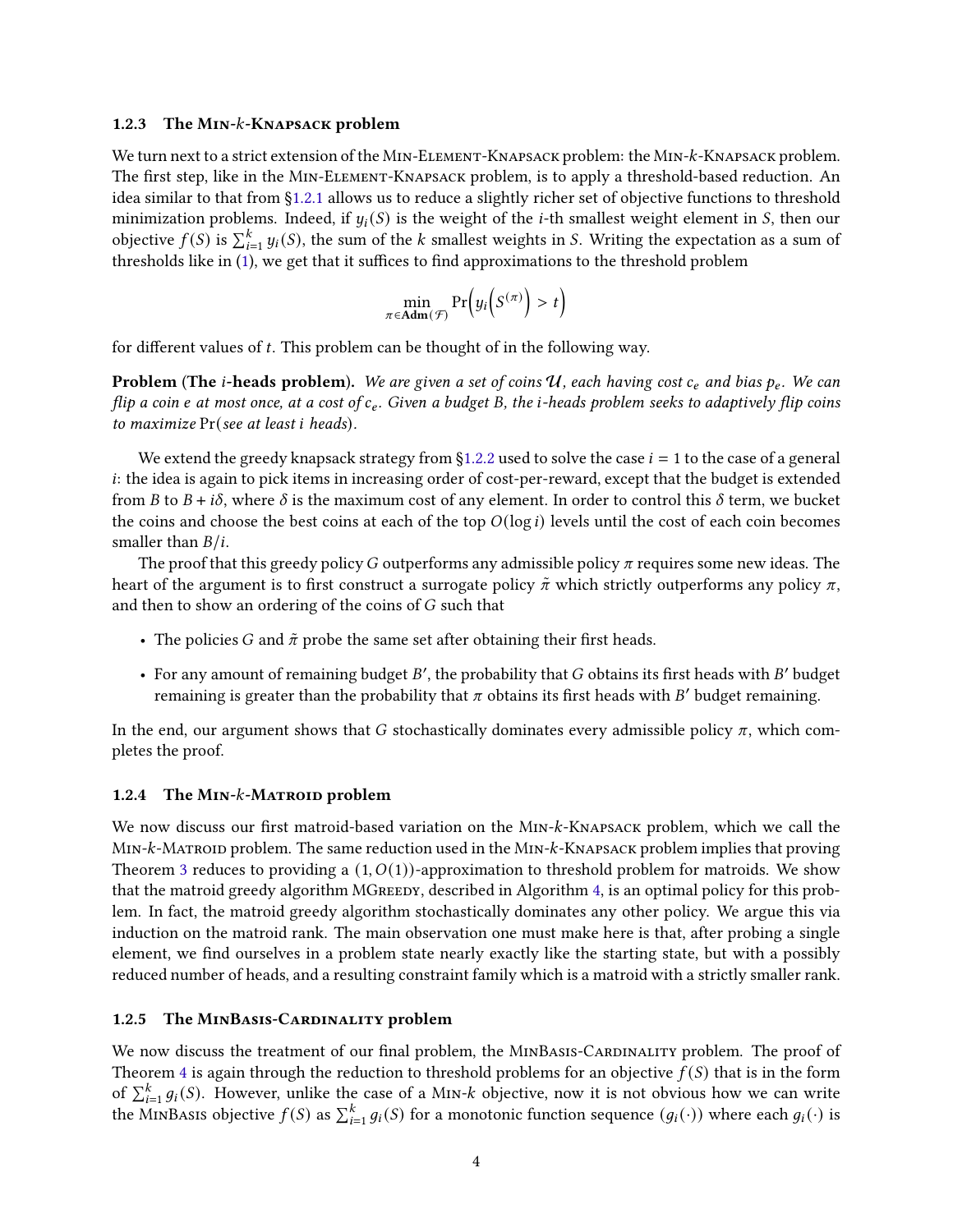a non-decreasing function taking values in  $[m]_{\geq 0}$ . In our proof, we first show that we can specify  $g_i(S)$ to be the *i*-th smallest element in the minimum-weight basis contained in S generated by the standard matroid greedy algorithm. Then we show inductively that ADAPMGREEDY, a simple adaptive matroid greedy algorithm described in Algorithm [5,](#page-28-0) is optimal for the resulting threshold problem. The key idea here is again to use our inductive assumption to reason about the future behavior of an optimal policy.

### 1.3 Related Work

The work closest to ours in content and aim is [Goel et al.](#page-33-0) [\[2010](#page-33-0)]. That paper allows a more general model, where element weights can take on non-negative discrete values  $\mu_1, \mu_2, \ldots, \mu_L$ , but restricts it focus to the MIN-ELEMENT objective  $f(S) \triangleq \min_{e \in S} X_e$ . Goel et al. give a bicriteria approximation scheme, showing for every  $\varepsilon > 0$  how to obtain a set T such that

$$
cost(T) \le O\left(\log(L) + \log \frac{1}{\log(1+\varepsilon)}\right)
$$

and meanwhile  $\mathbb{E}[f(T)] \leq (1+\varepsilon)\mathbb{E}[f(S^*)]$  for  $S^* \triangleq \arg \min_{S \in \mathcal{F}} \mathbb{E}[f(S)]$ . Moreover, they show that finding a  $poly(L)$  approximation to the non-adaptive problem is NP-hard, by establishing an approximationpreserving reduction to a special class of covering integer programs. Our results differ in several ways. First, [Goel et al.](#page-33-0) consider non-adaptive approximations to the optimal non-adaptive policy, whereas we provide adaptive approximations to the optimal adaptive policy, partially closing an open question posed by them. Second, they obtain a  $(1 + \varepsilon)$ -approximation instead of a constant-factor approximation. Third, their techniques are quite different from ours: they use the submodularity of (a transformation of) the expected objective  $\mathbb{E}[f(S)]$ , while we adaptively explore elements through an adaptive binary search. Moreover, we consider several generalizations of the Min-Element problem with more general objectives and constraints.

Stochastic maximization problems have been studied much more broadly: the results for these problems very often show small adaptivity gaps and focus on particular classes of objective functions [\[Adamczyk et al.,](#page-33-4) [2013](#page-33-4), [Gupta et al.](#page-33-5), [2017](#page-33-5), [Bradac et al.,](#page-33-6) [2019,](#page-33-6) [Golovin and Krause,](#page-33-2) [2011\]](#page-33-2). In contrast, we show that one of our minimization problems has a large adaptivity gap, and our main technical result, the reduction to threshold problems, applies to a general class of objective functions. Moreover, the approaches used for these problems and for ours are quite different.

With respect to solving threshold problems, to the authors' knowledge, generally little is known. However, the threshold problem associated with the MIN- $k$ -KNAPSACK problem (see § [4\)](#page-11-0) has been heuristically treated before. In particular, it is a Bernoulli version of a more general adaptive knapsack problem, where rewards are independently random but the cost of each item is fixed, and the goal is to achieve a cumulative reward above some threshold with optimal probability. Previous work [\(Carraway et al.](#page-33-7) [\[1993](#page-33-7)], [Ilhan et al.](#page-33-8) [\[2011](#page-33-8)]) on this problem has focused on the development of heuristics and on optimizing the dynamic programming solution, in the setting where rewards are normally distributed. This work is instead concerned with the development of bicriteria approximation algorithms in the setting where rewards are Bernoulli distributed, though it may be possible to extend our methods to the more general case.

## <span id="page-5-0"></span>2 General Framework with Threshold Problems

In this section, we present the full details of the reduction from the stochastic minimization problem to threshold problems, first alluded to in Section [1.2.](#page-3-3) Formally, the  $f$ - $\mathcal F$  threshold problem with threshold t is an adaptive probability minimization problem, wherein the policy  $\pi$  tries to avoid  $f(S^{(\pi)}) > t$  with as high a probability as possible, while abiding by the constraint that  $S^{(\pi)} \in \mathcal{F}$ . Lemma [2.1](#page-6-0) says that,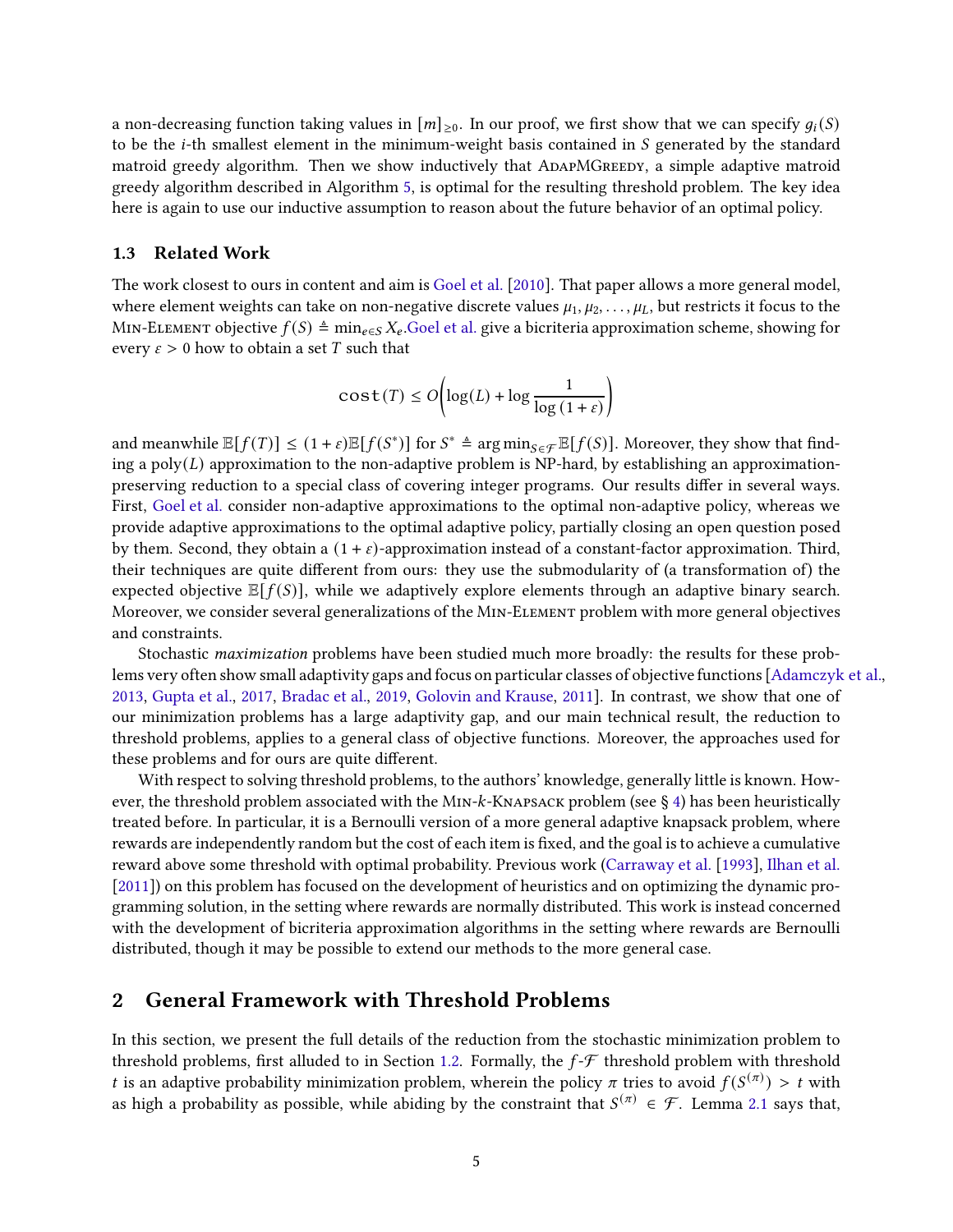given an  $(\alpha, \beta)$ -approximation for the  $f$ - $\mathcal F$  threshold problem, one can construct a  $(4\alpha, O(\log \log m)\beta)$ approximation for the adaptive expectation minimization problem  $\min_{\pi \in \mathrm{Adm}(\mathcal{F})} \mathbb{E}\big[f(S^{(\pi)})\big].$  Our results are summarized in Lemma [2.1](#page-6-0) and Corollary [2.1,](#page-6-1) which we state now.

<span id="page-6-0"></span>**Lemma 2.1 (Reduction to threshold problems).** Let  $f(S)$  be a non-increasing objective function taking values in  $[m]_{\geq 0}$  for a positive integer m. Let F be the constraint family and  $Adm(\mathcal{F})$  be the set of feasible policies under F. Suppose that for any  $t \in [m]_{>0}$ , the  $f$ -F threshold problem

$$
\min_{\pi \in \mathbf{Adm}(\mathcal{F})} \Pr\Big(f\Big(S^{(\pi)}\Big) > t\Big)
$$

admits an  $(\alpha, \beta)$ -approximation. Then the stochastic minimization problem

$$
\min_{\pi \in \mathbf{Adm}(\mathcal{F})} \mathbb{E}\Big[f\Big(\mathbf{S}^{(\pi)}\Big)\Big]
$$

<span id="page-6-1"></span>admits a  $(4\alpha, O(\log \log m) \cdot \beta)$ -approximation.

Corollary 2.1 (Sum-of- $k$  reduction). Let  $g_i(S)$ ,  $i \in [k]$ , be a non-increasing function taking values in  $[m]_{\geq 0}$ , and assume that the function sequence  $(g_i)$  is monotonic in i. Let  $f(S) = \sum_{i=1}^{k} g_i(S)$ . Suppose that for any  $t \in [m]_{\geq 0}$ , the  $g_i$ -*F* threshold problem

$$
\min_{\pi \in \mathbf{Adm}(\mathcal{F})} \Pr\Big(g_i\Big(S^{(\pi)}\Big) > t\Big)
$$

admits an  $(\alpha, \beta)$ -approximation. Then the stochastic minimization problem

$$
\min_{\pi \in \mathbf{Adm}(\mathcal{F})} \mathbb{E}\Big[f\Big(\mathbf{S}^{(\pi)}\Big)\Big]
$$

admits an  $(8\alpha, O(\log \log m \cdot \log k) \cdot \beta)$  approximation.

As described in Section [1.2,](#page-3-3) to build the intuition for the reduction, we start with the following decomposition for any policy  $\pi$ :

<span id="page-6-2"></span>
$$
\mathbb{E}\Big[f\Big(S^{(\pi)}\Big)\Big] \leq \Pr\Big(f\Big(S^{(\pi)}\Big) > 0\Big) + \sum_{j=0}^{\lfloor \log m \rfloor} \Pr\Big(f\Big(S^{(\pi)}\Big) > 2^j\Big) 2^j \leq 2 \mathbb{E}\Big[f\Big(S^{(\pi)}\Big)\Big].\tag{2}
$$

This decomposition follows from the relation  $\mathbb{E}\big[f(S^{(\pi)})\big] = \sum_{t=0}^{m} \Pr(f(S^{(\pi)}) > t)$  and the following inequalities for any non-increasing non-negative sequence  $(a_t)_{t=0}^m$  by taking  $a_t = \Pr(f(S^{(\pi)}) > t)$ :

<span id="page-6-3"></span>
$$
\sum_{t=0}^{m} a_t \le a_0 + \sum_{j=0}^{\lfloor \log m \rfloor} a_{2j} 2^j \le 2 \sum_{t=0}^{m} a_t,
$$
\n(3)

which is a slightly modified statement of the inequalities used in the Cauchy condensation test of [Rudin](#page-34-0) [\[1976](#page-34-0)].

With the decomposition in [\(2\)](#page-6-2), consider the following policy  $\hat{\pi}$ . Let  $\hat{S}_t$  be the  $(\alpha, \beta)$ -approximate solution of the threshold problem  $\min_{\pi \in \text{Adm}(\mathcal{F})} \Pr(f(\mathcal{S}^{(\pi)}) > t)$ , and let  $\mathcal{S}^{(\widehat{\pi})} = \widehat{S}_0 \cup \widehat{S}_{2^0} \cup \widehat{S}_{2^1} \cup \cdots \cup \widehat{S}_{2^{\lfloor \log m \rfloor}}$ . Then

$$
\mathbb{E}\Big[f\Big(S^{(\widehat{\pi})}\Big)\Big] \leq \Pr\Big(f\Big(S^{(\widehat{\pi})}\Big) > 0\Big) + \sum_{j=0}^{\lfloor \log m \rfloor} \Pr\Big(f\Big(S^{(\widehat{\pi})}\Big) > 2^j\Big)2^j
$$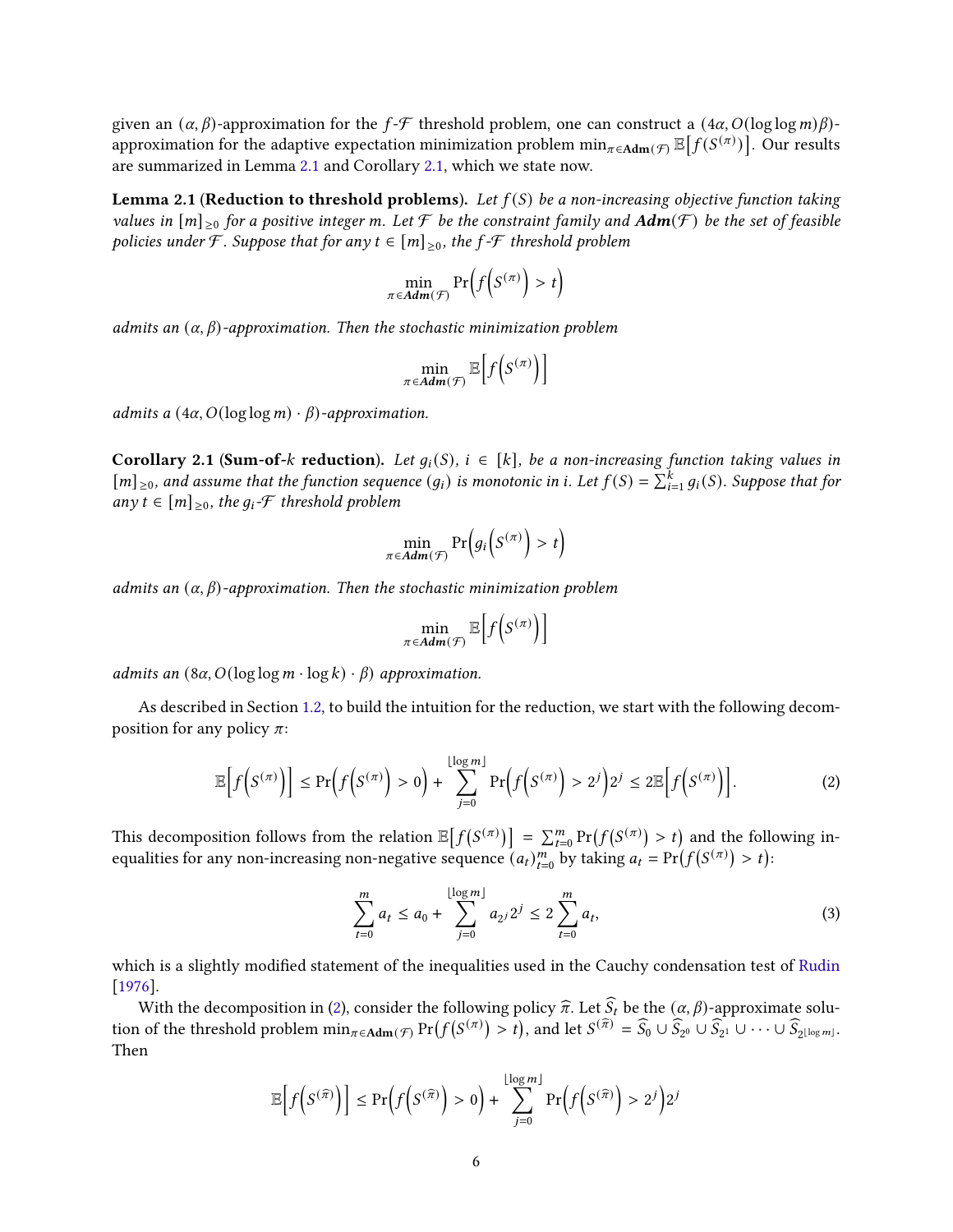$$
\leq \Pr\left(f\left(\widehat{S}_0\right) > 0\right) + \sum_{j=0}^{\lfloor \log m \rfloor} \Pr\left(f\left(\widehat{S}_{2^j}\right) > 2^j\right) 2^j
$$
\n
$$
\leq \alpha \Pr(\text{OPT} > 0) + \sum_{j=0}^{\lfloor \log m \rfloor} \alpha \Pr(\text{OPT} > 2^j) 2^j
$$
\n
$$
\leq 2\alpha \mathbb{E}[\text{OPT}],
$$

where OPT is the value of an optimal policy for  $\min_{\pi \in \mathrm{Adm}(\mathcal{F})} \mathbb{E}\big[f(S^{(\pi)})\big]$ , and we have used the fact that  $f(\cdot)$  is non-increasing. Unfortunately, the policy  $\hat{\pi}$  uses a resource augmentation factor of the order of  $log m$ . In the proof of Lemma [2.1,](#page-6-0) we further reduce the resource augmentation factor using the policy MetaMin, described in Algorithm [1,](#page-7-0) which performs an adaptive binary search on the threshold values  $R = \{0, 2^0, 2^1, \ldots, 2^{\lfloor \log m \rfloor} \}.$ 

<span id="page-7-0"></span>

| Algorithm 1 METAMIN $(F)$                                                                                                         |                                                   |
|-----------------------------------------------------------------------------------------------------------------------------------|---------------------------------------------------|
| 1: Initialization: $R \leftarrow \{0\} \cup \{2^j : j = 0, 1, \ldots, \lfloor \log m \rfloor\}; \widehat{S} \leftarrow \emptyset$ |                                                   |
| 2: $S_0 \leftarrow$ THRESHOLD $(\mathcal{F}, 0)$                                                                                  | $\triangleright$ Boundary case                    |
| $3: \widehat{S} \leftarrow \widehat{S} \cup \widehat{S}_0$                                                                        |                                                   |
| 4: if $f(\widehat{S}_0) = 0$ then                                                                                                 | $\triangleright$ Succeeds the threshold test at 0 |
| return $\widehat{S}$<br>5 <sup>1</sup>                                                                                            |                                                   |
| $6:$ else                                                                                                                         | $\triangleright$ Fails the threshold test at 0    |
| $R \leftarrow R \setminus \{0\}$<br>7:                                                                                            |                                                   |
| 8: while $R \neq \emptyset$ do                                                                                                    | $\triangleright$ Adaptive threshold testing       |
| $t \leftarrow \text{median of } R$<br>9:                                                                                          |                                                   |
| 10: $\widehat{S}_t \leftarrow$ THRESHOLD $(\mathcal{F}, t)$                                                                       |                                                   |
| $\widehat{S} \leftarrow \widehat{S} \cup \widehat{S}_t$<br>11:                                                                    |                                                   |
| if $f(\widehat{S}_t) \leq t$ then<br>12:                                                                                          | $\triangleright$ Succeeds the threshold test at t |
| $R \leftarrow R \setminus \{ \tau \in R : \tau \geq t \}$<br>13:                                                                  |                                                   |
| else<br>14:                                                                                                                       | $\triangleright$ Fails the threshold test at t    |
| $R \leftarrow R \setminus \{ \tau \in R : \tau \leq t \}$<br>15:                                                                  |                                                   |
| 16: return $\widetilde{S}$                                                                                                        |                                                   |

## 2.1 Proof of Lemma [2.1](#page-6-0) (Reduction to threshold problems)

*Proof.* We prove Lemma [2.1](#page-6-0) by showing that the policy METAMIN in Algorithm [1](#page-7-0) is a  $(4\alpha, O(\log \log m) \cdot \beta)$ approximation. It is easy to see that the final set  $S^{(\text{MerAMIN})}$  is the union of at most  $(O(\log \log m) \cdot \beta)$   $\mathcal{F}$ feasible sets, since METAMIN performs a binary search on the threshold values  $R = \{0, 2^0, 2^1, \ldots, 2^{\lfloor \log m \rfloor}\}.$ Therefore, it suffices to show that  $\mathbb{E}[\text{METAMIN}] \leq 4\alpha \mathbb{E}[\text{OPT}].$ 

We first construct an upper bound UB on the objective value METAMIN whose value directly reflects the failing or succeeding of threshold tests. Specifically, let  $\tau$  be the last threshold at which METAMIN fails, and we define

$$
UB = \max\{METAMIN, \tau + 1\}.
$$
 (4)

Clearly, METAMIN  $\leq$  UB by definition. Note that  $\tau$  is the largest threshold at which METAMIN fails due to the binary search procedure. So we can guarantee that UB cannot achieve a value smaller than or equal to a threshold value  $t$  if METAMIN fails the test at  $t$ .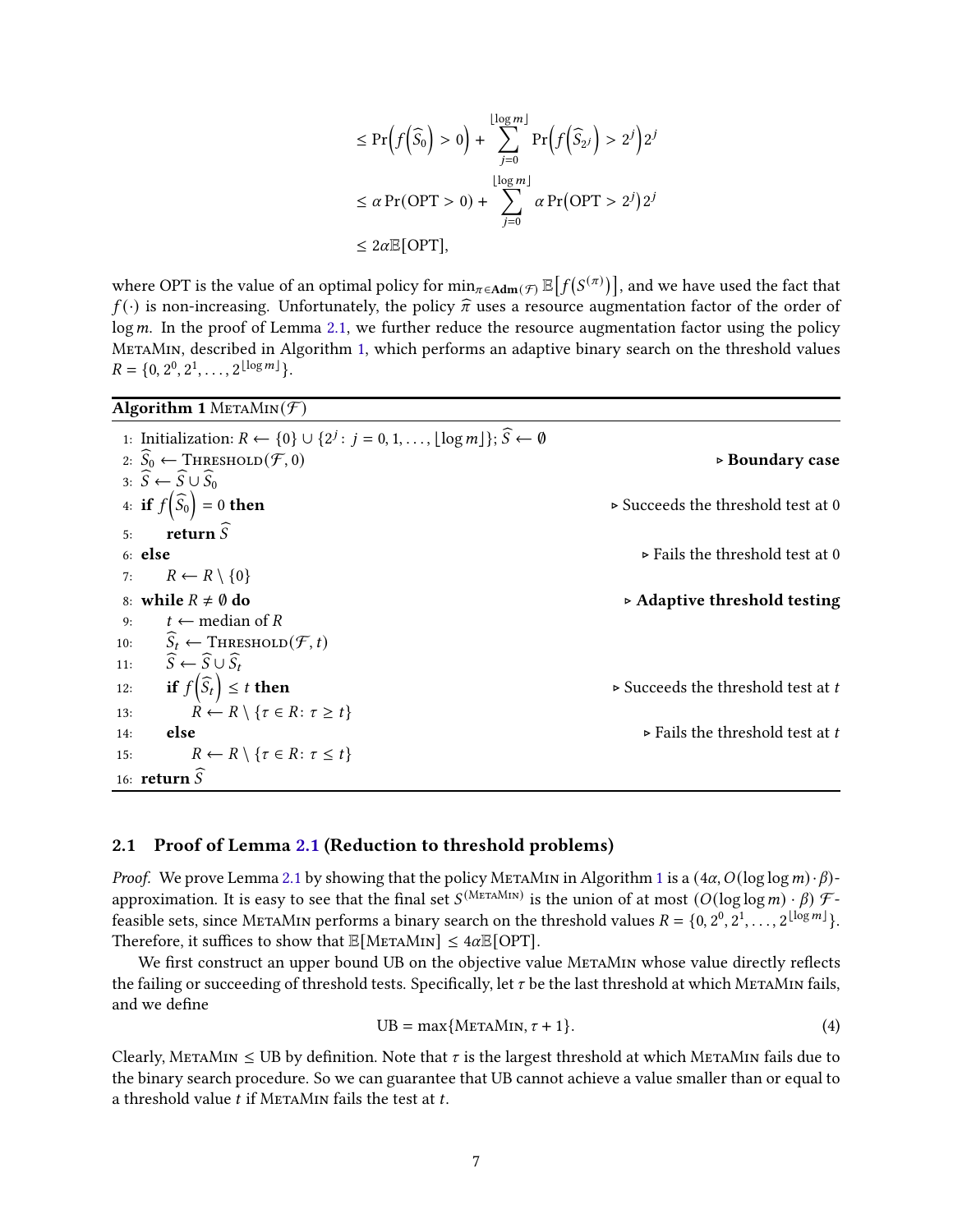We now show how the constructed upper bound UB reflects the test results. For notational convenience, we partition the interval  $[0, m]$  into the following intervals:

$$
[0,m] = \{0\} \cup (0,1] \cup (1,2] \cup (2,2^2] \cup \cdots \cup (2^{\lfloor \log m \rfloor -1},2^{\lfloor \log m \rfloor}) \cup (2^{\lfloor \log m \rfloor},m],
$$

which we denote as

$$
I_{-1} = (0, 1] \triangleq (a_{-1}, b_{-1}],
$$
  
\n
$$
I_{j} = (2^{j}, 2^{j+1}] \triangleq (a_{j}, b_{j}], j = 0, 1, ..., \lfloor \log m \rfloor - 1,
$$
  
\n
$$
I_{\lfloor \log m \rfloor} = (2^{\lfloor \log m \rfloor}, m] \triangleq (a_{\lfloor \log m \rfloor}, b_{\lfloor \log m \rfloor}).
$$

We use the phrase that "METAMIN succeeds/fails the test at a threshold" to mean that "METAMIN indeed performs the test and succeeds/fails".

The key to our proof is the claim below. Note that such a relation does not hold for  $Pr(METAMIN \in (a_j, b_j])$ . It is possible that METAMIN fails at some  $a_j$  but ultimately attains a value smaller than  $a_j$  since it happens to observe a small  $f(\widehat{S}_t)$  when it succeeds at another threshold  $t$ .

Claim. For any  $j \in \{-1, 0, 1, \ldots, \lfloor \log m \rfloor\},\$ 

 $Pr(UB \in (a_j, b_j]) = Pr(METAMIN fails at a_j and succeeds at b_j).$ 

Proof of Claim. It suffices to focus on the case where METAMIN fails the test at threshold 0. We first argue that if METAMIN fails at  $a_j$  and succeeds at  $b_j$ , then UB  $\in$   $(a_j, b_j]$ . By the construction of UB, we have seen that if METAMIN fails the test at  $a_j$ , then UB  $\ge a_j + 1 > a_j$ . If METAMIN succeeds the test at  $b_j$ , then METAMIN  $\leq b_j$ , and METAMIN does not perform tests at threshold values above  $b_j$  and thus does not have a chance to fail at these threshold values. Therefore, UB  $\leq b_j$ .

We now show that if UB  $\in$   $(a_j, b_j]$ , then METAMIN fails at  $a_j$  and succeeds at  $b_j$ . After METAMIN terminates, let  $t_F$  be the largest threshold that METAMIN has failed at, and let  $t_S$  be the smallest threshold that METAMIN has succeeded at. We argue that it must hold that  $t_F = a_j$  and  $t_S = b_j$ , which is sufficient for the claim. By the termination condition,  $(t_F, t_S]$  must be an interval among the class of intervals  $\{(a_u, b_u): u = -1, 0, 1, \ldots, \lfloor \log m \rfloor\}$ . By the argument in the last paragraph, the fact that METAMIN fails at  $t_F$  and succeeds at  $t_S$  implies that UB  $\in$   $(t_F, t_S]$ . Since the intervals  $(a_u, b_u]$ 's are disjoint, it must be the case that  $(t_F, t_S]$  is the same interval as  $(a_j, b_j]$ , which completes the proof.

With this claim, we complete the proof of Lemma [2.1](#page-6-0) through the following inequalities. First, it is easy to see that the claim implies that

$$
\Pr\big(\text{UB} \in (a_j, b_j]\big) \le \Pr\big(\text{MerAMIN fails at } a_j\big) \le \Pr\Big(f\Big(\widehat{S}_{a_j}\Big) > a_j\Big),
$$

where  $\widehat S_{a_j}$  is the set chosen by THRESHOLD for the threshold problem at threshold  $a_j$ . Then

$$
\mathbb{E}[\text{UB}] \leq \sum_{j=-1}^{\lfloor \log m \rfloor} \Pr(\text{UB} \in (a_j, b_j]) \cdot b_j
$$
  

$$
\leq \sum_{j=-1}^{\lfloor \log m \rfloor} \Pr(f(\widehat{S}_{a_j}) > a_j) \cdot 2^{j+1}
$$
  

$$
\leq \sum_{j=-1}^{\lfloor \log m \rfloor} \alpha \Pr(\text{OPT} > a_j) \cdot 2^{j+1}
$$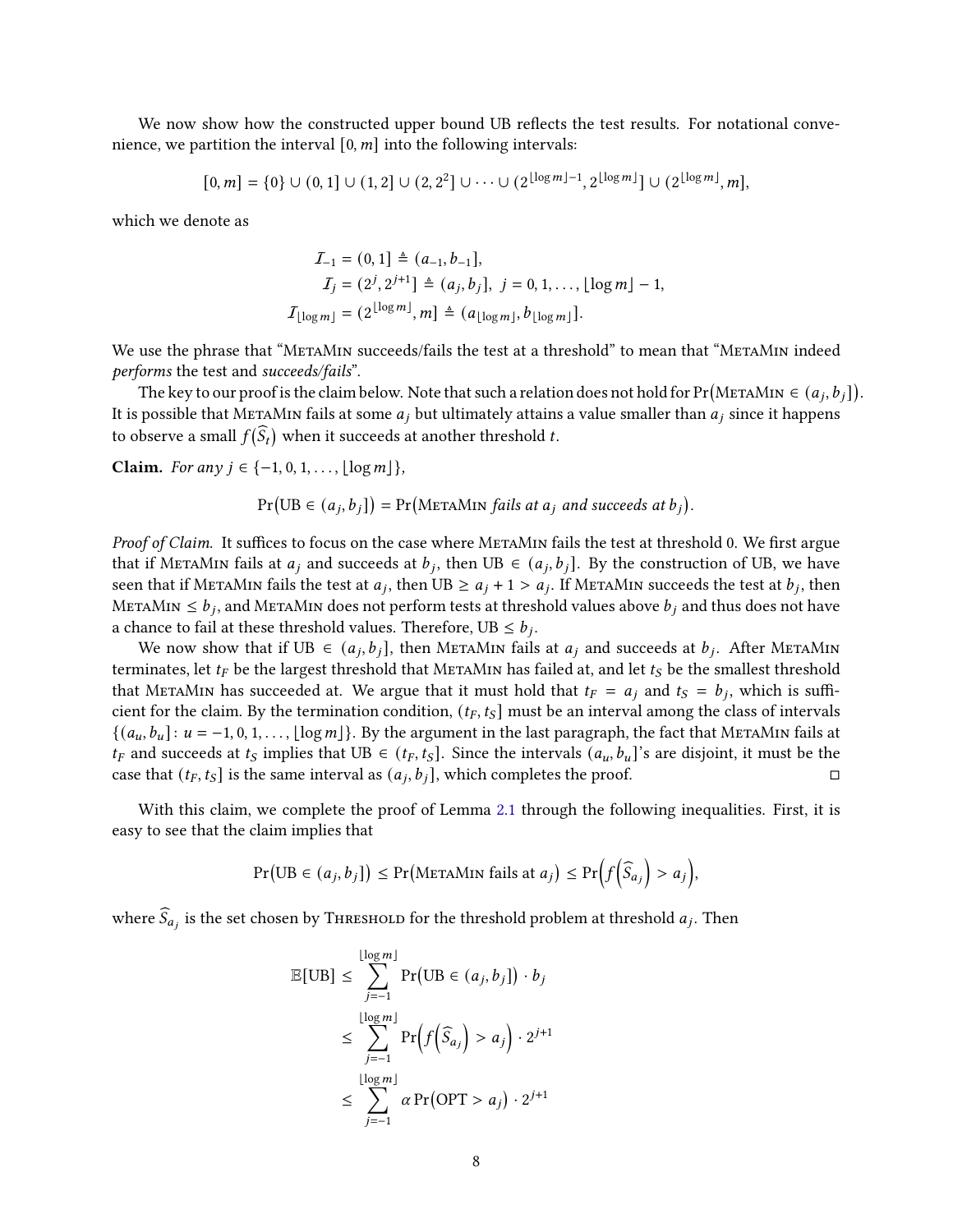$$
= \alpha \Pr(\text{OPT} > 0) + 2\alpha \sum_{j=0}^{\lfloor \log m \rfloor} \Pr(\text{OPT} > 2^j) \cdot 2^j
$$
  

$$
\leq 4\alpha \mathbb{E}[\text{OPT}],
$$

where the last line follows from the decomposition in [\(2\)](#page-6-2). Recalling that  $\mathbb{E}[\text{MerAMIN}] \leq \mathbb{E}[\text{UB}]$ , we have completed the proof that METAMIN is a  $(4\alpha, O(\log \log m) \cdot \beta)$ -approximation.

## 2.2 Proof of Corollary [2.1](#page-6-1) (Sum-of- $k$  reduction)

*Proof.* Without loss of generality, we assume that the function sequence  $(q_i)$  is non-increasing in *i* since otherwise we can reverse their indices. Applying the powers-of-2 condensation in [\(3\)](#page-6-3) for the non-increasing sequence  $g_1(S), g_2(S), \ldots, g_k(S)$ , we have that for any policy  $\pi$ ,

$$
\mathbb{E}\Bigg[\sum_{i=1}^k g_i\Big(S^{(\pi)}\Big)\Bigg] \leq \mathbb{E}\Bigg[\sum_{j=0}^{\lfloor \log(k) \rfloor} g_{2^j}\Big(S^{(\pi)}\Big)2^j\Bigg] \leq 2 \mathbb{E}\Bigg[\sum_{i=1}^k g_i\Big(S^{(\pi)}\Big)\Bigg].
$$

We now consider the following policy  $\tilde{\pi}$ . For each  $j = 0, 1, \ldots, \lfloor \log(k) \rfloor$ , let  $S_j$  be the output of the policy MetaMin in Algorithm [1](#page-7-0) for

$$
\min_{\pi \in \mathbf{Adm}(\mathcal{F})} \mathbb{E}\Big[g_{2^j}\Big(S^{(\pi)}\Big)\Big].
$$

Then let  $S^{(\widetilde{\pi})} = S_0 \cup S_1 \cup \cdots \cup S_{2^{\lfloor \log k \rfloor}}$ . Recall that METAMIN is a  $(4\alpha, O(\log \log m) \cdot \beta)$ -approximation. Clearly, the policy  $\tilde{\pi}$  has an augmentation factor of  $O(\log \log m \cdot \log k) \cdot \beta$ . Further,

$$
\mathbb{E}\left[\sum_{i=1}^{k} g_i\left(S^{(\overline{\pi})}\right)\right] \leq \sum_{j=0}^{\lfloor \log(k) \rfloor} \mathbb{E}\left[g_{2^j}\left(S^{(\overline{\pi})}\right)\right] \cdot 2^j
$$
\n
$$
\leq \sum_{j=0}^{\lfloor \log(k) \rfloor} \mathbb{E}\left[g_{2^j}\left(S_j\right)\right] \cdot 2^j
$$
\n
$$
\leq \sum_{j=0}^{\lfloor \log(k) \rfloor} 4\alpha \mathbb{E}\left[g_{2^j}\left(S^{(\text{OPT})}\right)\right] \cdot 2^j
$$
\n
$$
\leq 8\alpha \mathbb{E}[\text{OPT}].
$$

This completes the proof that the policy  $\tilde{\pi}$  is a  $(8\alpha, O(\log \log m \cdot \log k) \cdot \beta)$ -approximation.

3 The Min-Element-Knapsack Problem

In this section, we focus on the Min-Element-Knapsack problem, where the objective function is the minimum weight and the constraint is a knapsack constraint. Specifically, letting  $\mathcal{F} = \{S \subseteq \mathcal{U} : \text{cost}(S) \leq B\}$ , the Min-Element-Knapsack problem can be written as:

$$
\min_{\pi \in \text{Adm}(\mathcal{F})} \mathbb{E}\bigg[\min_{e \in S^{(\pi)}} X_e\bigg].\tag{5}
$$

Our main result is Theorem [1,](#page-2-0) restated below for convenience.

**Theorem 1.** For the MIN-ELEMENT-KNAPSACK problem where the random variables take values in  $[m]_{\geq 0}$ , there exists an adaptive policy that obtains a  $(4, O(\log \log m))$ -approximation.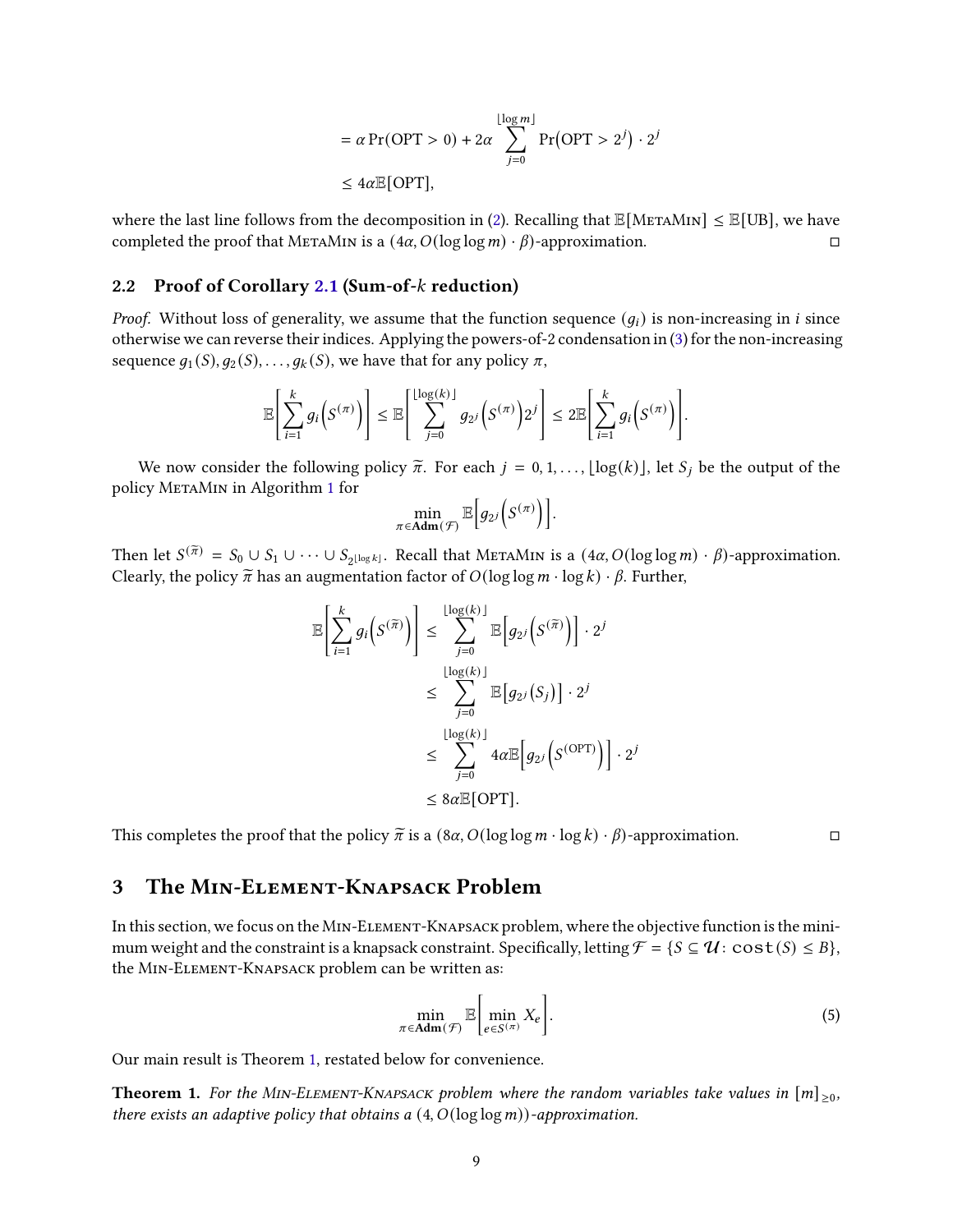By the reduction to threshold problems in Lemma [2.1,](#page-6-0) to prove Theorem [1,](#page-2-0) it suffices to give a (1, 2) approximation to the Min-Element-Knapsack threshold problem:

<span id="page-10-0"></span>
$$
\min_{\pi \in \text{Adm}(\mathcal{F})} \Pr\bigg(\min_{e \in S^{(\pi)}} X_e > t\bigg). \tag{6}
$$

In the remainder of this section, we show that a non-adaptive algorithm for this threshold problem achieves the desired (1, 2) approximation ratio. More specifically, we first show that for the Min-Element-Knapsack threshold problem, a non-adaptive feasible policy achieves the adaptive optimum, i.e., the adaptivity gap is 1, or equivalently, we say that there is no adaptivity gap. We then give a  $(1, 2)$ -approximation for the non-adaptive version of the threshold problem.

### <span id="page-10-4"></span>3.1 No adaptivity gap

**Lemma 3.1.** The MIN-ELEMENT-KNAPSACK threshold problem in [\(6\)](#page-10-0) has an adaptivity gap of 1 for any  $t \in$  $[m]_{\geq 0}.$ 

*Proof.* Consider an arbitrary  $t \in [m]_{\geq 0}$ . We induct on the size of the universe  $\mathcal U$ . Clearly, the adaptivity gap is 1 when  $U$  consists of one element.

Assume that the adaptivity gap is 1 when the universe consists of *n* elements for some  $n \geq 1$ ; i.e., for any input of the threshold problem  $(6)$  such that the universe consists of *n* elements, an optimal nonadaptive policy achieves the same objective value as an optimal adaptive policy. Now consider any input such that the universe  ${\cal U}$  has  $n+1$  elements and let  $\pi^*$  be an optimal adaptive policy for it. We will construct a non-adaptive policy, represented by a set  $S \subseteq U$ , such that

<span id="page-10-1"></span>
$$
\mathbb{P}\left(\min_{e\in S} X_e > t\right) = \mathbb{P}\left(\min_{e\in S^{(\pi^*)}} X_e > t\right). \tag{7}
$$

Without loss of generality, we can assume that  $X_1$  is the first element probed by the optimal adaptive policy  $\pi^*$  since the first probing decision does not depend on realizations of the random variables. After  $X_1$  is probed, we consider the threshold problem whose input consists of a universe  $\mathcal{U}' = \mathcal{U} \setminus \{1\}$  and a budget  $B' = B - c_1$ . Since  $|\mathcal{U}'| = n$ , we know that this problem has an adaptivity gap of 1. Let  $S' \subseteq \mathcal{U}'$  be the set chosen by an optimal non-adaptive policy for this problem.

We claim that  $S = \{1\} \cup S'$  satisfies [\(7\)](#page-10-1). To see this, let  $\pi_x^*$  for  $x \in [m]_{\geq 0}$  be the subsequent policy of  $\pi^*$ after seeing  $X_1 = x$ , and let  $S^{(\pi^*_x)} \subseteq \mathcal{U}'$  be the set chosen by  $\pi^*_x$ . Then

$$
\mathbb{P}\left(\min_{e \in S^{(\pi^*)}} X_e > t\right) = \sum_{x=t+1}^m \mathbb{P}(X_1 = x) \mathbb{P}\left(\min_{e \in S^{(\pi^*)}} X_e > t \mid X_1 = x\right)
$$

$$
= \sum_{x=t+1}^m \mathbb{P}(X_1 = x) \mathbb{P}\left(\min_{e \in S^{(\pi^*)}} X_e > t\right)
$$
(8)

<span id="page-10-3"></span><span id="page-10-2"></span>
$$
\geq \sum_{x=t+1}^{m} \mathbb{P}(X_1 = x) \mathbb{P}\left(\min_{e \in S'} X_e > t\right)
$$
  
=  $\mathbb{P}(X_1 > t) \mathbb{P}\left(\min_{e \in S'} X_e > t\right)$   
=  $\mathbb{P}\left(\min_{e \in S} X_e > t\right),$  (9)

where [\(8\)](#page-10-2) is due to the property of the minimum value, and [\(9\)](#page-10-3) follows from the induction assumption that the non-adaptive choice of S' achieves optimality. Since  $\pi^*$  is an (adaptive) optimal policy, we know that this inequality is in fact an equality, which completes the proof.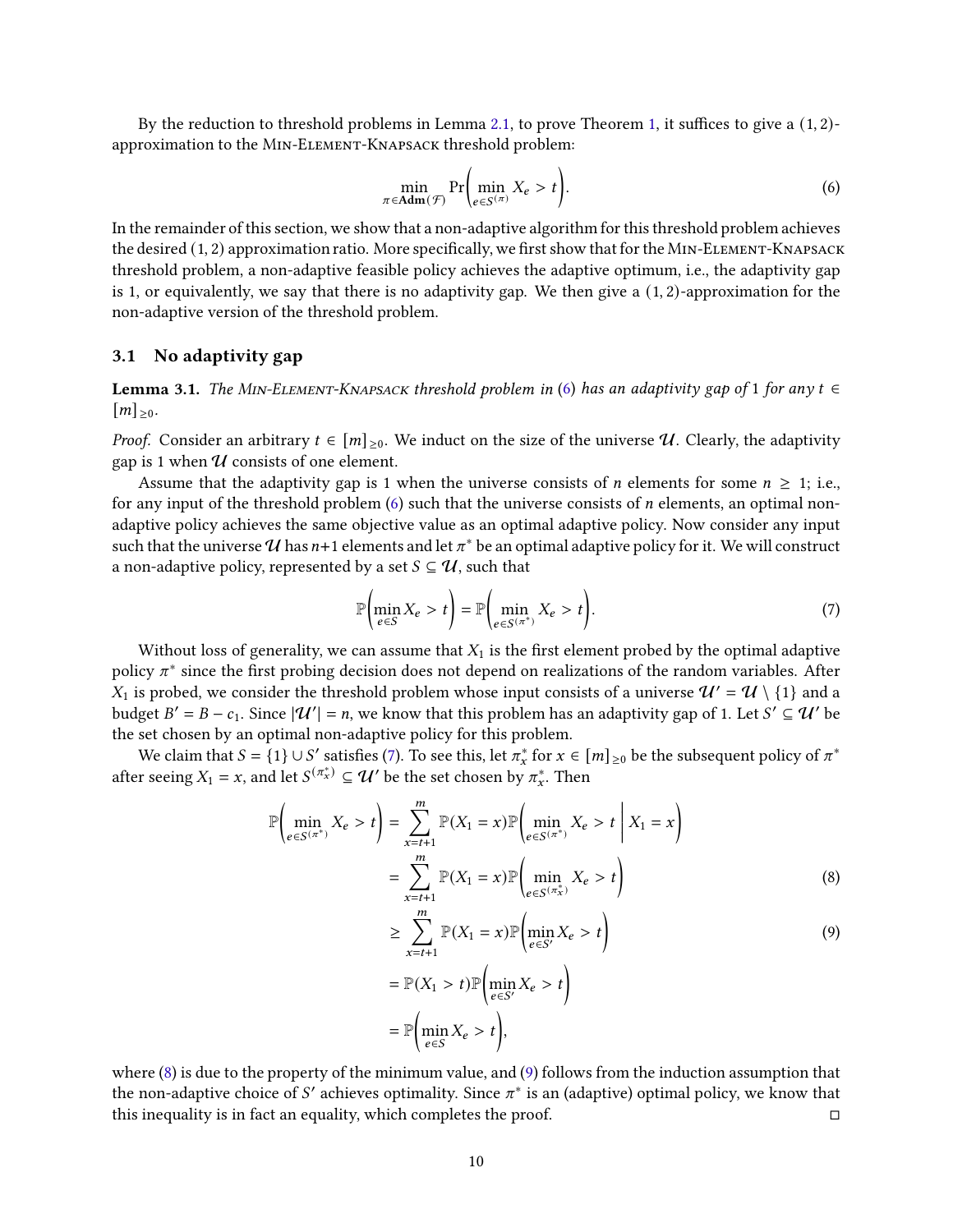### 3.2 Reduction to knapsack

By virtue of Lemma [3.1,](#page-10-4) to solve the threshold problem [\(6\)](#page-10-0), it suffices to solve its non-adaptive counterpart:

<span id="page-11-1"></span>
$$
\min_{S \in \mathcal{F}} \Pr\left(\min_{e \in S} X_e > t\right) \tag{10}
$$

Note that

$$
\Pr\left(\min_{e \in S} X_e > t\right) = \prod_{e \in S} \Pr(X_e > t).
$$

Taking a log of this probability, we rewrite [\(10\)](#page-11-1) in the following equivalent form:

$$
\max_{S \in \mathcal{F}} \sum_{e \in S} \left( -\log \Pr(X_e > t) \right) \tag{11}
$$

This is a knapsack problem where the reward of each element *e* is  $-\log \mathbb{P}(X_e > t)$ . Therefore, a (1, 2)approximation is given by greedily adding elements in decreasing order of  $\frac{-\log P(X_e > t)}{c_e}$  until the first time the total cost exceeds the budget. This completes the proof of Theorem [1.](#page-2-0)

## <span id="page-11-0"></span>4 The MIN-k-KNAPSACK Problem

In this section, we give the proof of Theorem [2](#page-2-1) alluded to in  $\S$  [1.2.](#page-3-3) We restate that theorem now, for the reader's convenience.

**Theorem 2.** For the MIN-k-KNAPSACK problem where the random variables take values in  $[m]_{\geq 0}$ , there exists an adaptive policy that obtains an  $(8, O(\log\log m \cdot \log^2 k))$ -approximation.

We begin with a definition. For  $i \in [k]$ , if  $|S| \geq k$ , let  $y_i(S)$  be the *i*-th smallest weight in S. With this, we can rewrite  $f(S)$  as  $\sum_{i=1}^k y_i(S)$ . Noting that the functions  $y_i(S)$  are monotonic in  $i$ , non-increasing in  $S$ , and take values in  $[m]_{\geq 0}$ , we apply Corollary [2.1,](#page-6-1) reducing the MIN-k-KNAPSACK problem to the  $y_i$ -KNAPSACK threshold problem. Let  $C = BIN(\mathcal{U}, B, i, t)$  be the output of the binning procedure in Algorithm [2](#page-13-0) and let

$$
G = \text{EXTGreeby}\left(\left\{e \in \mathcal{U}: c_e \leq \frac{B}{i}\right\}, B, i, t\right)
$$

be the output of the extended greedy algorithm in Algorithm [3.](#page-13-1) To complete the proof, we show that the non-adaptive policy  $G \cup C$  is a  $(1, O(\log k))$ -approximation for the  $y_i$ -Kn $\lambda$ psack problem. Before that though, we give an equivalent formulation of the threshold problem.

**Definition 4.1.** For a fixed threshold t, call an element e **below-threshold** if  $X_e \leq t$ . Define rank(S) as the number of below-threshold elements contained in  $S$ , i.e.,

$$
\text{rank}(S) = |\{e \in S : X_e \le t\}|.
$$

It follows from definitions that

$$
y_i(S) \leq t
$$
 if and only if  $\text{rank}(S) \geq i$ ,

since both conditions imply and are implied by the presence of  $i$  below-threshold elements in  $S$ . Using the rank-based condition, the  $y_i$ -KNAPSACK threshold problem

$$
\min_{\pi \in \mathbf{Adm}(\mathcal{F})} \Pr\Big(y_i\Big(s^{(\pi)}\Big) > t\Big). \tag{12}
$$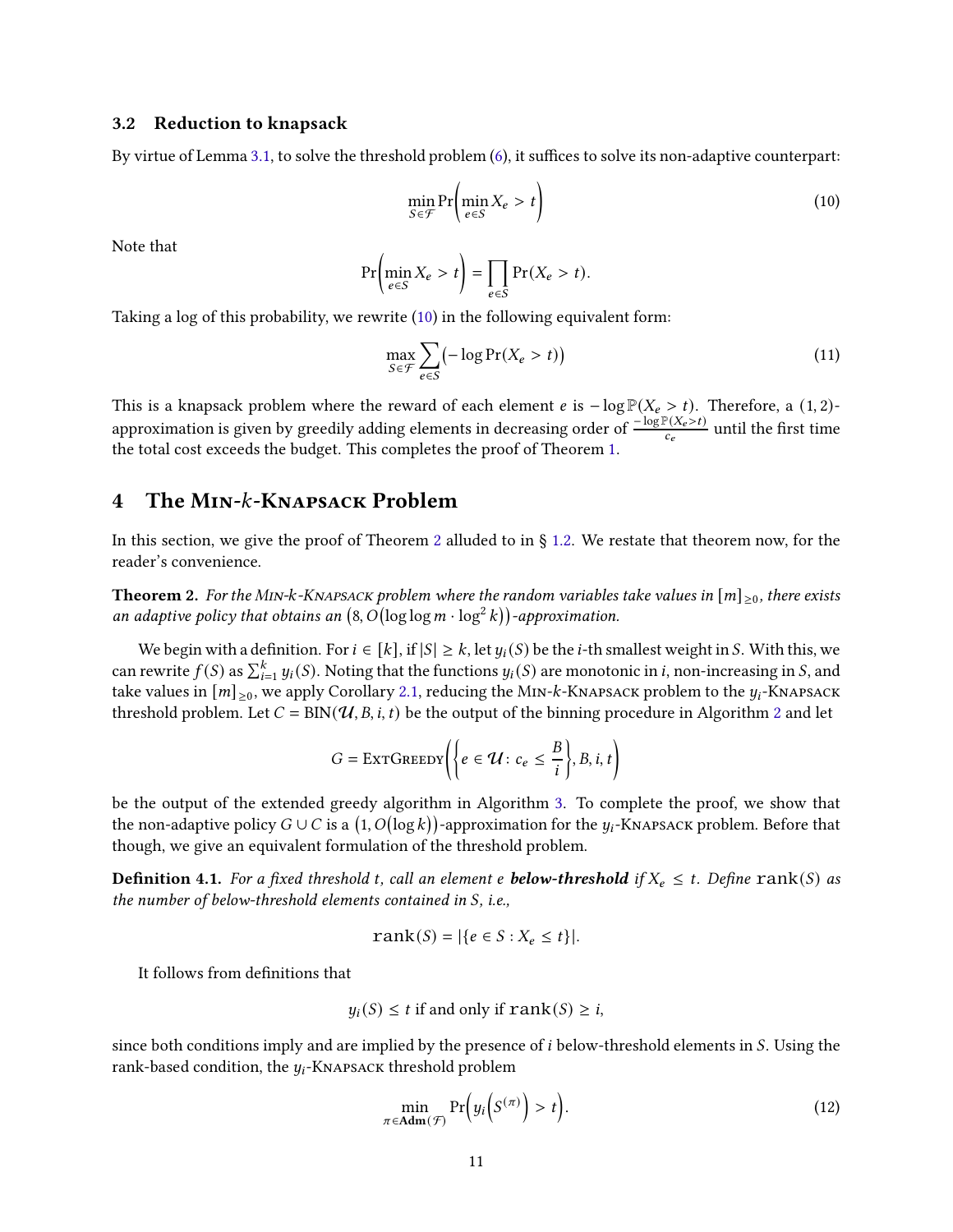is equivalent to the following problem that we refer to as the *i-th rank problem* 

<span id="page-12-2"></span>
$$
\max_{\pi \in \text{Adm}(\mathcal{F})} \Pr\Big(\text{rank}\Big(S^{(\pi)}\Big) \ge i\Big). \tag{13}
$$

Note that the *i*-th rank problem is an instance of the *i*-heads problem defined in § [1.2.3](#page-4-0) with headsprobability for element *e* set to be  $Pr(X_e \leq t)$ . To complete our proof, it suffices to show that, for any  $i \in [k]$  and  $\pi \in \text{Adm}(\mathcal{F}),$ 

<span id="page-12-1"></span>
$$
Pr(\text{rank}(G \cup C) \ge i) \ge Pr\left(\text{rank}\left(S^{(\pi)}\right) \ge i\right). \tag{14}
$$

<span id="page-12-0"></span>and that

$$
\mathbf{cost}(G \cup C) \le O(\log k)B. \tag{15}
$$

We refer to these as the cost inequality and value inequality, respectively.

To see the cost inequality [\(15\)](#page-12-0), note that for the  $C_j$  in the binning procedure in Algorithm [2,](#page-13-0)

$$
C_j \le 2^j \cdot \frac{B}{2^{j-1}} = 2B
$$

and

$$
\text{cost}(G) \le B + (i+1) \cdot \frac{B}{i} \le 3B.
$$

Since  $C = \bigcup_{i=1}^{\lceil \log i \rceil}$  $\sum_{j=1}^{\lfloor \log t \rfloor}$  C<sub>j</sub>, it follows that

$$
\text{cost}(G \cup C) \le 3B + \lceil \log i \rceil \cdot 2B \le O(\log k)B,
$$

where the last inequality comes from the fact that  $i \leq k$ .

<span id="page-12-3"></span>The remainder of this section is devoted to proving the value inequality [\(14\)](#page-12-1). To do this, we show the following two lemmas.

**Lemma 4.1.** For the i-th rank problem with knapsack constraint  $\mathcal F$  in [\(13\)](#page-12-2), suppose that there is a set of policies  $\{\pi_\ell: \ell \in [i]\}$  such that for any  $\ell \in [i]$  and any  $\widehat{\pi} \in \mathbf{Adm}(\mathcal{F})$  whose  $S^{(\widehat{\pi})}$  only consists of elements from  $\{e \in \mathcal{U}: c_e \leq \frac{B}{i}\}$  $\frac{B}{i}$ ,

$$
\Pr\left(\mathrm{rank}\left(S^{(\pi_{\ell})}\right) \geq \ell\right) \geq \Pr\left(\mathrm{rank}\left(S^{(\widehat{\pi})}\right) \geq \ell\right).
$$

Let  $C = BIN(\mathcal{U}, B, i, t)$  be the output of the binning procedure. If one probes C and then executes  $\pi_{\ell^*}$  with  $\ell^* = \max\{i - \text{rank}(C), 1\}$ , then the final selection set  $C \cup S^{(\pi_{\ell^*})}$  obtains an objective value in the i-th rank problem that is as good as the optimum, i.e., for any policy  $\pi \in \text{Adm}(\mathcal{F})$ ,

$$
\Pr\left(\text{rank}\left(C \cup S^{(\pi_{\ell^*})}\right) \geq i\right) \geq \Pr\left(\text{rank}\left(S^{(\pi)}\right) \geq i\right).
$$

<span id="page-12-4"></span>**Lemma 4.2.** Consider the sequence of sets {G<sub>t</sub> :  $\ell \in [i]$ } defined by G<sub>t</sub> = ExtGreed  $\text{G}_\ell$  ({ $e \in \mathcal{U}$  :  $c_e \leq \frac{B}{i}$  $\frac{B}{i}, B, \ell, t$ . Then for any  $\ell \in [i]$  and any  $\widehat{\pi} \in \text{Adm}(\mathcal{F})$  whose  $S^{(\widehat{\pi})}$  only consists of elements from  $\{e \in \mathcal{U} : c_e \leq \frac{B}{i}\}$  $\frac{B}{i}$ ,

$$
\Pr(\text{rank}(G_{\ell}) \geq \ell) \geq \Pr\biggl(\text{rank}\biggl(S^{(\widehat{\pi})}\biggr) \geq \ell\biggr).
$$

Combining Lemmas [4.1](#page-12-3) and [4.2](#page-12-4) completes the proof of the value inequality [\(14\)](#page-12-1) once we notice that the  $\{G_\ell: \ell \in [i]\}$  in Lemma [4.2](#page-12-4) serves as the  $\{\pi_\ell: \ell \in [i]\}$  in Lemma [4.1](#page-12-3) and  $G_\ell \subseteq G$  for all  $\ell \in [i]$ , where one should recall that  $G = \text{EXTGREDY}(\{e \in \mathcal{U} : c_e \leq \frac{B}{i}\})$  $\frac{B}{i}$ }, *B*, *i*, *t*). Thus, we now need only to prove the lemmas.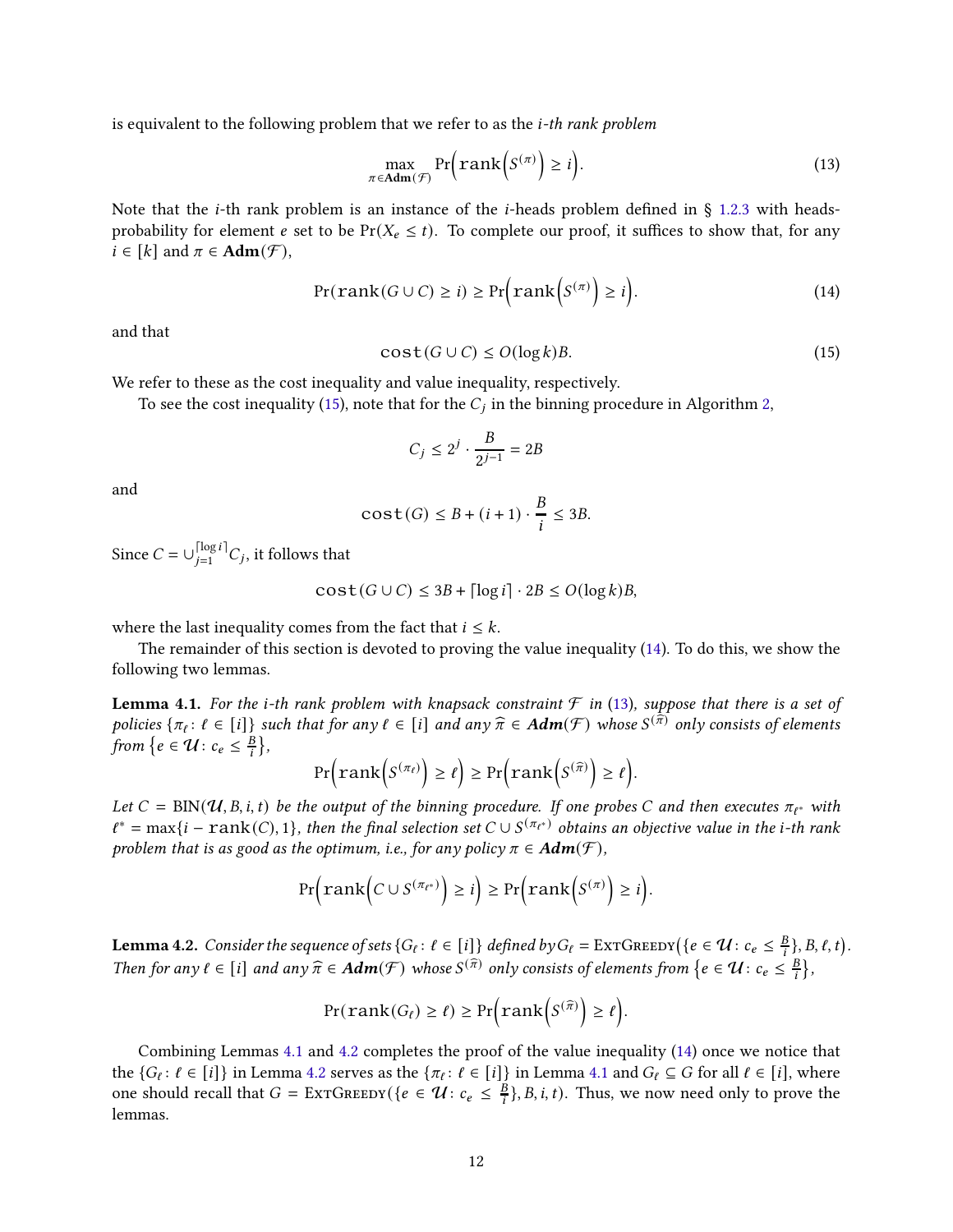<span id="page-13-0"></span>Algorithm 2 BIN( $\mathcal U, B, i, t$ )

1: Initialization:  $z \leftarrow \lceil \log i \rceil$ ;  $C \leftarrow \emptyset$ 2: for  $j$  from 1 to  $z$  do  $\succ$  Construct the cost bucket 3: low ← max  $\left\{\frac{B}{2}\right\}$  $\frac{B}{2^j}, \frac{B}{i}$  $\frac{B}{i}$ 4: high  $\leftarrow \frac{B}{2^{j-1}}$ 5: BUCKET  $_i \leftarrow \{e \in \mathcal{U} : \text{low} < c_e \leq \text{high}\}\$ 6:  $C_i \leftarrow \emptyset$   $\triangleright$  Perform greedy selection 7: while  $|C_j| < 2^j$  and BUCKET  $_j \neq \emptyset$  do 8:  $\ell \leftarrow \arg \max_{e \in \text{BUCKET}_j} \Pr(X_e \leq t)$ 9: BUCKET<sub>j</sub> ← BUCKET<sub>j</sub> – { $\ell$ } 10:  $C_i \leftarrow C_j \cup \{\ell\}$ 11:  $C \leftarrow C \cup C_j$ 12:  $return C.$ 

<span id="page-13-1"></span>Algorithm 3 Ext $G$ REEDY $(\mathcal{U}', B', i', t)$ 

1: Initialization:  $\delta \leftarrow \max_{e \in \mathcal{U}'} c_e$ ;  $G \leftarrow \emptyset$ ; pool  $\leftarrow \mathcal{U}'$ 2: for  $e \in \mathcal{U}'$ 3:  $a_e \leftarrow \frac{-\log \Pr(X_e > t)}{c_e}$  $c_e$ 4: while  $cost(G) < B' + i'$ 5:  $\ell \leftarrow \arg \max_{e \in \text{pool}} a_e$ 6:  $G \leftarrow G \cup \{\ell\}$ 7: POOL ← POOL –  $\{\ell\}$ 8:  $return G$ 

: do ⊲ Compute density of each element

𝛿 do ⊲ Perform greedy selection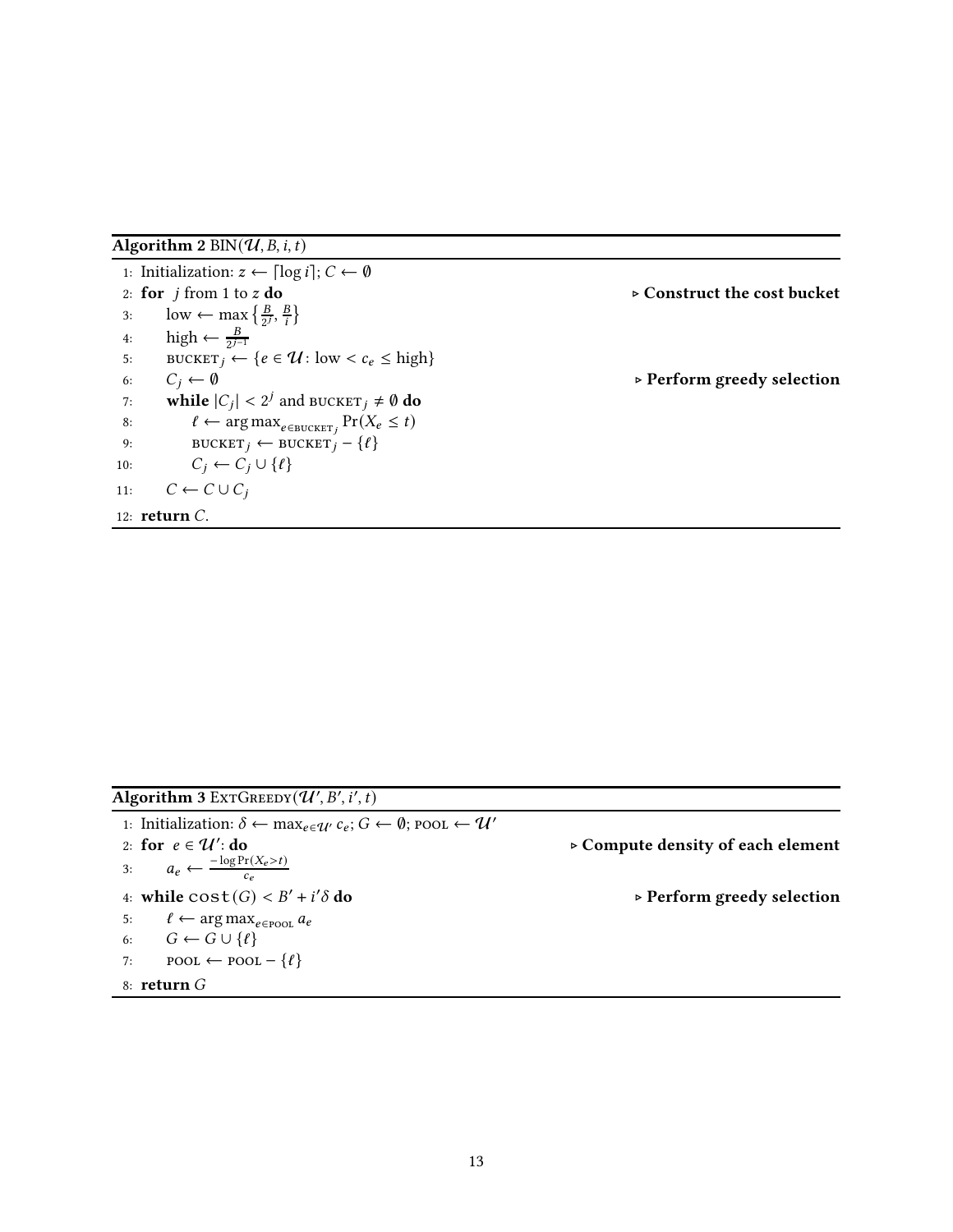#### 4.1 Proof of Lemma [4.1](#page-12-3) (Analysis of BIN)

We prove this lemma via two claims. First, in Claim [4.1,](#page-14-0) we show that the rank of the selection set  $S^{(\pi)}$ under any policy  $\pi$  is stochastically smaller than the rank of  $S^{(\pi)}_{\geq B}$  $\frac{\left(\pi\right)}{\leq \frac{B}{i}}$ ∪C where  $S_{\leq \frac{B}{i}}^{\left(\pi\right)}$  $\frac{(\pi)}{\leq \frac{B}{i}} \triangleq S^{(\pi)} \cap \{e \in \mathcal{U} : c_e \leq \frac{B}{i}\}$  $\frac{B}{i}$ . In other words, we can replace the high-cost elements of  $S^{(\pi)}$  with  $C$  and *strictly* improve its performance. Second, in Claim [4.2](#page-14-1) we argue that, for any policy  $\pi$ , given knowledge of the set C's rank, we can choose a policy  $\pi'$  which selects only elements from { $e \in \mathcal{U} : c_e \leq \frac{B}{i}$  $\frac{B}{i} \}$  whose set in expectation outperforms  $S_{<\underline{B}}^{(\pi)}$  $(\pi)$ <br> $\leq \frac{B}{i}$ Note that the set  $S_{\geq B}^{(\pi)}$  $\frac{\sqrt{n}}{\epsilon}$  is a random set whose composition may depend on the weights of elements with costs larger than  $\frac{B}{i}$ . Formally, we show the following claims.

<span id="page-14-0"></span>**Claim 4.1.** For any selection set  $S^{(\pi)}$ ,

$$
\Pr\left(\text{rank}\left(S^{(\pi)}\right) \geq i\right) \leq \Pr\left(\text{rank}\left(S^{(\pi)}_{\leq \frac{B}{i}} \cup C\right) \geq i\right)
$$

<span id="page-14-1"></span>Claim 4.2. Let  $\mathcal{F}' = \left\{ S \in \mathcal{F} : c_e \leq \frac{B}{i} \right\}$  $\{\frac}{B_i}, \forall e \in S\}$  be the constraint family  ${\mathcal F}$  but with all the high-cost elements removed. For any  $\pi \in \text{Adm}(\mathcal{F})$  and  $\ell \in [i]$ , there exists a  $\pi'_{\ell} \in \text{Adm}(\mathcal{F}')$  such that

$$
\Pr\left(\text{rank}\left(S_{\leq \frac{B}{i}}^{(\pi)} \cup C\right) \geq i \mid \text{rank}(C) = i - \ell\right) \leq \Pr\left(\text{rank}\left(S^{(\pi_{\ell}')}\right) \geq \ell\right)
$$

From here, the proof of Lemma [4.1](#page-12-3) flows quite directly:

$$
\Pr\left(\text{rank}\left(S^{(\pi)}\right) \geq i\right) \leq \Pr\left(\text{rank}\left(S^{(\pi)}_{\leq \frac{R}{i}} \cup C\right) \geq i\right) \tag{16}
$$

<span id="page-14-2"></span>
$$
= \sum_{\ell \in [i]} \Pr(\text{rank}(C) = i - \ell) \Pr\left(\text{rank}\left(S_{\leq \frac{B}{i}}^{(\pi)} \cup C\right) \geq i \mid \text{rank}(C) = i - \ell\right) \tag{17}
$$

$$
\leq \sum_{\ell \in [i]} \Pr(\text{rank}(C) = i - \ell) \Pr\left(\text{rank}\left(S^{\left(\pi'_{\ell}\right)}\right) \geq \ell\right) \tag{18}
$$

<span id="page-14-4"></span><span id="page-14-3"></span>
$$
\leq \sum_{\ell \in [i]} \Pr(\text{rank}(C) = i - \ell) \Pr\left(\text{rank}\left(S^{(\pi_{\ell})}\right) \geq \ell\right) \tag{19}
$$

$$
= \Pr\Big(\text{rank}\Big(C \cup S^{\big(\pi_{i-\text{rank}(C)}\big)}\Big) \geq i\Big),\tag{20}
$$

where [\(16\)](#page-14-2) follows from Claim [4.1,](#page-14-0) [\(18\)](#page-14-3) follows from Claim [4.2,](#page-14-1) and [\(19\)](#page-14-4) follows from Lemma [4.1'](#page-12-3)s main assumption on  $\{\pi_\ell: \ell \in [i]\}$ . This completes our proof of Lemma [4.1,](#page-12-3) contingent on the claims.

#### 4.1.1 Proof of Claim [4.1](#page-14-0)

To show that

$$
\Pr\left(\mathrm{rank}\left(S^{(\pi)}\right) \geq i\right) \leq \Pr\left(\mathrm{rank}\left(S^{(\pi)}_{\leq \frac{B}{i}} \cup C\right) \geq i\right),\right.
$$

we make a simple coupling argument. Consider the following procedure: Execute  $\pi$  but make the modification that, every time the policy  $\pi$  would probe an element *e* of cost  $> \frac{B}{i}$  $\frac{B}{i}$ , instead have  $\pi$  do one of the following three things, where we, without loss of generality, let  $j$  be such that  $e \in \texttt{BUCKET}_j$ :

1. If  $e \notin C_j$ , then we instead make  $\pi$  probe the unprobed element in  $C_j$  of smallest below-threshold probability. In other words,  $\pi$  probes

$$
\underset{v \in C_j - S^{(\pi)}}{\arg \min} \Pr(X_v \le t),
$$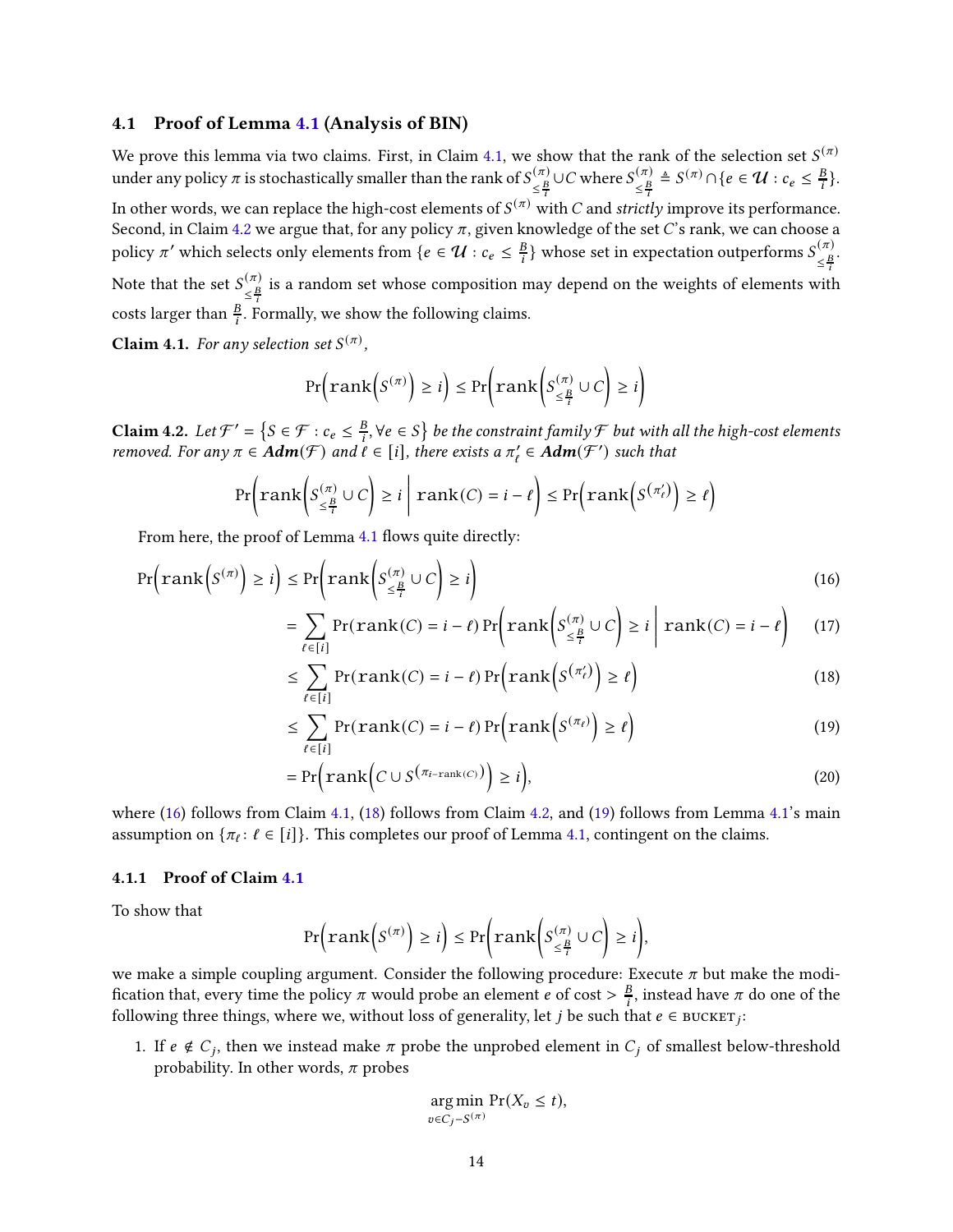where  $S^{(\pi)}$  is the policy  $\pi$ 's current selection set (instead of its final selection set, which is the usual definition).

- 2. If  $e \in C_i$  and hasn't been selected yet, then we allow it to proceed as usual, i.e., we allow  $\pi$  to probe e.
- 3. If  $e \in C_j$  but has already been probed (because of the first line in this list), we direct  $\pi$  to probe the element  $v \in C_j - S^{(\pi)}$  of immediately higher Pr( $X_v \le t$ ). Note that this is always possible, since  $\pi$ probes at most  $2^j$  elements from  $\textsc{boker}_j$ , and we choose elements with higher  $\Pr(X_v \leq t)$ 's first.

If this procedure is applied, every probed element of cost  $> \frac{B}{i}$  must lie in C. Note also that, in all cases, the element we choose must have a below-threshold probability at least as big as the element e being replaced, since any  $C_j$  contains the  $2^j$  elements from  $\text{BUCKET}_j$  with the highest below-threshold probability. For any optimal policy, it follows that this would result in a strict increase in success probability. But every element in our procedure must lie in  $C$ , and probing the rest of  $C$  can only improve things, which implies

$$
\Pr\left(\mathrm{rank}\left(S^{(\pi)}\right) \geq i\right) \leq \Pr\left(\mathrm{rank}\left(S^{(\pi)}_{\leq \frac{B}{i}} \cup C\right) \geq i\right),\right)
$$

as desired.

### 4.1.2 Proof of Claim [4.2](#page-14-1)

To see that

$$
\Pr\left(\mathrm{rank}\left(S^{(\pi)}_{\leq \frac{B}{t}} \cup C\right) \geq i \mid \mathrm{rank}(C) = i - \ell\right) \leq \Pr\left(\mathrm{rank}\left(S^{(\pi_{\ell}')}\right) \geq \ell\right)
$$

it suffices to consider the following thought experiment: Give that a policy free access to  $C$ , and full knowledge of  $\{X_e : e \in C\}$ , but restrict it to selecting new elements of cost  $> \frac{B}{i}$  $\frac{B}{i}$ ; how would that policy maximize Pr(selection set reaches rank i)? One approach is to run  $\pi$  using the replacement procedure from the proof of the previous claim; whenever  $\pi$  would probe an element *e* of cost  $> \frac{B}{i}$  $\frac{B}{i}$ , we can just pretend it looked at  $X_e$  while using the weight of its replacement element. In other words, we can simulate having access to the full set of high-cost elements, while *actually* only having access to C.

Call a policy low-cost if it does not choose elements of cost  $> \frac{B}{i}$  $\frac{B}{i}$ . A better way is to take the remaining rank required,  $\ell = i - \text{rank}(C)$ , and find a low-cost policy  $\pi'$  which maximizes  $Pr\left(\text{rank}\left(S^{(\pi')}\right) \geq \ell \mid \bigcap_{e \in C} \{X_e = x_e\}\right)$ . Clearly though, from the independence of weights, the performance of any valid policy which probes no elements in  $C$  must be independent of the outcomes in  $C$ , i.e.,

$$
\Pr\Big(\text{rank}\Big(S^{(\pi')}\Big) \geq \ell \; \Big| \; \cap_{e \in C} \{X_e = x_e\} \Big) = \Pr\Big(\text{rank}\Big(S^{(\pi')}\Big) \geq \ell\} \Big).
$$

Take L to be the set of  $(x_e)_{e \in C}$  values where  $rank(C) = i - \ell$ . Since by assumption  $\pi'_\ell$  is better than  $\pi'$ , it follows from the above that

$$
\Pr(\text{rank}(C) = i - \ell) \Pr\left(\text{rank}\left(S_{\leq \frac{B}{i}}^{(\pi)} \cup C\right) \geq i \mid \text{rank}(C) = i - \ell\right)
$$
\n
$$
= \Pr(\text{rank}(C) = i - \ell) \Pr\left(\text{rank}\left(S_{\leq \frac{B}{i}}^{(\pi)}\right) \geq \ell \mid \text{rank}(C) = i - \ell\right)
$$
\n
$$
= \sum_{(x_e)_{e \in C} \in L} \Pr(\bigcap_{e \in C} \{X_e = x_e\}) \Pr\left(\text{rank}\left(S_{\leq \frac{B}{i}}^{(\pi)}\right) \geq \ell \mid \bigcap_{e \in C} \{X_e = x_e\}\right)
$$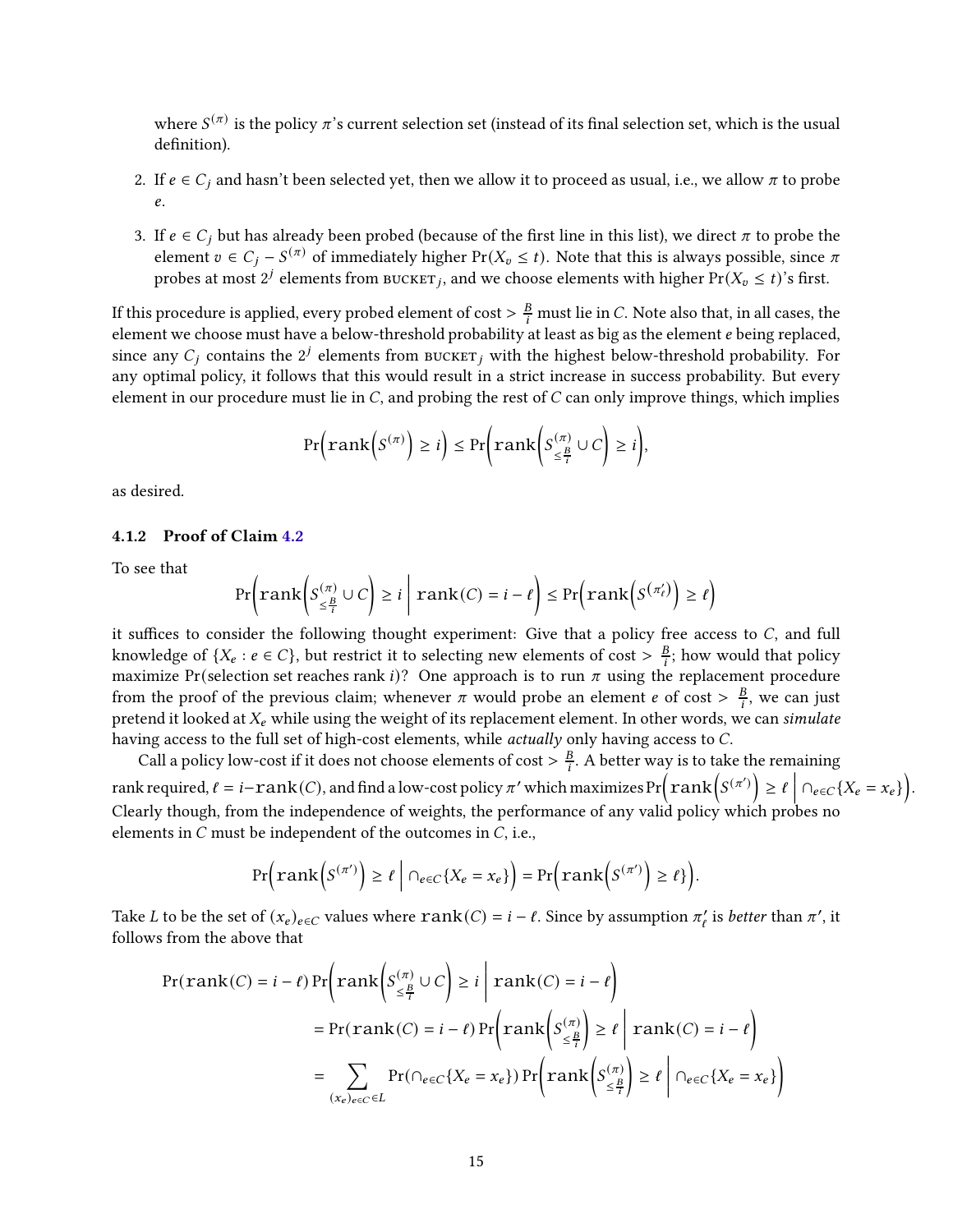$$
\leq \sum_{(x_e)_{e \in C} \in L} \Pr(\cap_{e \in C} \{X_e = x_e\}) \Pr\left(\operatorname{rank}\left(S^{(\pi')}\right) \geq \ell \mid \cap_{e \in C} \{X_e = x_e\}\right)
$$
\n
$$
= \sum_{(x_e)_{e \in C} \in L} \Pr(\cap_{e \in C} \{X_e = x_e\}) \Pr\left(\operatorname{rank}\left(S^{(\pi')}\right) \geq \ell\right)
$$
\n
$$
= \left[\sum_{(x_e)_{e \in C} \in L} \Pr(\cap_{e \in C} \{X_e = x_e\}) \Pr\left(\operatorname{rank}\left(S^{(\pi')}\right) \geq \ell\right)\right]
$$
\n
$$
= \Pr(\operatorname{rank}(C) = i - \ell) \Pr\left(\operatorname{rank}\left(S^{(\pi')}\right) \geq \ell\right)
$$
\n
$$
\leq \Pr(\operatorname{rank}(C) = i - \ell) \Pr\left(\operatorname{rank}\left(S^{(\pi')}\right) \geq \ell\right),
$$

from which the claim

$$
\Pr\left(\text{rank}\left(S_{\leq \frac{B}{i}}^{(\pi)} \cup C\right) \geq i \mid \text{rank}(C) = i - \ell\right) \leq \Pr\left(\text{rank}\left(S^{(\pi_{\ell}')}\right) \geq \ell\right)
$$

follows easily.

### [4.2](#page-12-4) Proof of Lemma 4.2 (Analysis of ExtGREEDY)

We now prove to prove the remaining lemma, which concerns ExtGREEDY, Algorithm [3.](#page-13-1)

Throughout this proof, we assume, for brevity's sake, that  $\mathcal U$  contains no elements of cost  $> \frac{B}{i}$  $\frac{B}{i}$  and that the constraint  $\mathcal F$  is a knapsack constraint using the original budget B and this limited-cost universe  $U$ . This in no way affects the proofs here, since G in the algorithm proper is drawn from a limited cost universe and the policy it is competing against,  $\hat{\pi}$ , must be admissible in this low-cost setting.

We proceed in four steps. Recall that we say a policy  $\pi$  succeeds if  $\text{rank}(S^{(\pi)}) \geq \ell.$  First, we provide a characterization of Pr( $\pi$  succeeds) based on a structural decomposition of  $\pi$ 's decision tree. Second, we use that characterization to derive a sufficient condition on two policies  $\pi$  and  $\pi'$  which implies that  $Pr(\pi' \text{ succeeds}) \geq Pr(\pi \text{ succeeds}).$  In the last two steps, we prove that this sufficient condition holds for  $G_{\ell}$  and  $\pi$ .

#### <span id="page-16-0"></span>4.2.1 Characterization of success probability

In the first step of our proof, we characterize the success probability of policies for the  $\ell$ -th rank problem. First, we decompose the structure of a policy  $\pi$ , then we describe how to use that decomposition to represent the probability that  $\pi$  succeeds.

Policies and decision trees. We assume without loss of generality that a policy is constructed as a decision tree, where nodes correspond to elements probed, and edges correspond to the particular value of an element's weight upon probing. Because we are concerned only with  $rank(S)$ , and element-weights are independent of each other, one can, without lowering a policy's probability of success, separate the  $(m + 1)$ -many possible outcomes into two particular meta-outcomes: whether the element e probed has  $X_e \leq t$ , or  $X_e > t$ . We also associate a particular directionality to outcomes: the root is the first element probed, the left child of the root is the element probed if the first element probed is below-threshold, and so on.

 ${\bf Definition~4.2}$  (The Left Chain,  $L^{(\pi)}$ ). Define the "left chain" of a decision tree to be the sequence of elements probed when every previous element probed is above-threshold. Let  $1^{(\pi)}_i$  $j^{(\pi)}$  be the j-th element in this sequence.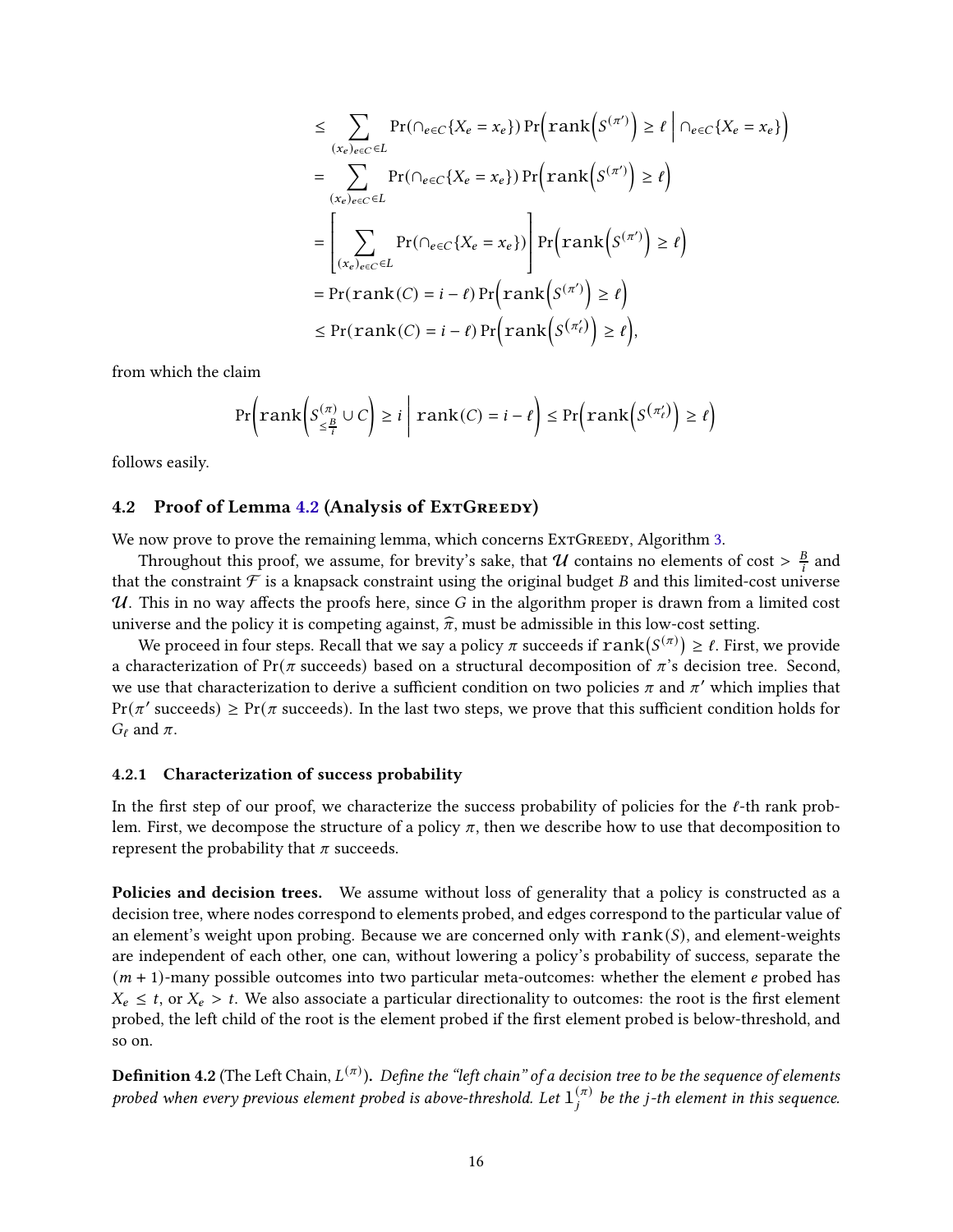<span id="page-17-0"></span>

Figure 1: A visualization of the structural decomposition. Upon probing an element  $1^{(\pi)}_i$  $j^{(\pi)}$ , if  $X_{1^{(\pi)}}\leq t$ , then the policy  $\pi$ proceeds to the right child of the node  $(1^{(\pi)}_i)$  $_{j}^{(\pi)}$  ); otherwise,  $\pi$  proceeds to the left child. The left child of the node  $(1_{j}^{(\pi)})$  $j^{(n)}$ ) is  $1_{j+1}^{(\pi)}$ , the next node in the left chain  $L^{(\pi)}$ . The right child is the exit tree  $T_j^{(\pi)}$  $j^{(n)}$ .

Then, the left chain of a policy  $\pi$  is simply the sequence

$$
L^{(\pi)} \triangleq \left(1_0^{(\pi)}, 1_1^{(\pi)}, \dots\right). \tag{21}
$$

Further, let  $L_i^{(\pi)}$  $\binom{(\pi)}{j} \triangleq \left(1 \binom{\pi}{0} \right)$  $_{0}^{(\pi)},1_{1}^{(\pi)}$  $\overset{(\pi)}{1},\ldots,\overset{(\pi)}{1}$ j ) be the left chain of  $\pi$ , truncated at the j-th element.

**Definition 4.3** (Exit trees,  $T_i^{(\pi)}$  $\hat{g}^{(\pi)}_j$ ). We say the policy  $\pi$  "exits the left chain" at  $j$  if  $1^{(\pi)}_j$  $j^{(\pi)}$  is the first belowthreshold element probed. It follows that, for every j, one can talk about the decision sub-tree corresponding to "exiting" at j; we call this sub-tree  $T_i^{(\pi)}$  $j^{(\pi)}$ .

Together with  $L^{(\pi)}$ , these sub-trees give a natural decomposition of the policy  $\pi;$  we visualize this decomposition in Figure [1.](#page-17-0)

Non-adaptive policies. One can also apply this decomposition to non-adaptive policies (deterministic sets) G. In fact, one special characteristic of non-adaptive policies is that there is no fixed left chain: one can probe the deterministic set G in any order, without changing the probability that  $rank(G) \geq \ell$ . In other words, one can define  $L^{(G)}$  to be an arbitrary permutation of  $G$  without affecting the probability that  $G$  succeeds. Note that, by definition, the "exit trees" of  $G$  are simply the policies which probe whatever elements in  $G$  remain unprobed. In other words,

$$
T_j^{(G)} = G - L_j^{(G)}.
$$
\n(22)

We next characterize the success probability  $\Pr(\mathop{rank}(S^{(\pi)})\geq \ell)$  under a policy  $\pi$  based on the structural decomposition.

**Definition 4.4** (The Exit Value,  $\boldsymbol{H}_i^{(\pi)}$  $_{j}^{(\pi)}$ ). For a policy  $\pi,$  let the exit value  $\boldsymbol{H}_{j}^{(\pi)}$  $j^{(\pi)}$  be the probability of the policy  $\pi$  's success given it has exited the left chain after probing the element  $1^{(\pi)}_i$  $j^{(\pi)}$ , i.e.,

$$
\boldsymbol{H}_j^{(\pi)} \triangleq \Pr\Big(\text{rank}\Big(S^{(\pi)}\Big) \geq \ell \mid \text{rank}\Big(L_{j-1}^{(\pi)}\Big) = 0, \, 1_j^{(\pi)} \text{ is below-threshold}\Big).
$$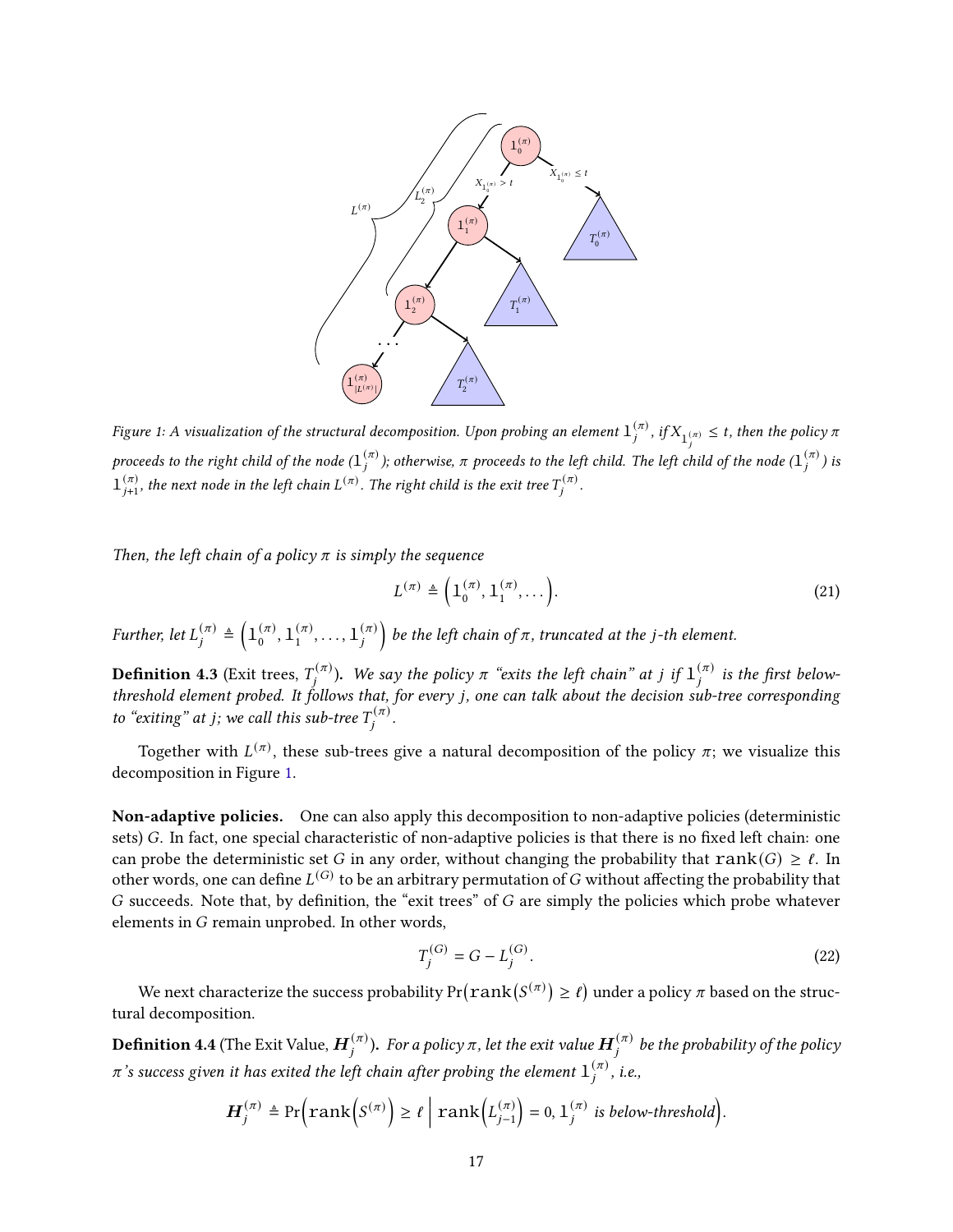For each possible exit *j*, let  $\mathcal{F}'$  be a knapsack constraint with universe  $\mathcal{U}' = \mathcal{U} - L^{(\pi)}_i$  $j^{(\pi)}$  and budget  $B' = B - \cos t \left( L_i^{(\pi)} \right)$ j ). By element-weight independence, the behavior of policy  $\pi$  after leaving the left chain at j can be treated, without loss of generality, as the behavior of a some new policy  $\pi'$  with constraint  $\mathcal{F}'$ . In other words,

$$
\boldsymbol{H}_j^{(\pi)} = \Pr\Big(\text{rank}\Big(S^{(\pi)}\Big) \ge \ell \mid \pi \text{ exits at } j\Big) = \Pr\Big(\text{rank}\Big(S^{(\pi')}\Big) \ge \ell - 1\Big).
$$

Basic characterization of a policy  $\pi.$  Let  $p_{i}^{(\pi)}$  $\bar{\mu}_j^{(\pi)}$  be the probability that the left-element  $1^{(\pi)}_j$  $j^{(\pi)}$  is belowthreshold, and, for notational clarity, let  $x$  be the length of the sequence  $L^{(\pi)}.$  Together with the left chain and exit values of a policy  $\pi$  defined, we can characterize the success probability of a policy as

$$
\Pr\left(\operatorname{rank}\left(S^{(\pi)}\right) \geq \ell\right) = p_0^{(\pi)} \cdot \boldsymbol{H}_0^{(\pi)} + \left(1 - p_0^{(\pi)}\right) p_1^{(\pi)} \cdot \boldsymbol{H}_1^{(\pi)} + \cdots + \left[\prod_{y=0}^{j-1} \left(1 - p_y^{(\pi)}\right)\right] p_j^{(\pi)} \cdot \boldsymbol{H}_j^{(\pi)} + \cdots + \left[\prod_{y=0}^{x-1} \left(1 - p_y^{(\pi)}\right)\right] p_x^{(\pi)} \cdot \boldsymbol{H}_x^{(\pi)}
$$

We develop this decomposition further.

**Definition 4.5** (The width, width(S)). For a set S, define the width of S, denoted width(S), to be the probability that at least one element in  $S$  is below-threshold.

Note that  $width(S)$  can be written as

$$
\text{width}(S) = 1 - \prod_{e \in S} \left( \Pr(X_e > t) \right) = 1 - \exp \left( \sum_{e \in S} \log(\Pr(X_e > t)) \right).
$$

Let the reward of an element e be  $reward(e) = -log(Pr(X_e > t))$ , and the total reward of a set *S* by extension be  $reward(S) = \sum_{e \in S} reward(e)$ . Then width(S) is an increasing function of  $reward(S)$ since

<span id="page-18-0"></span>
$$
width(S) = 1 - exp\left(-\sum_{e \in S} reward(e)\right)
$$

$$
\triangleq g\left(\sum_{e \in S} reward(e)\right),
$$

where  $q(\psi) = 1 - \exp(-\psi)$  is that increasing function. Notice that, for any element  $\psi \notin S$ ,

$$
\left[\prod_{e \in S} (1 - p_e)\right] p_u = \text{width}(S \cup \{u\}) - \text{width}(S). \tag{23}
$$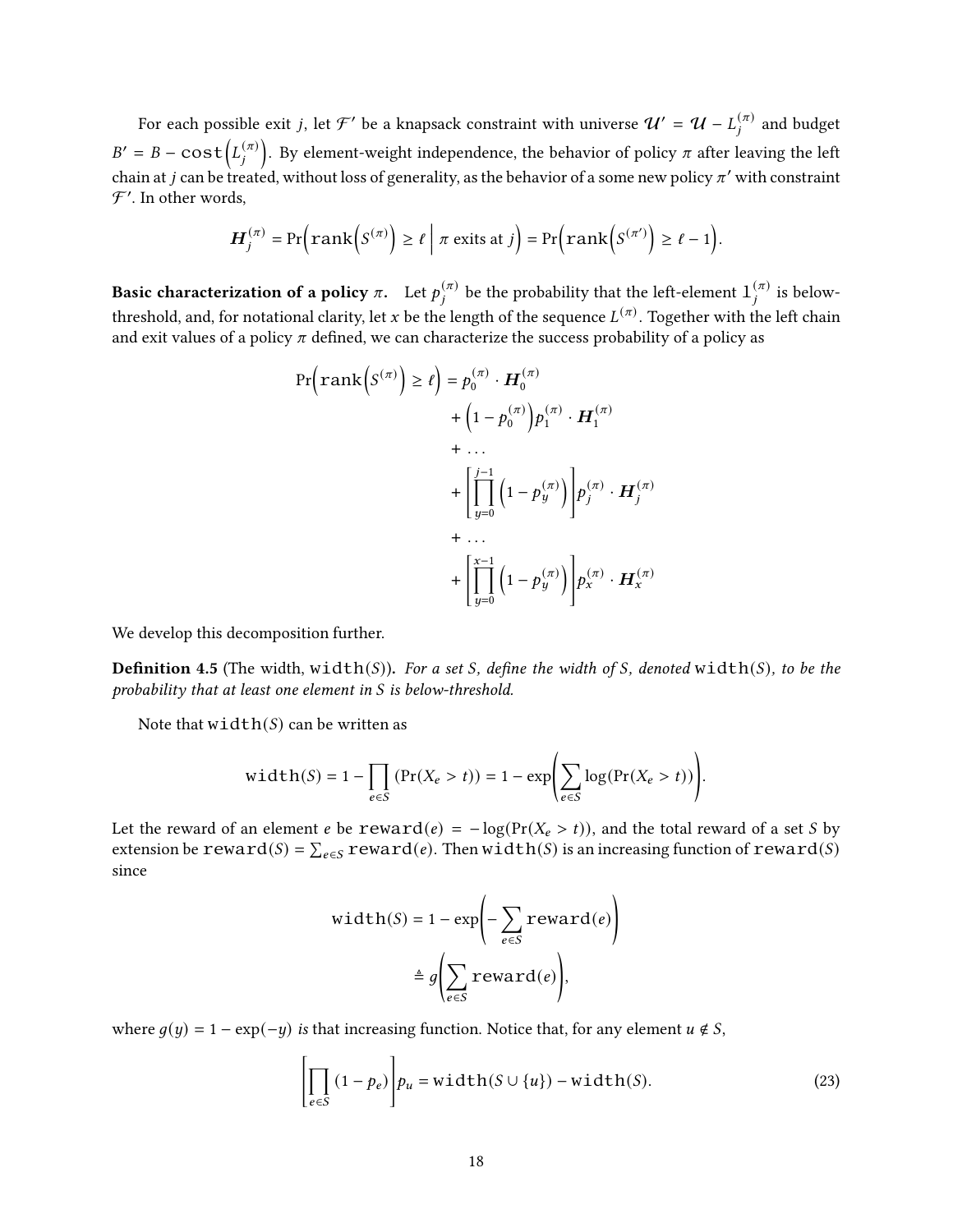<span id="page-19-1"></span>

Figure 2: A visualization of the success probability decomposition found in  $(24)$ . The j-th rectangle has width width $(L_i^{(\pi)})$ j and height  $\boldsymbol{H}_i^{(\pi)}$  $\int_{j}^{(\pi)}$ . The total area covered by these rectangles is the success probability  $\Pr(\mathrm{rank}(S^{(\pi)}) \geq \ell).$  Full details can be found in § [4.2.1.](#page-16-0)

Making use of [\(23\)](#page-18-0), we have that, for any policy  $\pi$  with a left chain of length  $x$ ,

<span id="page-19-0"></span>
$$
\Pr\left(\operatorname{rank}\left(S^{(\pi)}\right) \geq \ell\right) = \operatorname{width}\left(L_{0}^{(\pi)}\right) \cdot \boldsymbol{H}_{0}^{(\pi)} + \left[\operatorname{width}\left(L_{1}^{(\pi)}\right) - \operatorname{width}\left(L_{0}^{(\pi)}\right)\right] \cdot \boldsymbol{H}_{1}^{(\pi)} + \dots + \left[\operatorname{width}\left(L_{j+1}^{(\pi)}\right) - \operatorname{width}\left(L_{j}^{(\pi)}\right)\right] \cdot \boldsymbol{H}_{j+1}^{(\pi)} + \dots + \left[\operatorname{width}\left(L_{x}^{(\pi)}\right) - \operatorname{width}\left(L_{x-1}^{(\pi)}\right)\right] \cdot \boldsymbol{H}_{x}^{(\pi)}.
$$
\n(24)

#### 4.2.2 A sufficient condition: Rectangle covering

In the second step of our proof, we use the characterization just developed to derive a sufficient condition on two policies  $\pi$  and  $\pi'$  which implies that  $Pr(\pi'$  succeeds)  $\geq Pr(\pi$  succeeds). We make a visual argument. One can characterize the summation in [\(24\)](#page-19-0) as the total area covered by a sequence of rectangles all nestled in the corner of the positive orthant, where the  $j$ -th rectangle in the sequence has height  $\boldsymbol{H}_i^{(\pi)}$  $j^{(\pi)}$  and width width $\left( L_{i}^{(\pi)} \right)$ j ); we visualize this in Figure [2.](#page-19-1)

Likewise, for any *non-adaptive* policy  $G$ , for *any* left-chain ordering  $L^{(G)}$  on the set  $G$ , one has analogously

$$
Pr(\text{rank}(G) \ge \ell) = \text{width}\left(L_0^{(G)}\right)Pr\left(\text{rank}\left(G - L_0^{(G)}\right) \ge \ell - 1\right) \tag{25}
$$

$$
+\sum_{j=1}^{|G|} \left[width\left(L_j^{(G)}\right) - width\left(L_{j-1}^{(G)}\right)\right] \cdot Pr\left(rank\left(G - L_j^{(G)}\right) \ge \ell - 1\right),\tag{26}
$$

i.e., the previous decomposition of [\(24\)](#page-19-0), except now with  $\boldsymbol{H}^{(G)}_i$  $j^{(G)}$  = Pr $\left(\text{rank}\left(G-L_j^{(G)}\right)\right)$ j  $\geq \ell-1$ .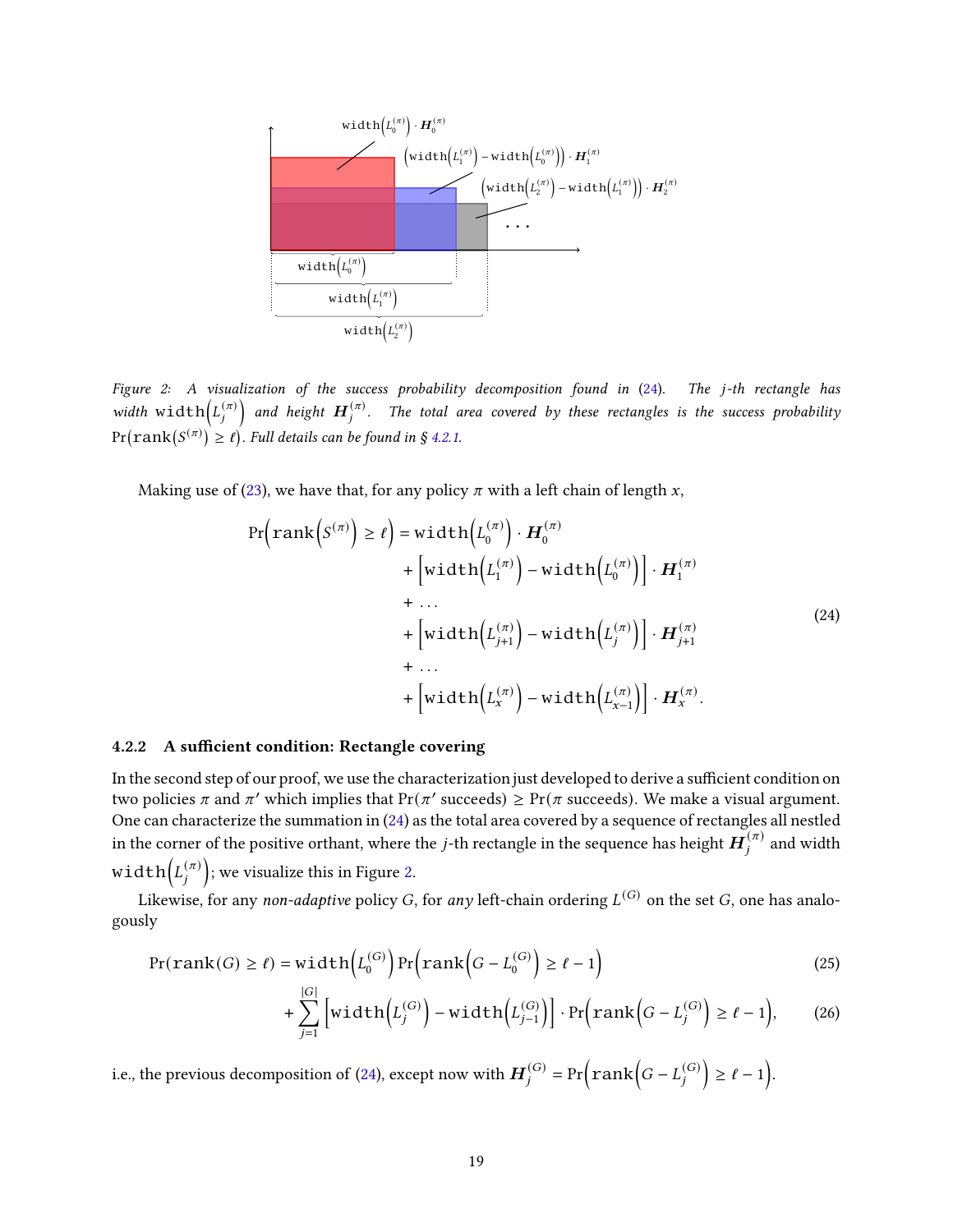**Main idea.** From a geometric standpoint then, to show that a non-adaptive policy  $G$  succeeds more often than an optimal policy  $\pi$ , it suffices to show that the area covered by G in such a diagram is larger than the area covered by  $\pi$  in such a diagram. Further, it suffices to show that the each of  $\pi$ 's rectangles is completely covered by at least one G's rectangles, for some ordering of the elements on the left chain  $L^{(G)}$ . We shall do precisely this, with  $G = \text{EXTGREDY}(\mathcal{U}, B, \ell, t)$ . Formally, we will show the following lemma.

<span id="page-20-0"></span>**Lemma 4.3** (Rectangle-covering lemma). Let  $G = \text{EXTGREDY}(\mathcal{U}, B, \ell, t)$ . Given an optimal policy  $\pi$ 's left chain  $L^{(\pi)}$ , one can construct a fixed ordering  $L^{(G)}$  such that there exists an increasing sequence of indices  $\left(\sigma(j)\right)_{j\in\left(0,1,\dots,\left|L^{\left(\pi\right)}\right|\right)}$  satisfying for every  $j$ 

$$
\text{width}\left(L_{\sigma(j)}^{(G)}\right) \ge \text{width}\left(L_j^{(\pi)}\right) \tag{27}
$$

and

$$
\boldsymbol{H}_{\sigma(j)}^{(G)} \ge \boldsymbol{H}_j^{(\pi)}.\tag{28}
$$

In other words, the  $\sigma(j)$ -th rectangle of G completely covers the j-th rectangle of  $\pi$ .

Note that the sequence of  $\sigma(j)$ 's in Lemma [4.3](#page-20-0) need not be consecutive. For example, the first rectangle of G might completely cover the first 4 rectangles of  $\pi$ . In that case, one could set  $\sigma(1)$ ,  $\sigma(2)$ ,  $\sigma(3)$ , and  $\sigma$ (4) all to be 1. The  $\sigma(\cdot)$  sequence is simply a formalism by which we can explicitly assign coverage of a particular  $\pi$ -rectangle to a particular G-rectangle.

#### 4.2.3 Proof of Lemma [4.3](#page-20-0)

All that remains for proving Lemma [4.2](#page-12-4) is to prove Lemma [4.3.](#page-20-0) We prove Lemma [4.3](#page-20-0) by induction on the target rank  $\ell$ .

In the base case,  $\ell = 1$ , and whenever a policy exits its left chain, it has succeeded. In other words, for any policy  $\pi$  and index  $j,$  the height  $\boldsymbol{H}^{(\pi)}_i$  $\binom{(\pi)}{j}$  = 1. To prove the base case, since all rectangle heights are the same, it suffices to show the width inequality  $\textnormal{width}(L^{(G)})\geq \textnormal{width}(L^{(\pi)});$  equivalently, we must show that  $\mathtt{reward}(L^{(G)}) \ge \mathtt{reward}(L^{(\pi)}).$  But this follows directly from our greedy-until-overflowing strategy for selecting  $G$ , proving the base case.

For the remainder of this section, we inductively assume the following inductive assumption.

**Inductive assumption.** Given any universe  $\mathcal{U}'$ , budget B', target  $\ell' < \ell$ , and threshold t, for any policy  $\pi' \in \text{Adm}(\mathcal{F}')$ , one can construct a fixed ordering  $L^{(G')}$  of the set  $G' = \text{EXTGREDY}(\mathcal{U}', B', \ell', t)$  such that there exists an increasing sequence of indices  $(\beta(j))_{j\in\left(0,1,\ldots,|L^{(\pi')}| \right)}$  satisfying

$$
\text{width}\Big(L_{\beta(j)}^{(G')}\Big) \ge \text{width}\Big(L_j^{(\pi')}\Big)
$$

and

$$
\boldsymbol{H}_{\beta(j)}^{(G')}\geq \boldsymbol{H}_j^{(\pi')}.
$$

Inductive step. For the remainder of our proof, we use our inductive assumption for lower-rank problems to construct a left chain ordering  $L^{(G)}$  and assignment sequence  $\sigma(\cdot)$  which satisfies these conditions for the  $\ell$ -th rank problem. Before we continue with our construction, we define a surrogate policy  $\tilde{\pi}$  for the policy  $\pi$  which simplifies our analysis.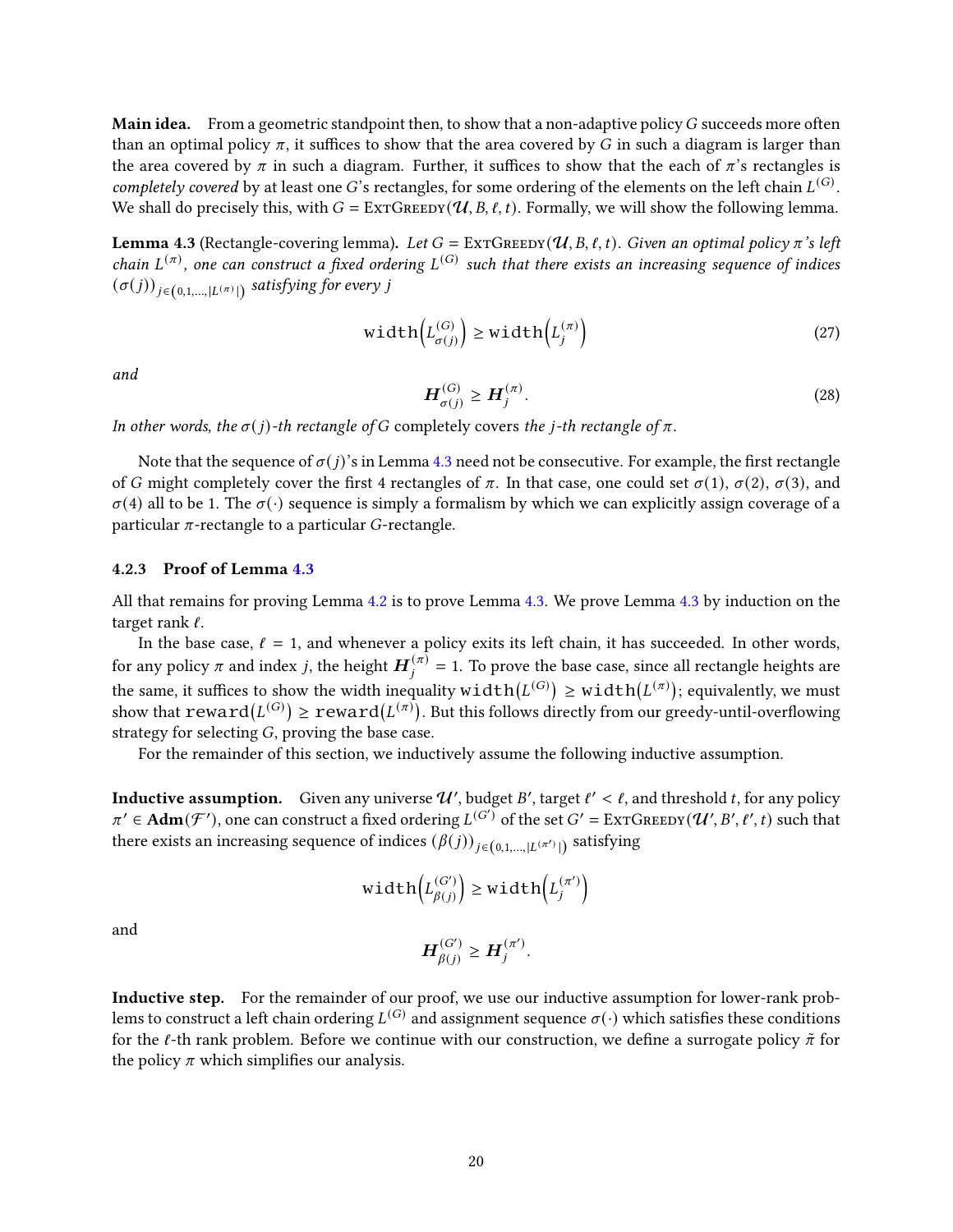#### Construction of the surrogate policy  $\tilde{\pi}$ .

**Definition 4.6** (The residual sets,  $T_j^*$ .). Let

$$
T_j^* = \text{EXTGreeby}(\mathcal{U} - L_j^{(\pi)}, B - \text{cost}\left(L_j^{(\pi)}\right), \ell - 1, t)
$$

be the extended greedy set one would choose using the resources available after exiting the left chain at j while executing  $\pi$ . As usual, we refer to both the non-adaptive policy which probes  $T_j^*$  and the set  $T_j^*$  by the same name.

Given a policy  $\pi$  and the residual sets  $T^*_j$ , we now construct a simpler-to-analyze policy  $\tilde{\pi}$  such that

## $Pr(\tilde{\pi} \text{ succeeds}) \geq Pr(\pi \text{ succeeds}).$

**Claim 4.3.** Recall the decomposition of  $\pi$  into  $L^{(\pi)}$  and sub-trees  $T_i^{(\pi)}$  $\hat{y}^{(\pi)}$ . Likewise, define  $\tilde{\pi}$  as the policy which has the same left chain as  $\pi,$  but replaces each sub-tree  $T_j^{(\pi)}$  with the set  $T_j^*.$  Then,

$$
\Pr\left(\operatorname{rank}\left(S^{(\tilde{\pi})}\right) \geq \ell\right) \geq \Pr\left(\operatorname{rank}\left(S^{(\pi)}\right) \geq \ell\right). \tag{29}
$$

*Proof.* We show first that  $\tilde{\pi}$  is a valid policy. Let  $\mathcal{U}' = \mathcal{U} - L_i^{(\pi)}$  $j^{(\pi)}$ , let  $B' = B - \cos t (L_j^{(\pi)})$ j ), and let  $\mathcal{F}'$ be a knapsack constraint formed with universe  ${\cal U}'$  with budget  $B'$ . Since the behavior of policy  $\pi$  after leaving the left chain at  $j$  is equivalent to the behavior of some new policy  $\pi'$  with constraint  $\mathcal{F}',$  and the set  $G' = \text{EXTGREDY}(\mathcal{U}', B', \ell - 1, t)$  must be disjoint from  $L_i^{(\pi)}$  $\hat{\pi}^{(\pi)}_{j}$ , it follows that  $\tilde{\pi}$ , which probes the left chain  $L^{(\pi)}$  until we exit at  $j$  then probes  $G'$ , is a perfectly valid policy; it probes no elements twice, and uses no foreknowledge of any weight outcomes.

We now show that

$$
Pr(\tilde{\pi} \text{ succeeds}) \geq Pr(\pi \text{ succeeds}).
$$

We argue this from the success probability characterization of [\(24\)](#page-19-0). Since  $\tilde{\pi}$  and  $\pi$  share the same left chain  $L^{(\pi)}$ , they must have the same width values width  $\left( L^{(\pi)}_i \right)$ j ). Thus, it suffices to show that replacing  $\pi'$  with G' can only increase the height of  $\tilde{\pi}$ , i.e., that

$$
\boldsymbol{H}_{j}^{(\tilde{\pi})}\geq \boldsymbol{H}_{j}^{(\pi)}.
$$

To see this, note that, by the same justification that says Lemma [4.3](#page-20-0) (rectangle covering) implies Lemma [4.2](#page-12-4) (EXTGREEDY is better than  $\pi$ ), our inductive assumption immediately implies that, since  $\pi' \in \text{Adm}(\mathcal{F}')$ ,

$$
Pr(\text{rank}(G') \ge \ell - 1) \ge \Pr\Big(\text{rank}\Big(S^{(\pi')}\Big) \ge \ell - 1\Big).
$$

Since, by the definition of  $\pi'$ ,

$$
\Pr\left(\text{rank}\left(S^{(\pi)}\right) \ge \ell \mid \pi \text{ exits the left chain at } j\right) = \Pr\left(\text{rank}\left(S^{(\pi')}\right) \ge \ell - 1\right),
$$

we have that

$$
H_j^{(\pi)} = \Pr(\text{rank}(G') \ge \ell - 1)
$$
  
\n
$$
\ge \Pr(\text{rank}\left(S^{(\pi')}\right) \ge \ell - 1)
$$
  
\n
$$
= \Pr(\text{rank}\left(S^{(\pi)}\right) \ge \ell \mid \pi \text{ exits the left chain at } j)
$$
  
\n
$$
= H_j^{(\pi)},
$$

as desired.  $\Box$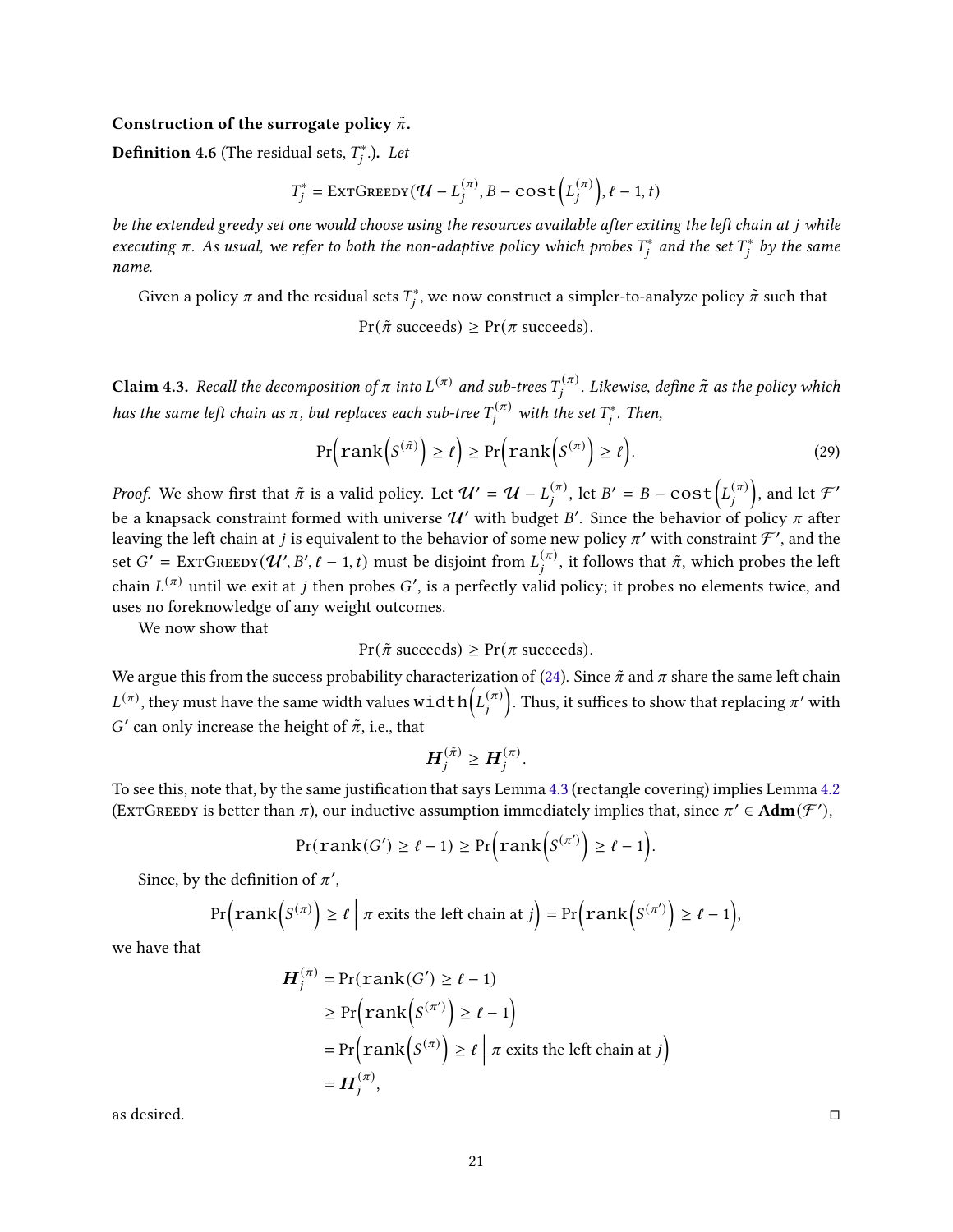**Construction of**  $L^{(G)}$  and  $\sigma(\cdot)$ . We now proceed with our construction. We first make the following claim about the sets  $T_j^*$ .

**Claim 4.4.** Let  $\pi$  be any policy in  $\text{Adm}(\mathcal{F})$  and let  $L^{(\pi)}$  be its left chain. Let

$$
T_j^* = \text{EXTGreeby}\Big(\mathcal{U} - L_j^{(\pi)}, B - \text{cost}\Big(L_j^{(\pi)}\Big), \ell - 1, t\Big).
$$

Then, for all  $j \in [|L^{(\pi)}|]$ 

$$
T_{j+1}^* \subseteq T_j^* \subseteq G. \tag{30}
$$

*Proof.* We first find a simpler sufficient condition to show. As usual, for a fixed index  $j$ , let  $\mathcal{U}'=\mathcal{U}-L^{(\pi)}_i$ j and let  $B' = B - \cos t \left( L_i^{(\pi)} \right)$ j ). Now, let  $\delta'$  be the max cost of any element in  $\mathcal{U}'$ . By the definition of EXTGREEDY,

$$
\text{EXTGREDY}(\mathcal{U}', B', \ell - 1, t) = \text{EXTGREDY}(\mathcal{U}', B' + (\ell - 1)\delta', 0, t).
$$

Furthermore, as the maximum cost of any element in  $\cal U$  can only decrease as elements are removed,  $\delta'\leq\delta,$ and, from a budget argument,

$$
\text{ExrGreenv}(\mathcal{U}', B' + (\ell - 1)\delta', 0, t) \subseteq \text{ExrGreenv}(\mathcal{U}', B' + (\ell - 1)\delta, 0, t).
$$

As such, we have that

$$
T_j^* = \text{EXTGreeby}(\mathcal{U}', B' + (\ell - 1)\delta', 0, t)
$$

and, letting  $e = \mathbb{1}_{i}^{(\pi)}$  $\bar{f}^{(\pi)}$  be the *j*-th element in the left chain  $L^{(\pi)},$ 

$$
T_{j+1}^* \subseteq \text{EXTGreeby}(\mathcal{U}' - \{e\}, B' - c_e + (\ell - 1)\delta', 0, t).
$$

Thus, to show

$$
T_{j+1}^* \subseteq T_j^* \subseteq G,
$$

we prove a more general claim; that, for a general universe  $\widehat{u}$ , budget  $\widehat{B}$ , and element  $e \in \widehat{u}$ ,

$$
\text{ExtGreenv}\Big(\widehat{\mathcal{U}} - \{e\}, \widehat{B} - c_e, 0, t\Big) \subseteq \text{ExtGreenv}\Big(\widehat{\mathcal{U}}, \widehat{B}, 0, t\Big).
$$

For brevity, call the former set  $T'$  and the latter  $T$ . Without loss of generality, number the elements of  $\widehat{U}$  from 1 to  $|\widehat{U}|$  in descending order of reward density, maintaining that higher density elements have lower element number. Let  $\tau$  be the smallest index for which

$$
\sum_{x=1}^{\tau} c_x \ge \widehat{B}.
$$

Then, by definition, the set  $T = \{1, 2, ..., \tau\}$ . Likewise, if  $\tau'$  is the smallest index for which

$$
\sum_{x=1, x\neq e}^{t'} c_x \ge \widehat{B} - c_e,
$$

then  $T' = \{1, 2, ..., \tau'\} - \{e\}$ . Thus, to show  $T' \subseteq T$ , it suffices to show that  $\tau' \leq \tau$ .

There are two cases. If the removed element  $e \leq \tau$ , then the selection process for T' ends by  $\tau$  at the latest, since

$$
\sum_{x=1}^{\tau} c_x \ge \widehat{B}
$$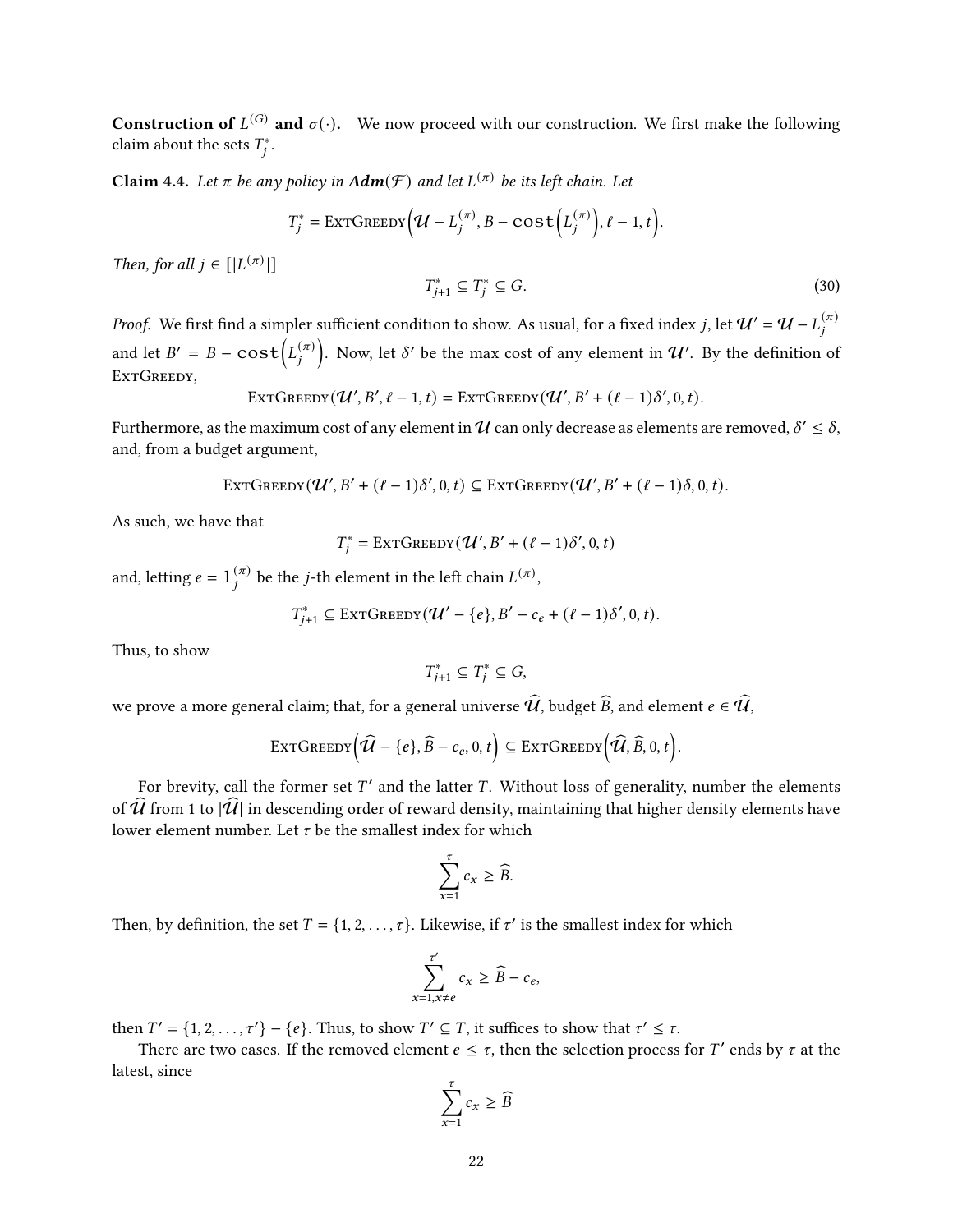implies that

$$
\sum_{x=1, x\neq e}^{\tau} c_x = \sum_{x=1}^{\tau} c_x - c_e \ge \widehat{B} - c_e,
$$

and  $\tau'$  is the smallest index which satisfies this condition. Hence,  $\tau' \leq \tau$ .

In the other case, the removed element  $e > \tau$ , and

$$
\sum_{x=1}^{\tau} c_x = \sum_{x=1, x \neq e}^{\tau} c_x,
$$

<span id="page-23-0"></span>meaning

$$
\sum_{=1, x \neq e}^{T} c_x \ge \widehat{B} \ge \widehat{B} - c_e. \tag{31}
$$

Since  $\tau'$  is the smallest index for which [\(31\)](#page-23-0) is true,  $\tau' \leq \tau$ , proving the claim.

 $\mathbf{x}$ 

 $\Box$ 

This claim almost directly completes the construction. First, it induces a total order on  $G$ , where the order of an element  $e \in G$  is the smallest index  $j$  for which  $e \notin T^*_j$ , i.e., all the elements of  $G - T^*_0$  are of order 0, all the elements of  $T_0^* - T_1^*$  are of order 1, and so on. We can then take  $L^{(G)}$  to be any permutation of G which proceeds in non-decreasing order. Second, it allows us to define  $\sigma(j)$  as the index r for which

$$
G-L_r^{(G)}=T_j^*;
$$

in other words, we make  $\sigma(j) = |\{e \in G : e \text{'s order} \leq j\}| - 1$ . This completes the desired construction.

Verifying the construction. Having given a construction for  $L^{(G)}$  and  $\sigma(\cdot)$ , in this final part of our proof, we show that the given construction satisfies Lemma [4.3'](#page-20-0)s width and height conditions. The height condition is satisfied by construction, since, if  $\tilde{\pi}$  exits the left chain at  $j$ , then it probes  $T^*_j$ , the same set that G probes upon exiting its left chain at  $\sigma(j)$ . All that remains is to show the width condition

$$
\text{width}\Big(L_{\sigma(j)}^{(G)}\Big) = \text{width}\Big(G - T_j^*\Big) \ge \text{width}\Big(L_j^{(\pi)}\Big) = \text{width}\Big(L_j^{(\tilde{\pi})}\Big),
$$

where the first and last equalities follow by construction. Our argument here centers on the reward characterization of the width, where  $reward(S) = \sum_{e \in S} - \log Pr(X_e > t)$ . As explained in the definition of  $width(S)$ , it is monotonically increasing in the reward of S. Thus, it suffices to show that

$$
\mathbf{reward}\Big(G - T_j^*\Big) \ge \mathbf{reward}\Big(L_j^{(\pi)}\Big).
$$

We prove this in three short steps. First, since the reward is a modular set function, we may eliminate the common elements between  $L_i^{(\pi)}$  $_{j}^{(\pi)}$  and  $G$  –  $T_{j}^{*},$  giving us  $L'$  and  $G'$  respectively. Second, we argue that, since  $L_i^{(\pi)}$  $j^{(\pi)}$  is disjoint from  $T^*_j$ ,

$$
L_j^{(\pi)} \cap (G - T_j^*) = L_j^{(\pi)} \cap G,
$$

and thus L' must also be disjoint from G. Because ExTGREEDY selects elements in order of decreasing reward density (i.e., in order of decreasing *reward per unit cost*), it follows that every element in G' has a higher reward density than every element in L'. From here, it suffices to show that  $cost(G') \ge cost(L')$ , or, since cost too is a modular set function, that

$$
\mathrm{cost}\Big(G - T_j^*\Big) \ge \mathrm{cost}\Big(L_j^{(\pi)}\Big).
$$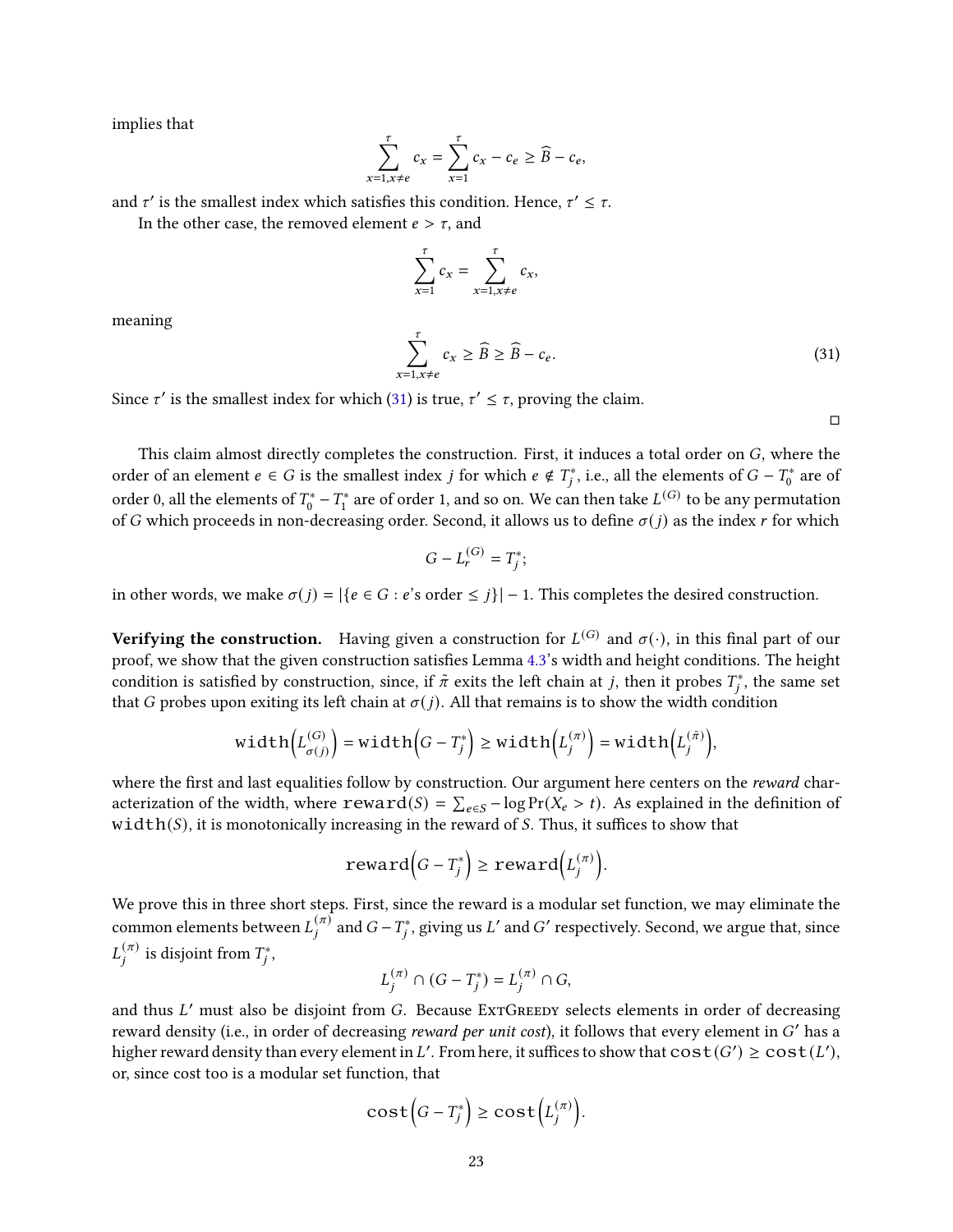This third and final step follows from some basic facts about  $G, T^*_j, \delta,$  and  $L^{(\pi)}_j$  $j^{(\pi)}$ . First, we note that

$$
\cos\mathsf{t}\left(T_j^*\right) \leq B - \cos\mathsf{t}\left(L^{(\pi)}\right) + (\ell - 1)\delta + \delta,
$$

where the first 3 terms follow from the definition of ExtGreedy and the final  $\delta$  term follows from the fact that  $\delta$  is the that maximum cost of any element. From there, we note that

$$
\cos t \Big( G - T_j^* \Big) = \cos t (G) - \cos t \Big( T_j^* \Big),
$$

since  $T_j^* \subseteq G$ . Once we note that  $cost(G) \geq B + \ell \delta$  by ExtGreen is stopping condition, our proof of Lemma [4.3](#page-20-0) is complete, since

$$
\begin{aligned} \text{cost}\Big(G - T_j^*\Big) &= \text{cost}(G) - \text{cost}\Big(T_j^*\Big) \\ &\ge B + \ell\delta - \text{cost}\Big(T_j^*\Big) \\ &\ge B + \ell\delta - \Big(B - \text{cost}\Big(L^{(\pi)}\Big) + \ell\delta\Big) \\ &= \text{cost}\Big(L^{(\pi)}\Big). \end{aligned}
$$

## 5 The MIN-k-MATROID Problem

We now turn our attention to a matroid-based variant of the  $M_{IN}$ - $k$  problem, called the  $M_{IN}$ - $k$ -Matroid problem. Here, the objective function  $f(S)$  is again the sum of the smallest k weights in S, but now the constraint is that the selection set S must be an independent set in a given outer matroid  $M_0 = (U, I)$ , i.e.,  $\mathcal{F} = I$ . Our goal is to prove Theorem [3,](#page-2-3) which we restate now.

**Theorem [3.](#page-2-3)** For the MIN-k-MATROID problem where the random variables take values in  $[m]_{\geq 0}$ , there exists an adaptive policy that obtains a  $(8, O(\log \log m \cdot \log k))$ -approximation.

Recall the definition of  $y_i(S)$  as "the *i*-th smallest weight in S". Following the derivation in § [4,](#page-11-0) we can utilize the fact that  $f(S) = \sum_{i=1}^{k} y_i(S)$  and apply Corollary [2.1](#page-6-1) to reduce Theorem [3](#page-2-3) to finding an optimal policy for the  $y_i$ - $\mathcal F$  threshold problem. Fix the threshold  $t$  and the index  $i$ . Recalling further the definition of  $rank(S) = |\{e \in S : X_e \le t\}|$  and the equivalence of the two statements  $y_i(S) \le t$  and  $rank(S) \ge i$ , we recover the *i*-th rank problem first treated in § [4,](#page-11-0)

$$
\min_{\pi \in \text{Adm}(\mathcal{F})} \Pr\Big(\text{rank}\Big(S^{(\pi)}\Big) \geq i\Big).
$$

We show that the standard matroid greedy algorithm MGREEDY is optimal for this problem, and in doing so prove Theorem [3.](#page-2-3) A full description of MGREEDY's use in our problem can be found in Algorithm [4.](#page-24-0)

<span id="page-24-0"></span>

| Algorithm 4 MGREEDY $(\mathcal{U}, I, t)$ |  |
|-------------------------------------------|--|
|                                           |  |

<span id="page-24-1"></span>1: Initialization:  $S \leftarrow \emptyset$ ; pool  $\leftarrow \mathcal{U}$ 2: while  $\{e \in \mathcal{U} - S: \{e\} \cup S \in \mathcal{I}\}\neq \emptyset$  do 3:  $\ell \leftarrow \arg \max_{e \in \text{pool}} \Pr(X_e \leq t)$   $\triangleright \text{Perform greedy selection}$ 4:  $S \leftarrow S \cup \{\ell\}$ 5: POOL ← POOL –  $\{\ell\}$ 6: return  $S$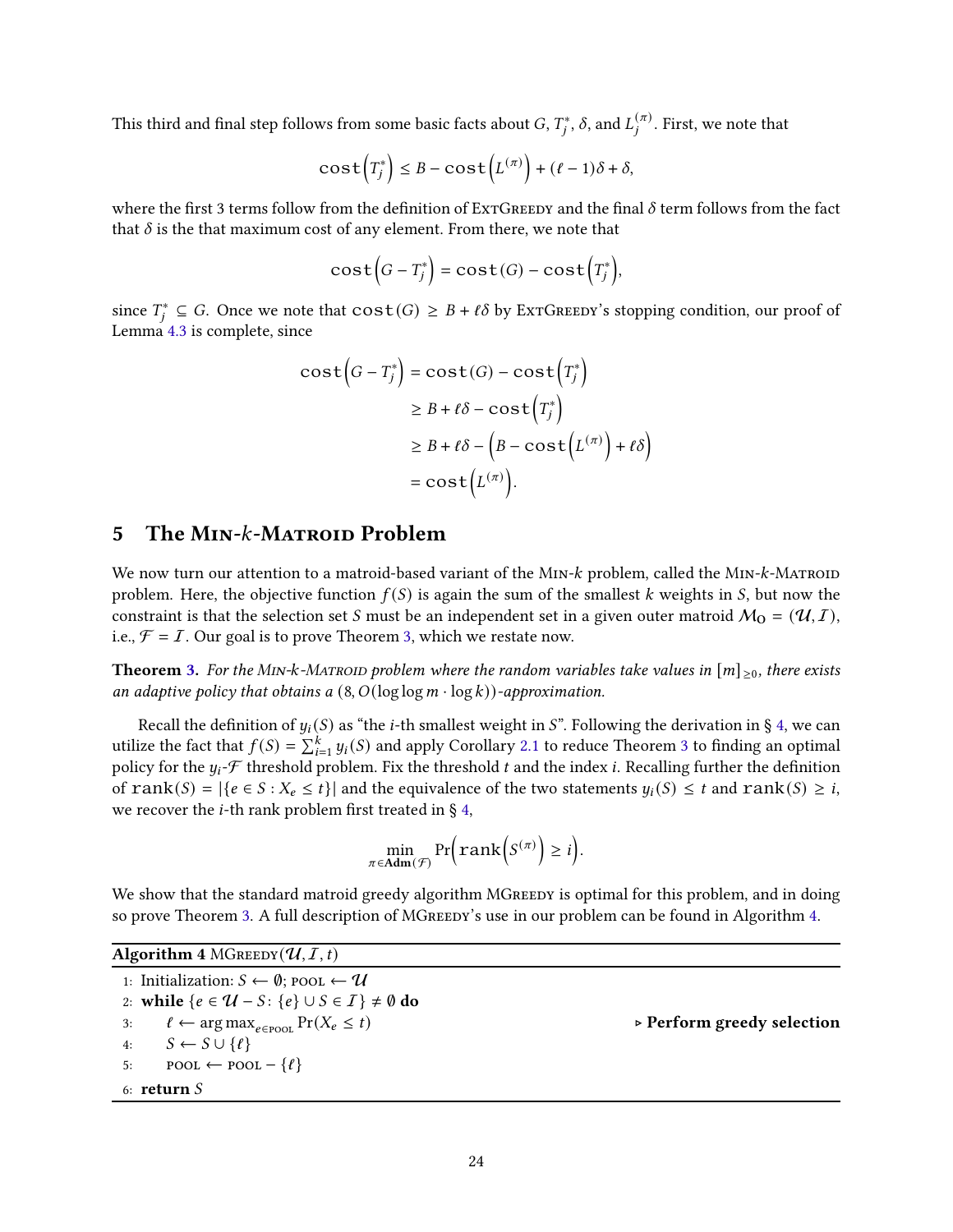**Lemma 5.1.** Given a matroid  $M_0 = (\mathcal{U}, I)$ , let the set  $G(M_0) = MG$ REEDY $(\mathcal{U}, I, t)$ . Then  $G(M_0)$  is optimal for any rank problem with constraint set  $\mathcal{F} = I$ , i.e., for any i,

$$
Pr(\text{rank}(G(\mathcal{M}_0)) \geq i) \geq \max_{\pi \in \text{Adm}(\mathcal{F})} Pr\Big(\text{rank}\Big(S^{(\pi)}\Big) \geq i\Big).
$$

### 5.1 Proof of Lemma [5.1](#page-24-1)

We prove this via induction on the matroid rank of the outer matroid  $M_0$ , i.e., the number of elements in a basis for  $M_0$ . In the base case, the matroid rank of  $M_0$  is 1, and so only one element may be probed. Since only one element is probed without any additional information, all policies here are non-adaptive, and thus the optimal policy must be as well. Taking the element with the highest probability of being below-threshold is clearly optimal; this is precisely MGREEDY's selection.

**Definition 5.1.** Define the contraction of M by S as

<span id="page-25-3"></span><span id="page-25-0"></span>
$$
\mathcal{M}/S = \{ T \subseteq \mathcal{U} - S : T \cup S \in \mathcal{I} \}.
$$

In other words, the collection  $M/S$  is the collection of all sets which can be added to S while maintaining independence.

We now treat the inductive case. Assume that, whenever the matroid rank of a given matroid  $\mathcal{M}' =$  $(\mathcal{U}', I')$  is smaller than the matroid rank of  $\mathcal{M}_0$ , then the set  $G(\mathcal{M}') = MG$ REEDY $(\mathcal{U}', I', t)$  is an optimal policy for any rank problem with constraint  $I'$ , i.e., that, for any i,

$$
\Pr(\text{rank}(G(\mathcal{M}')) \ge i) \ge \max_{\pi \in \text{Adm}(I')} \Pr\Big(\text{rank}\Big(S^{(\pi)}\Big) \ge i\Big). \tag{32}
$$

We show that  $G(M<sub>O</sub>)$  is optimal for any rank problem with constraint I, i.e., that, for any i,

$$
Pr(\text{rank}(G(\mathcal{M}_0)) \ge i) \ge \max_{\pi \in \text{Adm}(I)} Pr\Big(\text{rank}\Big(S^{(\pi)}\Big) \ge i\Big). \tag{33}
$$

Consider any  $i$  and let  $\pi_i^*$  be an optimal policy for the maximization problem on the right-hand-side of [\(33\)](#page-25-0). Assume without loss of generality that the element  $e$  is the first element probed by  $\pi_i^*$  and let  $I'$  be the independent sets of  $M_0/\{e\}$ . Then after seeing the realization of  $X_e$ , the rest of  $\pi_i^*$  probes sets from *I'*. We use  $\pi_i^*(x)$  to denote the rest of the policy  $\pi_i^*$  after seeing  $X_e = x$  for some  $x \in [m]_{\geq 0}$ . Then  $\pi_i^*(x)$ itself is a policy in  $\text{Adm}(I')$ . Note that  $\mathcal{M}_0/\{e\}$  has strictly smaller matroid rank than  $\mathcal{M}_0$ . Therefore,

$$
\Pr\left(\operatorname{rank}\left(S^{\left(\pi_{i}^{*}\right)}\right) \geq i\right) = \sum_{x \in [m]_{\geq 0}} \Pr(X_{e} = x) \Pr\left(\operatorname{rank}\left(S^{\left(\pi_{i}^{*}\right)}\right) \geq i \mid X_{e} = x\right)
$$
\n
$$
= \sum_{x \in [m]_{\geq 0}} \Pr(X_{e} = x) \Pr\left(\operatorname{rank}\left(S^{\left(\pi_{i}^{*}\left(x\right)}\right)\right) \geq i - 1_{\{x \leq t\}}\right) \tag{34}
$$

<span id="page-25-2"></span><span id="page-25-1"></span>
$$
\leq \sum_{x \in [m]_{\geq 0}} \Pr(X_e = x) \Pr\big(\text{rank}(G(\mathcal{M}_0/\{e\})) \geq i - 1_{\{x \leq t\}}\big) \tag{35}
$$

<span id="page-25-4"></span>
$$
= \Pr(\text{rank}(\{e\} \cup G(\mathcal{M}_0/\{e\})) \ge i),\tag{36}
$$

where [\(34\)](#page-25-1) follows from the independence of the elements and [\(35\)](#page-25-2) follows from the inductive hypothesis. Thus, we have shown that the non-adaptive set  $\{e\} \cup G(M_0/\{e\})$  is optimal.

Now we specifically show that  $G(M_0) = M$ GREEDY $(\mathcal{U}, I, t)$  is optimal. Without loss of generality, let element 1 be the element in  $U$  with the largest probability of being below-threshold. Then by the design of the algorithm MGREEDY( $(U, \mathcal{I}, t)$ , we have  $G(\mathcal{M}_0) = \{1\} \cup G(\mathcal{M}_0/\{1\})$ . Note that

$$
Pr(\text{rank}(G(\mathcal{M}_0)) \geq i)
$$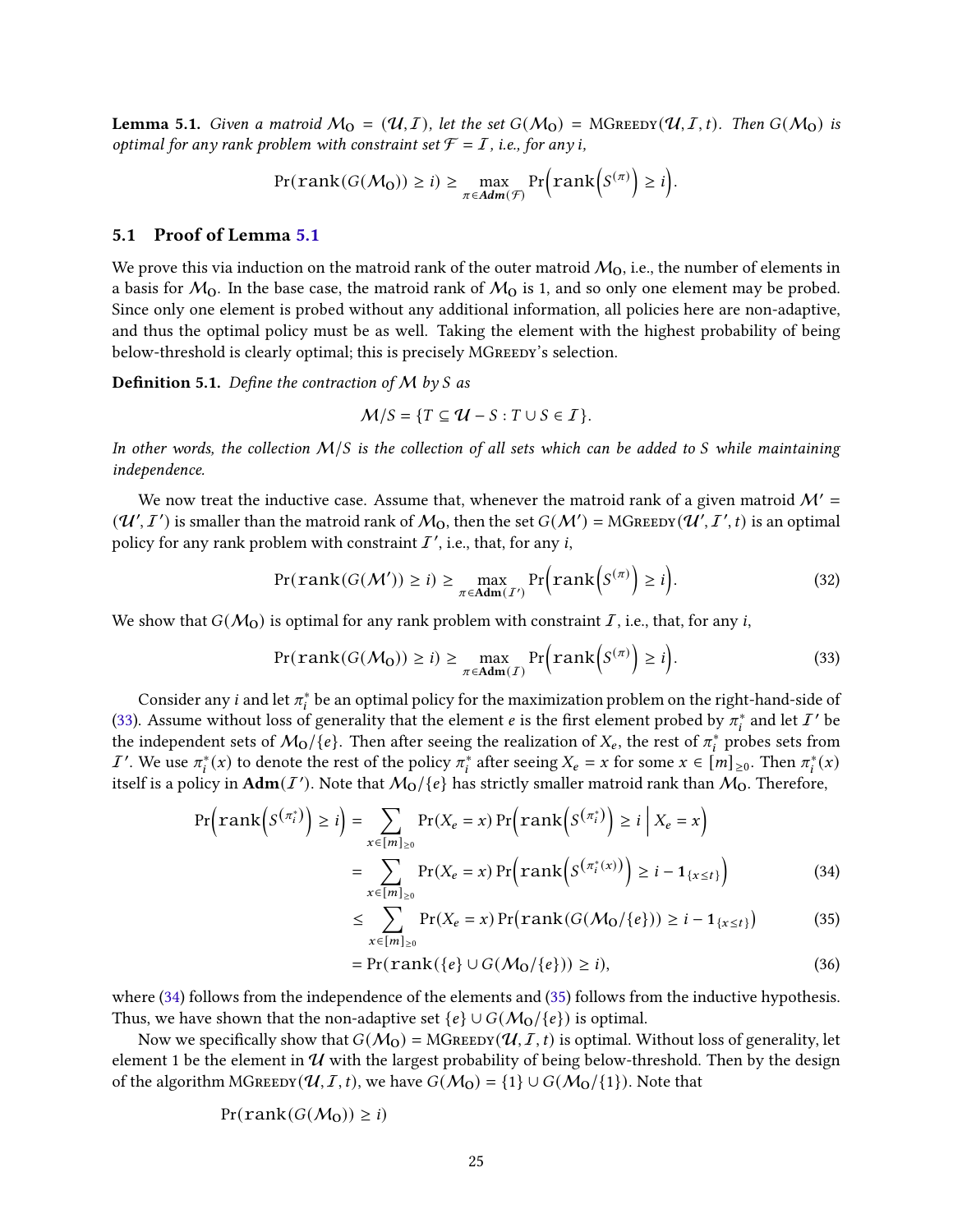$$
= \Pr(\text{rank}(\{1\} \cup G(\mathcal{M}_0/\{1\})) \ge i)
$$
  
= \Pr(\text{rank}(G(\mathcal{M}\_0/\{1\})) \ge i) + \Pr(\text{rank}(G(\mathcal{M}\_0/\{1\})) = i - 1) \cdot \Pr(X\_1 \le i). (37)

We next construct an independent set S that contains element 1 and elements from  $\{e\} \cup G(M_0/\{e\})$ , which will be used to lower bound [\(37\)](#page-26-0) with Pr( $rank({e} \cup G(M_0/{e})) \ge i$ ). We start with  $S = \{1\}$ . Then as long as  $|S| < |\{e\} \cup G(\mathcal{M}_0/\{e\})|$ , by the matroid exchange property, there exists an element e' in  $\{e\} \cup G(M_0/\{e\}) \setminus S$  such that  $S \cup \{e'\}$  is still in  $\mathcal{I}$ . We augment  $S$  with this  $e'$ . We continue this procedure until  $|S| = |\{e\} \cup G(M_0/\{e\})|$ . By this construction, only one element in  $\{e\} \cup G(M_0/\{e\})$  is not contained in S. We denote this element as element y. Clearly,  $S \setminus \{1\} = \{e\} \cup G(\mathcal{M}_0/\{e\}) \setminus \{y\}$ ; let us call this set  $L$ , for readability.

We next lower bound [\(37\)](#page-26-0). Note that  $Pr(X_1 \le t) \ge Pr(X_y \le t)$  by definition. Now let us focus on rank( $G(M_0/\{1\})$ ). Since the rank of the matroid  $M_0/\{1\}$  is smaller than that of  $M_0$ , then by the inductive assumption in [\(32\)](#page-25-3), we have

<span id="page-26-0"></span> $Pr(\text{rank}(G(\mathcal{M}_0/\{1\})) \geq i) \geq Pr(\text{rank}(L) \geq i).$ 

Taking  $x = Pr(rank(G(M<sub>0</sub>/{1}))) \ge i)$  and  $y = Pr(rank(L) \ge i)$ , we note that

$$
x + (1 - x) \cdot \Pr(X_1 \le t) \ge y + (1 - y) \cdot \Pr(X_1 \le t).
$$

Therefore, the terms in [\(37\)](#page-26-0) can be lower bounded as

$$
\Pr(\text{rank}(G(M_0)) \ge i)
$$
\n
$$
= \Pr(\text{rank}(\{1\} \cup G(M_0/\{1\}) \ge i))
$$
\n
$$
= \Pr(\text{rank}(G(M_0/\{1\})) \ge i) + \Pr(\text{rank}(G(M_0/\{1\})) = i - 1) \cdot \Pr(X_1 \le t)
$$
\n
$$
\ge \Pr(\text{rank}(L) \ge i) + \Pr(\text{rank}(L) = i - 1) \cdot \Pr(X_1 \le t)
$$
\n
$$
\ge \Pr(\text{rank}(L) \ge i) + \Pr(\text{rank}(L) = i - 1) \cdot \Pr(X_y \le t)
$$
\n
$$
= \Pr(\text{rank}(\{y\} \cup L) \ge i)
$$
\n
$$
= \Pr(\text{rank}(\{e\} \cup G(M_0/\{e\})) \ge i).
$$

Since we have already shown that  $\{e\} \cup G(M_0/\{e\})$  is optimal in [\(36\)](#page-25-4), this completes the proof that  $G(M<sub>O</sub>) = MG$ REEDY $(\mathcal{U}, I, t)$  is optimal.

## 6 MinBasis-Cardinality Problem

In this section, we focus on the MIN-k-CARDINALITY problem, where, given an inner matroid  $M_I = (\mathcal{U}, I)$ and budget B, the objective function  $f(S)$  is the weight of the smallest basis for  $\mathcal{M}_I$  contained in S and the constraint is a cardinality constraint, i.e.,  $\mathcal{F} = \{S \subseteq \mathcal{U} : |S| \leq B\}$ . In our notation, the MIN-k-CARDINALITY problem can be written as:

$$
\min_{\pi \in \mathbf{Adm}(\mathcal{F})} \mathbb{E} \left[ \min_{\substack{T \subseteq S^{(\pi)} \\ T \text{ is a basis for } \mathcal{M}_1}} \sum_{e \in T} X_e \right]. \tag{38}
$$

Our goal is proving Theorem [4,](#page-2-4) which we restate now.

**Theorem [4.](#page-2-4)** For the MINBASIS-CARDINALITY problem where the random variables takes values in  $[m]_{\geq 0}$ , there exists an adaptive policy that obtains a  $(8, O(\log \log m \cdot \log k))$ -approximation.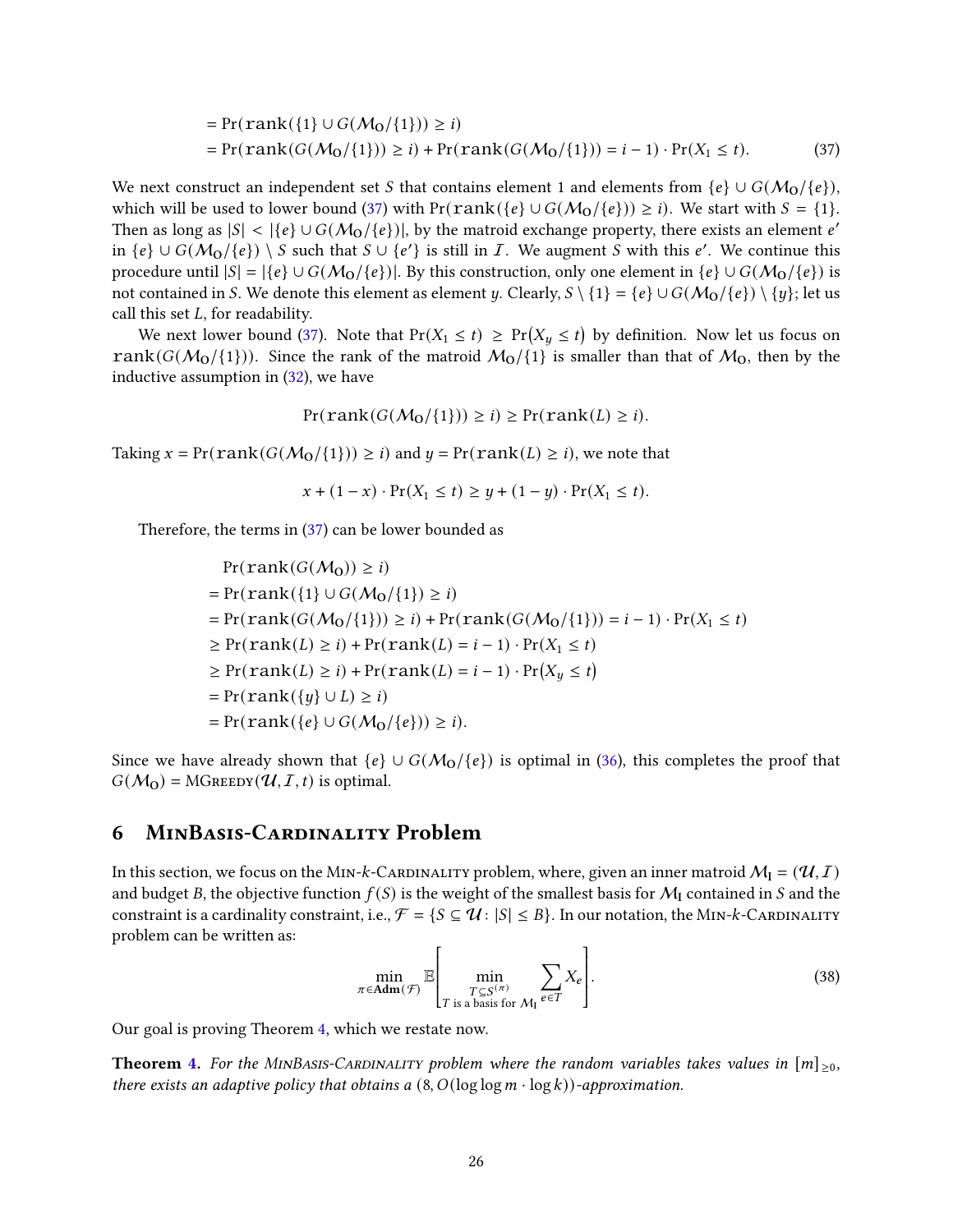The proof of Theorem [4](#page-2-4) is again through Corollary [2.1.](#page-6-1) However, it is not obvious how to write  $f(S)$ as  $\sum_{i=1}^{k} g_i(S)$  for a monotonic function sequence  $(g_i)$  where each  $g_i$  is a non-decreasing function taking values in  $[m]_{>0}$ . In our proof, we first show that we can specify  $q_i(S)$  to be the *i*-th smallest element in the minimum-weight basis contained in  $S$  generated by the matroid greedy algorithm. Then we show inductively that AdapMGreedy, a simple adaptive matroid greedy algorithm described in Algorithm [5,](#page-28-0) is optimal for a rank problem that is equivalent to the resulting  $q_i$ -Cardinality threshold problem.

#### 6.1 Reduction to rank problems

**Decomposition of the objective function.** We first describe the decomposition  $f(S) = \sum_{i=1}^{k} g_i(S)$ . Given a set S and a weighted matroid  $M_I$ , it is well known that the matroid greedy algorithm will find a basis for  $M_{\rm I}$  of minimum weight, where the matroid greedy algorithm at each step adds a minimumweight element among the elements whose addition would preserve the independence. Let  $G(S, \mathcal{M}_I)$  be the set generated by this process. It follows that for the selection set  $S^{(\pi)}$  of any policy  $\pi,$ 

$$
\min_{\substack{T \subseteq S^{(\pi)} \\ T \text{ is a basis for } \mathcal{M}_I}} \sum_{e \in T} X_e = \sum_{e \in G(S^{(\pi)}, \mathcal{M}_I)} X_e.
$$
\n(39)

In other words, to minimize our original objective, it suffices to minimize the cumulative weight of the post-selection greedy set  $G(S^{(\pi)}, {\cal M}_\mathrm{I})$ . Note also that, by ordering the summation of elements within this greedy set accordingly, we have

$$
\sum_{e \in G(S^{(\pi)}, \mathcal{M}_\mathbf{I})} X_e = \sum_{i=1}^k y_i \Big( G\Big(S^{(\pi)}, \mathcal{M}_\mathbf{I}\Big)\Big),
$$

where one must recall that  $y_i(T)$  is the weight of the *i*-th smallest element in the set T. Then we specify the function  $g_i$  in the decomposition  $f(S) = \sum_{i=1}^{k} g_i(S)$  as  $g_i(S) = y_i(G(S, \mathcal{M}_I))$ . To complete our reduction, we show that these  $g_i$ 's satisfy the conditions of Corollary [2.1,](#page-6-1) i.e., the function sequence  $(g_i)$  is monotonic, and each function  $g_i$  is a non-decreasing function taking values in  $[m]_{\geq 0}.$ 

First, we show that  $q_i(S) \leq q_{i+1}(S)$ . By the nature of greedy selection, elements are chosen for  $G(S, \mathcal{M}_I)$ in order of increasing weight. It follows that the *i*-th smallest element in  $G(S, \mathcal{M}_1)$  must be smaller than the  $(i + 1)$ -th smallest element in  $G(S, \mathcal{M}_I)$ .

Second, we show that for each function  $g_i$ , given a subset  $T \subseteq S$ ,  $g_i(S) \leq g_i(T)$ . It suffices to show that for all  $t \in [m]_{\geq 0}$ , if  $q_i(T) \leq t$ , then  $q_i(S) \leq t$ . To see this, note that if  $q_i(T) \leq t$ , then there must exist an independent set of size *i* within  $T$  within which all elements are of weight at most  $t$ . We again argue via the greedy selection process. Note that  $S$  must also contain the size  $i$  independent set previously mentioned. It follows from the matroid exchange axiom that, in the  $\ell$ -th round of greedy selection for  $\ell \leq i$ , there must always exist an element of weight  $\leq t$  that we can add to the greedy set we are building. As such, the the first *i* elements in our greedy set must have weight  $\leq t$ , and thus  $q_i(S) \leq t$ .

Third, since every weight  $X_e$  takes values  $[m]_{\geq 0}$ , it follows that  $g_i(S)$  takes values in  $[m]_{\geq 0}$ . Thus, the conditions of Corollary [2.1](#page-6-1) are satisfied, and to prove Theorem [4,](#page-2-4) it suffices to exhibit an optimal algorithm for the  $g_i$ - $\mathcal F$  threshold problem. Before that, we introduce a helpful reinterpretation of this problem by defining a rank problem.

#### From threshold problems to rank problems.

**Definition 6.1** (The matroid threshold rank  $M_I$ - $rank(S)$ ). Given a threshold t and a matroid  $M_I$ , for any set S, let  $M_1$ -rank(S) denote the size of the largest independent set contained in S within which all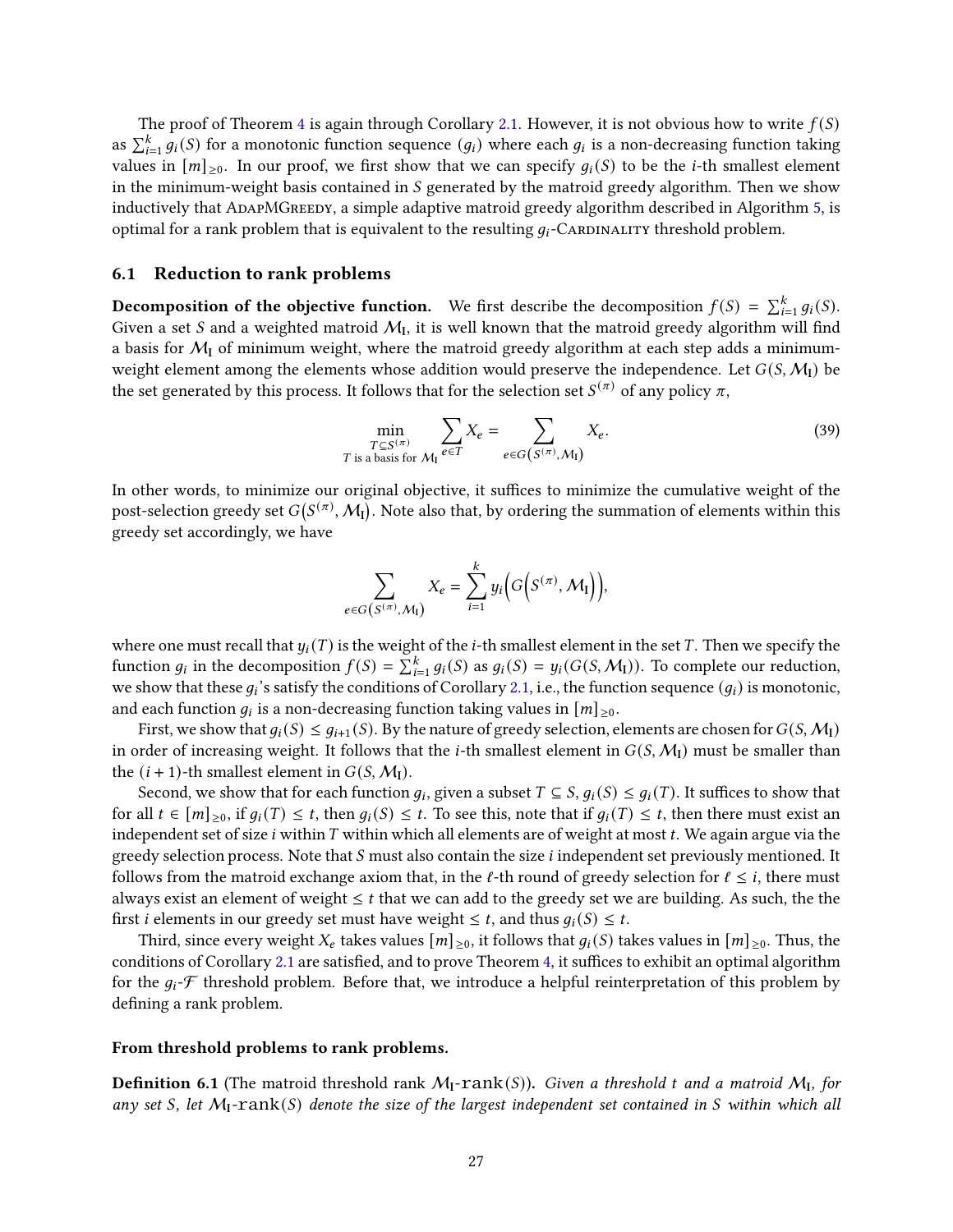elements are below the threshold t. Using our previous definition  $rank(T) = |\{e \in T : X_e \leq t\}|$ , we can define  $M_I$ -rank $(S)$  as

<span id="page-28-1"></span>
$$
M_{\mathbf{I}}\text{-rank}(S) = \max_{T \subseteq S, T \in M_{\mathbf{I}}} \text{rank}(T).
$$

We call this the matroid threshold rank to distinguish it from the matroid rank of  $M_I$ , which is simply the size of a basis for  $M_{\rm I}$ .

Following the exposition of MIN-k-KNAPSACK problem, we also have the following equivalence between the threshold condition and a rank condition:  $q_i(S) \le t$  if and only if  $M_1$ -rank $(S) \ge i$ . To see this, if  $g_i(S) \leq t$ , then S must contain an independent set of size *i* wherein all elements are of weight  $\leq t$ . For the other direction, if  $M_1$ -rank $(S) \geq i$ , then there exists an independent set  $T \subseteq S$  with rank $(T) \geq i$ . Since T is an independent set itself, we have  $G(T, M_1) = T$  and thus  $g_i(T) \leq t$ . Therefore,  $g_i(S) \leq g_i(T) \leq t$  by the property that  $q_i(\cdot)$  is a non-increasing function.

By this equivalence, it follows that the  $g_i$ - $\mathcal F$  threshold problem satisfies

$$
\min_{\pi \in \mathbf{Adm}(\mathcal{F})} \Pr(g_i(S) \le t) = \min_{\pi \in \mathbf{Adm}(\mathcal{F})} \Pr\Big(\mathcal{M}_{\mathbf{I}} \cdot \mathbf{rank}\Big(S^{(\pi)}\Big) \ge i\Big). \tag{40}
$$

<span id="page-28-2"></span>We use the above characterization in the remainder of this section, which we devote to proving the following lemma.

Lemma 6.1. The adaptive greedy algorithm ADAPMGREEDY, described in Algorithm [5,](#page-28-0) is optimal for the rank problem in  $(40)$  for all i.

<span id="page-28-0"></span>

| <b>Algorithm 5</b> ADAPMGREEDY $(\mathcal{U}, I, B, t)$                                                                                       |                                               |
|-----------------------------------------------------------------------------------------------------------------------------------------------|-----------------------------------------------|
| 1: Initialization: $S \leftarrow \emptyset$ ; Userul $\leftarrow \{e \in \mathcal{U} : \{e\} \in \mathcal{I}\}\; ; \; T \leftarrow \emptyset$ |                                               |
| 2: while Useful $\neq \emptyset$ and $ S  < B$ do                                                                                             |                                               |
| $\ell \leftarrow \arg \max_{e \in \text{User}} \Pr(X_e \leq t)$<br>3:                                                                         | $\triangleright$ Perform greedy selection     |
| $S \leftarrow S \cup \{\ell\}$<br>4:                                                                                                          |                                               |
| if $X_f \leq t$ then<br>5:                                                                                                                    |                                               |
| $T \leftarrow T \cup \{\ell\}$<br>6:                                                                                                          |                                               |
| USEFUL $\leftarrow \{e \in \mathcal{U} - S : \{e\} \cup T \in \mathcal{I}\}\$<br>7:                                                           | $\triangleright$ Adaptively update useful set |
| 8: $return S$                                                                                                                                 |                                               |

## 6.2 Proof of Lemma [6.1](#page-28-2)

We prove Lemma  $6.1$  via induction on the budget  $B$ .

In the base case, let the budget  $B \leq i$ . First, note that, if  $B \leq i$ , then no policy can succeed. When the required number of below-threshold elements  $(i)$  is equal to the number of elements one can probe  $(B)$ , then, in order to reach that threshold *i*, every probe must end up below-threshold. Moreover, in order to succeed every element e selected must be useful: when added to the selection set *S*, the new set  $S \cup \{e\}$ must be independent. Now, let the element *e* be the first element probed by a policy  $\pi$ , and  $\pi_x$  be the policy that describes  $\pi$ 's behavior in the case when  $X_e = x$ . Then we have

$$
\Pr\left(\mathcal{M}\text{-rank}\left(S^{(\pi)}\right)\geq i\right)=\sum_{x\in[m]_{\geq 0}}\Pr(X_e=x)\Pr\left(\mathcal{M}\text{-rank}\left(S^{(\pi_x)}\cup\{e\}\right)\geq i\Big|\ X_e=x\right)
$$

$$
=\sum_{x\leq t}\Pr(X_e=x)\Pr\left(\mathcal{M}\text{-rank}\left(S^{(\pi_x)}\cup\{e\}\right)\geq i\Big|\ X_e=x\right).
$$

<span id="page-28-3"></span>To proceed, we make use of the following claim.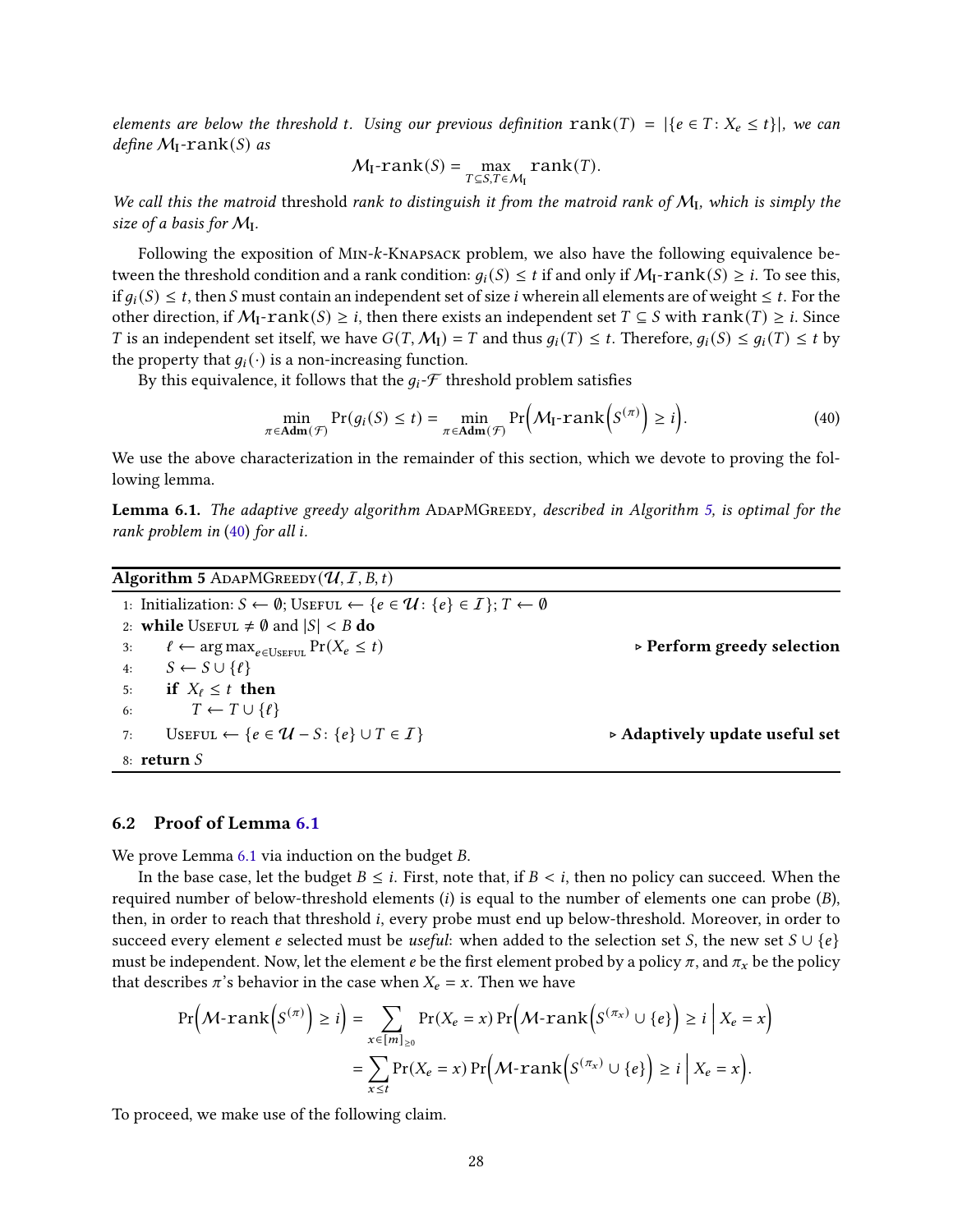**Claim 6.1.** If 
$$
X_e \le t
$$
, then  $M_I$ -rank $(S^{(\pi_x)} \cup \{e\}) \ge i$  if and only if  $M_I/\{e\}$ -rank $(S^{(\pi_x)}) \ge i-1$ .

*Proof.* Given a matroid  $M' = (\mathcal{U}', \mathcal{I}')$ , say that a set  $S \in \mathcal{M}'$  if  $S \in \{T \subseteq \mathcal{U}': T \in \mathcal{I}'\}$ . Specifically, for the element e and the matroid contraction  $M_1/\{e\}$ , a set S lies in  $M_1/\{e\}$  if and only if S does not contain the element *e* and  $S \cup \{e\} \in \mathcal{M}_{I}$ .

We first show that  $\mathcal{M}_{\mathbf{I}}\text{-rank}\big(S^{(\pi_{\mathbf{x}})}\cup\{e\}\big)\geq i$  implies that  $\mathcal{M}_{\mathbf{I}}/\{e\}\text{-rank}\big(S^{(\pi_{\mathbf{x}})}\big)\geq i-1.$  Call a set  $S$ below-threshold if every element  $\dot{v}$  in *S* has  $X_v \leq t$ , and recall that

$$
\mathcal{M}_\mathbf{I}/\{e\}\text{-}\mathrm{rank}\left(S^{(\pi_x)}\right) = \max_{S \subseteq S^{(\pi_x)}, S \in \mathcal{M}_\mathbf{I}/\{e\}} \mathrm{rank}(S).
$$

It follows that, if  $\mathcal{M}_{\mathsf{I}}\text{-rank}\big(S^{(\pi_x)}\cup\{e\}\big)\ge i$ , then, by definition, the set  $S^{(\pi_x)}\cup\{e\}$  contains a belowthreshold independent set of size  $j;$  call this set  $T.$  We now show that  $S^{(\pi_{\bm x})}$  contains a below-threshold set  $T'$  ∈  $M_I$ /{ $e$ } of size  $i - 1$ . Without loss of generality, assume  $i > 1$ . Since

$$
|T| = i > 1 = |\{e\}|,
$$

the matroid exchange axiom guarantees that there must exist an element  $v_1 \in T$  such that the combined set  $\{v_1, e\} \in \mathcal{M}_{I}$ . Continuing this process from  $x = 2$  to  $x = i - 1$ , we find elements  $v_x \in T$  such that the combined set  $({e} \cup \bigcup_{r=1}^{x-1} v_r) \cup v_x \in M_I$ . Now, observe that the augmenting set  $T' = \bigcup_{r=1}^{i-1} v_r$  is in  $M_I/\{e\}$ , and that, since T' is a subset of the below-threshold set T, the augmenting set T' itself must also be below-threshold. Thus,

$$
\mathcal{M}_\mathbf{I}/\{e\}\text{-}\mathrm{rank}\left(S^{(\pi_x)}\right) \geq \mathrm{rank}(T')=i-1.
$$

The other direction is easy. If  $\mathcal{M}_I/\{e\}$ - $\text{rank}\big(S^{(\pi_\mathbf{x})}\big) \geq i-1,$  then there must exist a size  $(i-1)$  belowthreshold set  $T'$  contained in  $S^{(\pi_x)}$ , which lies in  $\mathcal{M}/\{e\}$ . It follows that  $T'\cup\{e\}\in\mathcal{M}_{\rm I}$ , and, since  $X_e\leq t$ , the combined set  $T' \cup \{e\}$  is also below-threshold. Thus, we have

$$
M_{\mathbf{I}}\text{-}\mathrm{rank}\Big(S^{(\pi_x)}\cup\{e\}\Big)\geq\mathrm{rank}(T'\cup\{e\})=i,
$$

as desired.

Continuing from the claim and recalling that  $\pi_x$  represents the continuing behavior of the policy  $\pi$ after it probes the element *e* and obtains  $X_e = x$ , we see that

$$
\Pr\left(\mathcal{M}\text{-rank}\left(S^{(\pi)}\right) \geq i\right) = \sum_{x \leq t} \Pr(X_e = x) \Pr\left(\mathcal{M}\text{-rank}\left(S^{(\pi_x)} \cup \{e\}\right) \geq i \middle| X_e = x\right)
$$
\n
$$
= \sum_{x \leq t} \Pr(X_e = x) \Pr\left(\mathcal{M}_1/\{e\}\text{-rank}\left(S^{(\pi_x)}\right) \geq i - 1\right)
$$
\n
$$
\leq \sum_{x \leq t} \Pr(X_e = x) \max_{\pi' \in \text{Adm}\left(\mathcal{F}_{\{e\}}\right)} \Pr\left(\mathcal{M}_1/\{e\}\text{-rank}\left(S^{(\pi')}\right) \geq i - 1\right)
$$
\n
$$
= \Pr(X_e \leq t) \max_{\pi' \in \text{Adm}\left(\mathcal{F}_{\{e\}}\right)} \Pr\left(\mathcal{M}_1/\{e\}\text{-rank}\left(S^{(\pi')}\right) \geq i - 1\right),
$$

where  $\mathcal{F}_{\{e\}} = \{S \subseteq \mathcal{U} - \{e\} : |S| \leq B - 1\}$ . Continuing the same procedure (in downwards induction), we find that, when  $B = i$ , any optimal adaptive policy has the same success probability as a non-adaptive policy, i.e., that

$$
\max_{\pi \in \text{Adm}(\mathcal{F})} \Pr\Big(\mathcal{M}_{\text{I}}\text{-rank}\Big(S^{(\pi)}\Big) \geq i\Big) = \max_{S \in \mathcal{F}} \Pr(\mathcal{M}_{\text{I}}\text{-rank}(S) \geq i)
$$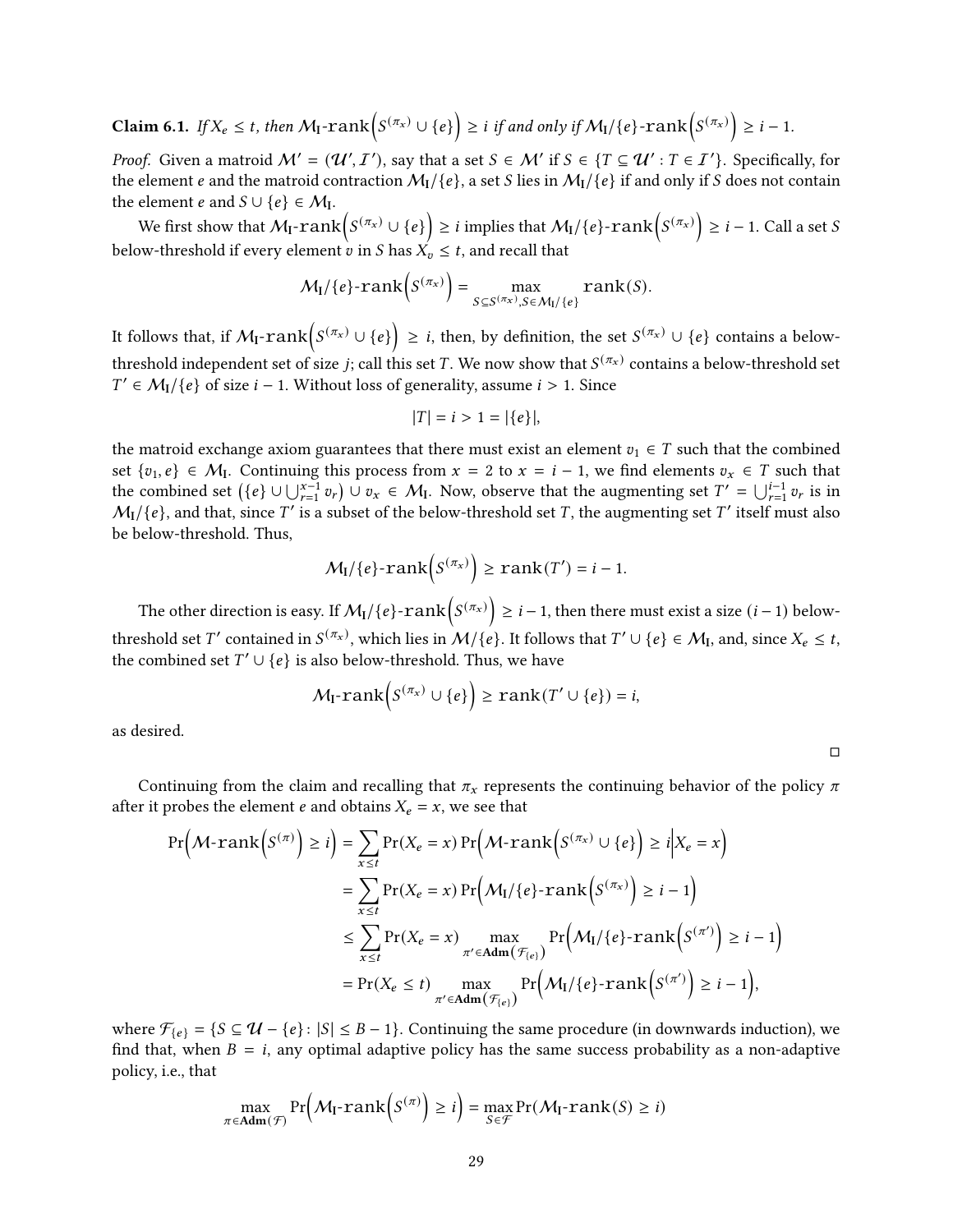$$
= \max_{S \in \mathcal{F}, S \in \mathcal{M}} \prod_{\ell \in S} \Pr(X_{\ell} \le t)
$$

which after some manipulations becomes

$$
= \exp\left(\max_{S \in \mathcal{F}, S \in \mathcal{M}} \sum_{\ell \in S} \log \left[\Pr(X_{\ell} \le t)\right]\right).
$$

But  $\max_{S \in \mathcal{F}, S \in \mathcal{M}} \sum_{\ell \in S} \log \left[ \Pr(X_\ell \leq t) \right]$  is a max-weight basis problem for the matroid  $(\mathcal{U}, \{S \in \mathcal{I} : |S| \leq B\})$ with element weights log  $Pr(X_e \leq t)$ . It follows that the matroid greedy algorithm is optimal for this problem, and thus that the adaptive greedy algorithm is optimal (since, if every element probed is belowthreshold, then the adaptive greedy algorithm is equivalent to the matroid greedy algorithm). This completes the base case.

**Inductive Case.** Now, assume inductively that, for all inner matroids  $M'_{\mathbf{I}} = (\mathcal{U}', \mathcal{I}')$  and budgets  $B' < B$ , the adaptive greedy algorithm ADAPMGREEDY( $U', I', B', t$ ) is optimal for all targets i'. We split the proof of the inductive case into two claims. First, we show that, under our inductive assumption, it is always optimal to follow the adaptive greedy policy after probing the one's first element. Second, we show that the element first probed by the adaptive greedy strategy is optimal. It follows directly from these two claims that the adaptive greedy strategy is optimal. Thus, we now state and prove the claims.

<span id="page-30-0"></span>**Claim 6.2.** Assume that, for all inner matroids  $M'_I = (\mathcal{U}', I')$ , budgets  $B' < B$ , and targets i', the adaptive greedy algorithm ADAPMGREEDY( $\mathcal{U}', I', B', t$ ) is optimal for the problem

$$
\min_{\pi \in \mathit{Adm}(\mathcal{F})} \Pr\Big(\mathcal{M}'_1\text{-rank}\Big(S^{(\pi)}\Big)\Big) \geq i'.
$$

Let  $\mathcal{F} = \{S \subseteq \mathcal{U} | |S| \leq B\}$ . For any policy  $\pi \in \text{Adm}(\mathcal{F})$ , let e be the first element  $\pi$  probes. If  $\pi'$  is the policy that probes e then follows the adaptive greedy strategy, then

$$
\Pr\left(\mathcal{M}\text{-rank}\left(S^{(\pi)}\right)\geq i\right)\leq \Pr\left(\mathcal{M}\text{-rank}\left(S^{(\pi')}\right)\geq i\right).
$$

Proof. Let AG(−) = ADAPMGREEDY( $\mathcal{U}$ −{ $e$ },  $I$ ,  $B$ −1,  $t$ ) and AG(+) = ADAPMGREEDY( $\mathcal{U}$ −{ $e$ },  $I_{\{e\}}$ ,  $B$ −1,  $t$ ), be the adaptive greedy procedure which would be optimal follow after probing element e, given that either  $X_e > t$  or  $X_e \leq t$ , respectively. Then, using Claim [6.1,](#page-28-3)

$$
\Pr\left(\mathcal{M}\text{-rank}\left(S^{(\pi)}\right) \geq i\right) = \sum_{x \in [m]_{\geq 0}} \Pr(X_e = x) \Pr\left(\mathcal{M}\text{-rank}\left(S^{(\pi_x)} \cup \{e\}\right) \geq i | X_e = x\right)
$$
\n
$$
= \sum_{x \leq t} \Pr(X_e = x) \Pr\left(\mathcal{M}\text{-rank}\left(S^{(\pi_x)} \cup \{e\}\right) \geq i | X_e = x\right)
$$
\n
$$
+ \sum_{x > t} \Pr(X_e = x) \Pr\left(\mathcal{M}\text{-rank}\left(S^{(\pi_x)} \cup \{e\}\right) \geq i | X_e = x\right)
$$
\n
$$
= \sum_{x \leq t} \Pr(X_e = x) \Pr\left(\mathcal{M}_1/\{e\}\text{-rank}\left(S^{(\pi_x)}\right) \geq i - 1\right)
$$
\n
$$
+ \sum_{x > t} \Pr(X_e = x) \Pr\left(\mathcal{M}\text{-rank}\left(S^{(\pi_x)}\right) \geq i\right)
$$
\n
$$
\leq \sum_{x \leq t} \Pr(X_e = x) \Pr\left(\mathcal{M}_1/\{e\}\text{-rank}\left(S^{(\text{AG}(-))}\right) \geq i - 1\right)
$$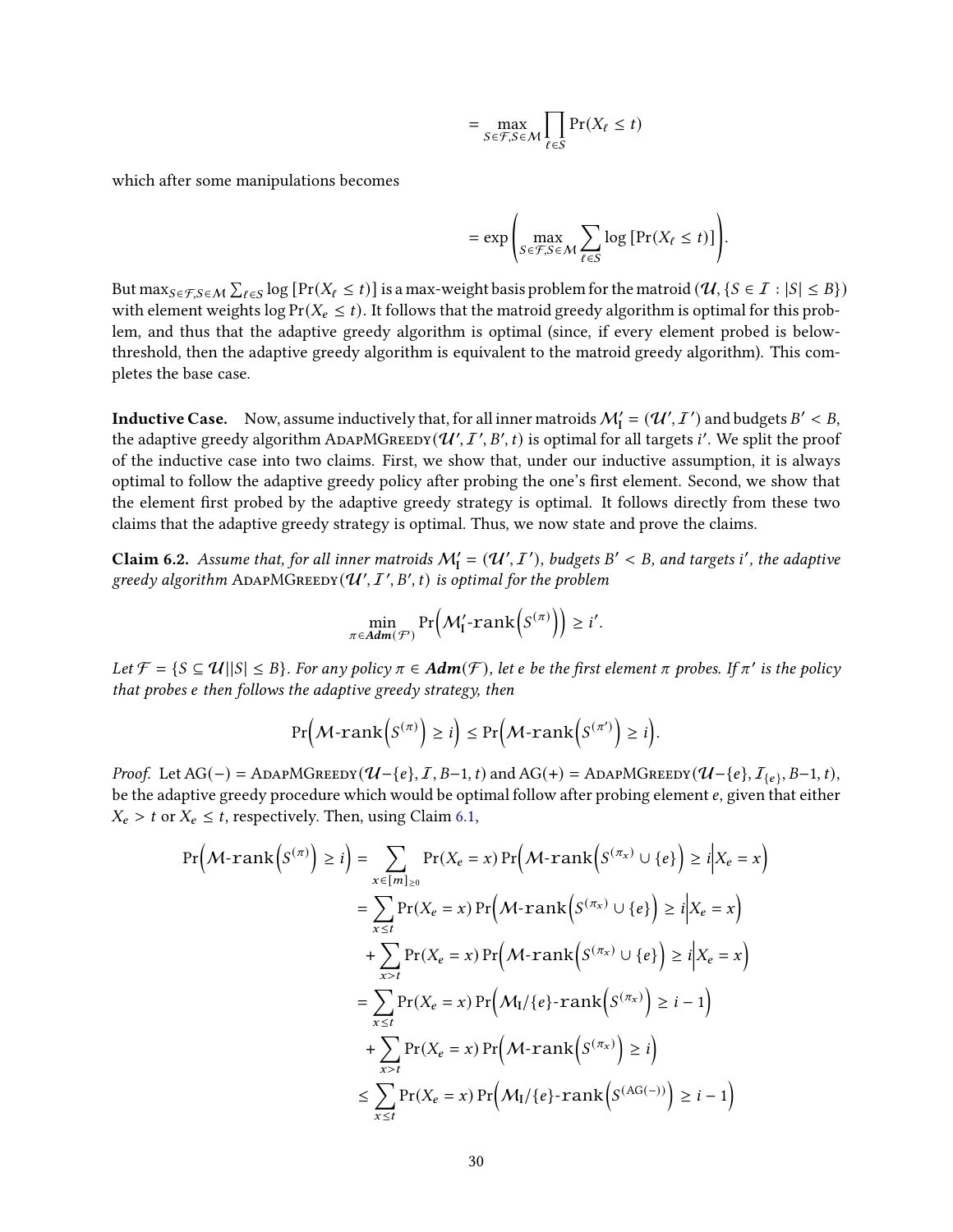+ 
$$
\sum_{x>t} \Pr(X_e = x) \Pr\left(\mathcal{M}\text{-rank}\left(S^{(AG(+))}\right) \geq i\right)
$$
  
=  $\Pr(X_e \leq t) \Pr\left(\mathcal{M}_1/\{e\}\text{-rank}\left(S^{(AG(+))}\right) \geq i - 1\right)$   
+  $\Pr(X_e > t) \Pr\left(\mathcal{M}\text{-rank}\left(S^{(AG(-))}\right) \geq i\right)$ ,

where the last line is precisely the probability of success if one probes  $e$  then follows the adaptive greedy strategy.  $\square$ 

<span id="page-31-0"></span>We now show that the adaptive greedy algorithm does not choose a sub-optimal first element.

Claim 6.3. Let element 1 be the element that would be picked first by the adaptive greedy policy. Then, for the threshold problem [\(40\)](#page-28-1), there exists an optimal policy which probes 1 first.

*Proof.* Assume there exists a policy  $\pi$  whose first selection is an element e which is not 1. We will show how to construct a policy  $\pi'$  which first probes 1, and succeeds at least as often as  $\pi$ . There are two cases, depending on whether or not  $\{e, 1\} \in \mathcal{I}$ .

In the first case,  $\{e, 1\} \in I$ . From the above, we know that it is optimal to follow AG after probing e. Regardless of the value of  $X_e$ , the next element to be probed would then be 1, since

$$
1 = \underset{\ell \in \mathcal{U}}{\arg \max} \Pr(X_{\ell} \leq t) = \underset{\ell \in \mathcal{U} - \{e\}, \{e,\ell\} \in \mathcal{I}}{\arg \max} \Pr(X_{\ell} \leq t).
$$

From Claim [6.2,](#page-30-0) we know that, after probing element 1 and element  $e$ , it is optimal to follow the adaptive greedy strategy. Since we always probe both element e and element 1 and follow the same strategy, we can switch the order that we probe them in without changing the probability of success. In other words, there must exist an optimal policy which probes element 1 first (then element  $e$ , then follows AG), as desired.

In the second case,  $\{e, 1\} \notin \mathcal{I}$ . Assume (without loss of success probability, by Claim [6.1\)](#page-28-3) that  $\pi$  follows the adaptive greedy algorithm. We note three facts. First, note that, if  $\{e, 1\} \notin \mathcal{I}$ , then  $\mathcal{M}_1/\{e\} = \mathcal{M}_1/\{1\}$ , since if there exists T such that  $T \cup \{e\} \in T$ , then, after augmenting  $\{1\}$  with  $T \cup \{e\}$ , we must obtain  $T \cup \{1\}$  and vice versa (since independence is subset-closed). Second, note that, if  $X_e > t$ , then the second element probed would be element 1 since 1 =  $\arg \max_{\ell \in \mathcal{U} - \{e\}} \Pr(X_\ell \leq t)$ . For brevity, we write AG as an abbreviation of ADAPMGREEDY. Third, note that we can always eliminate non-independent elements from the universe of the greedy argument, i.e., if  $\{ \ell \} \notin \mathcal{I}'$ , then AG( $\mathcal{U}', \mathcal{I}', B', t$ ) = AG( $\mathcal{U}' - \{ \ell \}, \mathcal{I}', B', t$ ). From this third fact along with the first, it follows that

$$
AG(\mathcal{U} - \{e\}, \mathcal{I}_{\{e\}}, B', t) = AG(\mathcal{U} - \{e, 1\}, \mathcal{I}_{\{e\}}, B', t) = AG(\mathcal{U} - \{1\}, \mathcal{I}_{\{1\}}, B', t),
$$

where one should recall that  $I_{\{v\}}$  is the contraction of  $I$  by  $\{v\}$ , i.e.,  $I_{\{v\}} = \{S \in I - \{v\} : S \cup \{v\} \in I\}$ 

We consider the following policy  $\pi'$ : First, probe element 1. If  $X_1 \leq t$ , then do what  $\pi$  does when  $X_e ≤ t$  (follow AG( $U - \{e\}$ ,  $\overline{I_{\{e\}}}$ , t)). If  $X_1 > t$ , then probe element  $e$  and, if  $X_e ≤ t$ , do what  $\pi$  does when  $X_e > t$  and  $X_1 \le t$ ; otherwise, do what  $\pi$  does when both  $X_e > t$  and  $X_1 > t$ .

It suffices to show that  $Pr(\mathcal{M}_\text{I}\text{-rank}(S^{(\pi)})\geq i)-Pr(\mathcal{M}_\text{I}\text{-rank}(S^{(\pi)})\geq i)\geq 0.$  By construction, we see that

$$
\Pr\left(\mathcal{M}_{\mathbf{I}}\text{-rank}\left(S^{(\pi)}\right) \geq i \Big| X_e \leq t\right) = \Pr\left(\mathcal{M}_{\mathbf{I}}/\{e\}\text{-rank}\left(S^{\left(\text{AG}(\mathcal{U}-\{e\}, \mathcal{I}_{\{e\}}, B-1, t)\right)}\right) \geq i-1\right)
$$
\n
$$
= \Pr\left(\mathcal{M}_{\mathbf{I}}/\{1\}\text{-rank}\left(S^{\left(\text{AG}(\mathcal{U}-\{1\}, \mathcal{I}_{\{1\}}, B-1, t)\right)}\right) \geq i-1\right)
$$
\n
$$
= \Pr\left(\mathcal{M}_{\mathbf{I}}\text{-rank}\left(S^{(\pi')}\right) \geq i \Big| X_1 \leq t\right);
$$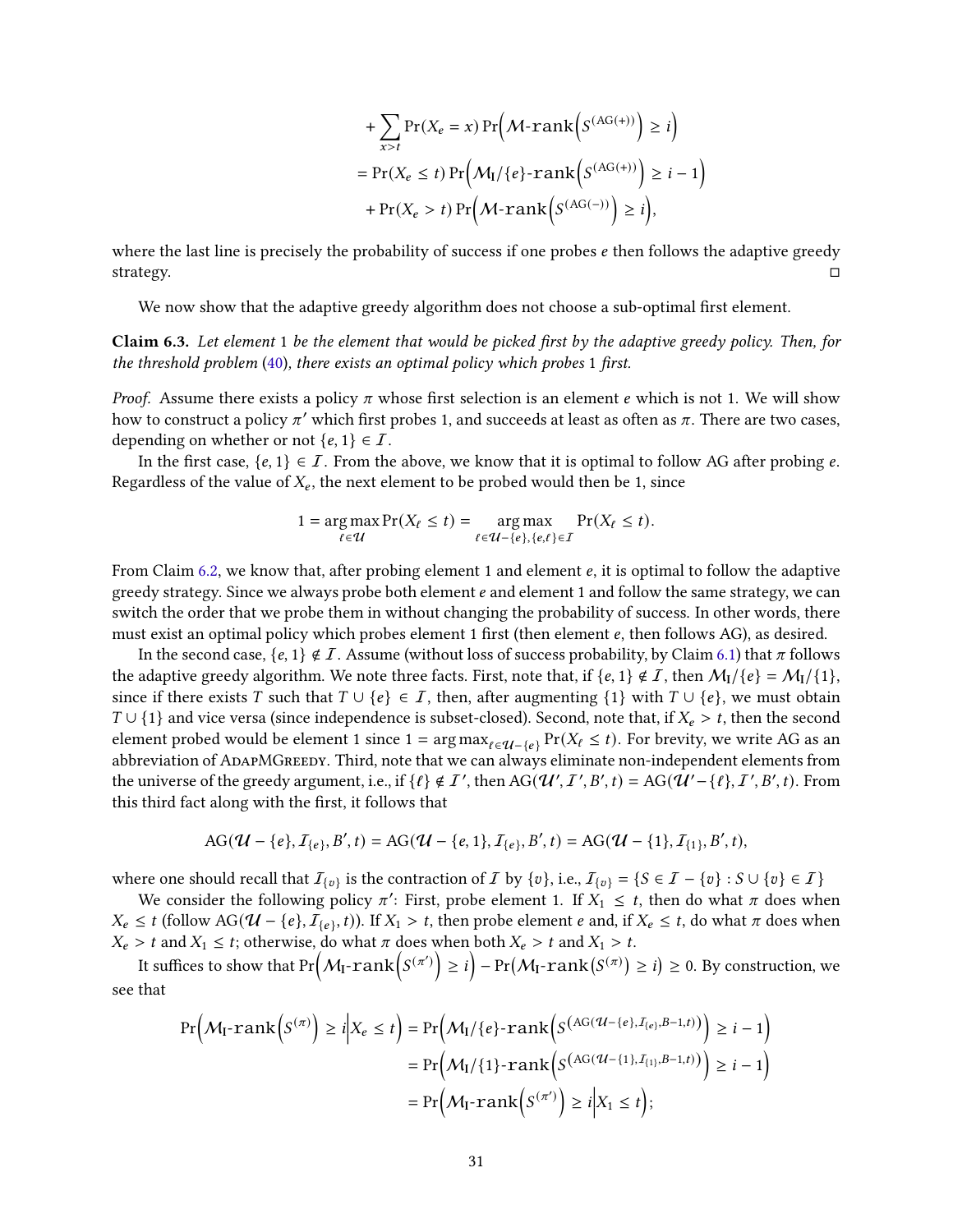we assign this value a shorthand  $R_a$ . Similarly,

$$
\Pr\left(\mathcal{M}_{\mathbf{I}}\text{-rank}\left(S^{(\pi)}\right) \geq i \Big| X_e > t, X_1 \leq t\right) = \Pr\left(\mathcal{M}_{\mathbf{I}}\text{-rank}\left(S^{\left(\text{AG}(\mathcal{U}-\{e,1\}, I_{\{e\}}, B-2, t)\right)}\right) \geq i-1\right) \\
= \Pr\left(\mathcal{M}_{\mathbf{I}}\text{-rank}\left(S^{\left(\text{AG}(\mathcal{U}-\{e,1\}, I_{\{1\}}, B-2, t)\right)}\right) \geq i-1\right) \\
= \Pr\left(\mathcal{M}_{\mathbf{I}}\text{-rank}\left(S^{(\pi')}\right) \geq i \Big| X_1 \leq t, X_e > t\right),
$$

which we call  $R_b$ . And, likewise, we have

$$
\Pr\left(\mathcal{M}_{\mathbf{I}}\text{-rank}\left(S^{(\pi)}\right)\geq i\Big|X_e>t,X_1>t\right)=\Pr\left(\mathcal{M}_{\mathbf{I}}\text{-rank}\left(S^{(\pi')}\right)\geq i\Big|X_e>t,X_1>t\right),
$$

which we call  $R_c$ . Putting these observations together, we find that, abbreviating  $Pr(X_e \le t)$  as  $p_e$ ,

$$
\Pr\left(\mathcal{M}_{\mathbf{I}}\text{-rank}\left(S^{(\pi)}\right) \geq i\right) = \Pr(X_e \leq t)R_a + \Pr(X_e > t)(\Pr(X_1 \leq t)R_b + \Pr(X_1 > t)R_c) \\ = p_eR_a + (1 - p_e)(p_1R_b + (1 - p_1)R_c),
$$

and analogously that

$$
\Pr\Big(\mathcal{M}_{\mathbf{I}}\text{-rank}\Big(S^{(\pi')}\Big)\geq i\Big)=p_1R_a+(1-p_1)(p_eR_b+(1-p_e)R_c).
$$

Comparing the two, we find

$$
\Pr\Big(\mathcal{M}_{\mathbf{I}}\text{-rank}\Big(S^{(\pi')}\Big)\geq i\Big)-\Pr\Big(\mathcal{M}_{\mathbf{I}}\text{-rank}\Big(S^{(\pi)}\Big)\geq i\Big)=(p_1-p_e)(R_a-R_b).
$$

Since  $p_1 \geq p_e$  by definition, it suffices to show that  $R_a \geq R_b$ , i.e., that

$$
\Pr\Big(M_I/\{1\}\cdot\text{rank}\Big(S^{\big(\text{AG}(\mathcal{U}-\{1\},\mathcal{I}_{\{1\}},B-1,t)\big)}\Big)\geq i-1\Big)\geq \Pr\Big(M_I\cdot\text{rank}\Big(S^{\big(\text{AG}(\mathcal{U}-\{e,1\},\mathcal{I}_{\{1\}},B-2,t)\big)}\Big)\geq i-1\Big),
$$

but, from a simple coupling argument, one sees that having an additional element available for probing and having a larger budget to probe can only increase the probability of the adaptive greedy algorithm's success. In other words, ADAPMGREEDY $(\mathcal{U} - \{1\}, \mathcal{I}_{\{1\}}, B-1, t)$  will succeed more often than AG( $\mathcal{U}$  –  $\{e, 1\}, \mathcal{I}_{\{1\}}, B-2, t$ ). Thus,  $R_a \geq R_b$ , and

$$
\Pr\left(\mathcal{M}_{\mathbf{I}}\text{-rank}\left(S^{(\pi')}\right)\geq i\right)-\Pr\left(\mathcal{M}_{\mathbf{I}}\text{-rank}\left(S^{(\pi)}\right)\geq i\right)\geq 0,
$$

as desired. Since  $\pi$  is optimal and  $\pi' \in \text{Adm}(\mathcal{F})$ , it follows that  $\pi'$  is optimal as well, meaning that, in the case where  $\{e, 1\} \notin \mathcal{I}$ , there exists an optimal policy which probes element 1 first. This completes the proof of Claim [6.3,](#page-31-0) and thus our proof of Lemma [6.1](#page-28-2) and, accordingly, our proof of Theorem [4.](#page-2-4)

## <span id="page-32-0"></span>A Adaptivity Gap Example

**Example 1.** Consider the following probing problem. We are given a universe of three elements,  $X_1, X_2$ , and  $X_3$  to choose from, independently distributed from each other, with distributions we describe later. We are allowed to choose 2 of these random variables for our set S, and the end objective  $f(S)$  is the minimum weight element in S. The distributions are as follows:  $X_1$  is  $N^2$  with probability (w.p.)  $\frac{1}{N^2}$  and 1 otherwise,  $X_2$  is  $N^2$ w.p.  $\frac{1}{N}$  and 0 otherwise, and  $X_3$  is N w.p. 1.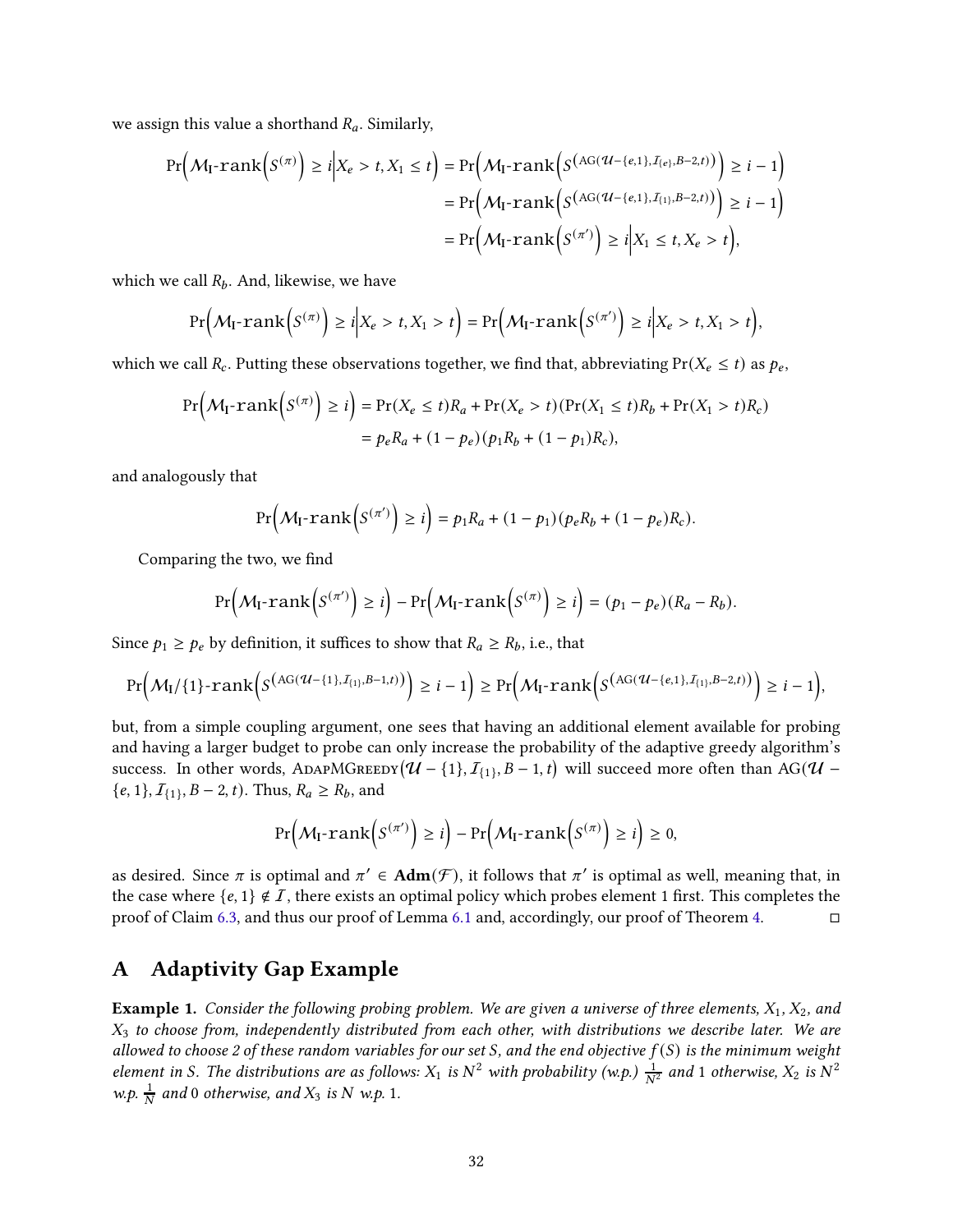Computing the expected value of each fixed two-element set, we find that

$$
\mathbb{E}[f(\{1,3\})] = \mathbb{E}[\min(X_1, N)] = \left(1 - \frac{1}{N^2}\right) \cdot 1 + \left(\frac{1}{N^2}\right) \cdot N \ge 1,
$$
  

$$
\mathbb{E}[f(\{1,2\})] = \left(1 - \frac{1}{N}\right) \mathbb{E}[X_1] = \left(1 - \frac{1}{N}\right) \left[\left(1 - \frac{1}{N^2}\right) \cdot 1 + \left(\frac{1}{N^2}\right) \cdot N^2\right] \ge 1,
$$
  

$$
\mathbb{E}[f(\{2,3\})] = \mathbb{E}[\min(X_2, N)] = \frac{1}{N} \cdot N = 1.
$$

Now consider the following adaptive policy, which we call  $\pi$ : First, probe element 1. If  $X_1 = 1$ , then probe element 2; otherwise probe element 3. Intuitively, this policy probes the 'risky' element 2 only if it has already secured an objective value of 1. Computing the expected objective value (taking  $S^{(\pi)}$  to be the set chosen by policy  $\pi$ ), we find

$$
\mathbb{E}\left[f\left(S^{(\pi)}\right)\right] = \left(1 - \frac{1}{N^2}\right) \cdot \frac{1}{N} \cdot 1 + \left(\frac{1}{N^2}\right) \cdot N \leq \frac{2}{N}.
$$

Thus, the adaptivity gap of this instance is at least  $\frac{N}{2}$ , which can be made arbitrarily large.

## References

- <span id="page-33-4"></span>M. Adamczyk, M. Sviridenko, and J. Ward. Submodular stochastic probing on matroids. CoRR, abs/1310.4415, 2013. URL <http://arxiv.org/abs/1310.4415>.
- <span id="page-33-6"></span>D. Bradac, S. Singla, and G. Zuzic. (near) optimal adaptivity gaps for stochastic multi-value probing. CoRR, abs/1902.01461, 2019. URL <http://arxiv.org/abs/1902.01461>.
- <span id="page-33-7"></span>R. L. Carraway, R. L. Schmidt, and L. R. Weatherford. An algorithm for maximizing target achievement in the stochastic knapsack problem with normal returns. Naval Research Logistics (NRL), 40(2):161–173, 1993.
- <span id="page-33-0"></span>A. Goel, S. Guha, and K. Munagala. How to probe for an extreme value. ACM Trans. Algorithms, 7(1):12:1–12:20, Dec. 2010. ISSN 1549-6325. doi: 10.1145/1868237.1868250. URL <http://doi.acm.org/10.1145/1868237.1868250>.
- <span id="page-33-2"></span>D. Golovin and A. Krause. Adaptive submodularity: Theory and applications in active learning and stochastic optimization. Journal of Artificial Intelligence Research, 42:427–486, 2011.
- <span id="page-33-1"></span>S. Guha and K. Munagala. Approximation algorithms for budgeted learning problems. In STOC'07— Proceedings of the 39th Annual ACM Symposium on Theory of Computing, pages 104–113. ACM, New York, 2007. Full version as Sequential Design of Experiments via Linear Programming, <http://arxiv.org/abs/0805.2630v1>.
- <span id="page-33-3"></span>A. Gupta, V. Nagarajan, and S. Singla. Algorithms and adaptivity gaps for stochastic probing. In Proceedings of the twenty-seventh annual ACM-SIAM symposium on Discrete algorithms, pages 1731–1747. SIAM, 2016.
- <span id="page-33-5"></span>A. Gupta, V. Nagarajan, and S. Singla. Adaptivity gaps for stochastic probing: Submodular and XOS functions. In ACM-SIAM Symp. on Discrete Algorithms (SODA), pages 1688–1702, Barcelona, Spain, 2017. URL <http://dl.acm.org/citation.cfm?id=3039686.3039797>.
- <span id="page-33-8"></span>T. Ilhan, S. M. Iravani, and M. S. Daskin. The adaptive knapsack problem with stochastic rewards. Operations research, 59(1):242–248, 2011.